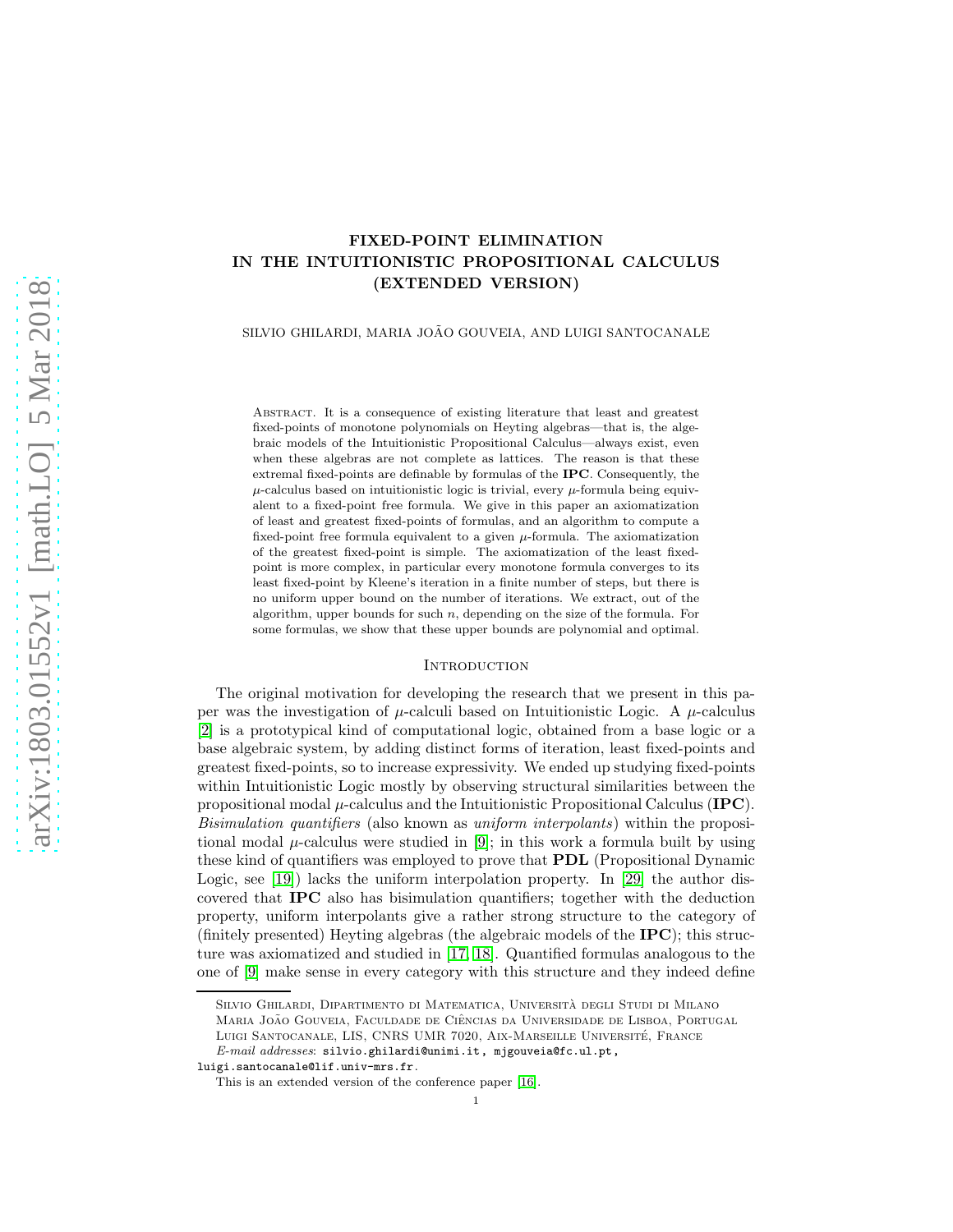the extremal fixed-points of monotone formulas. This made us conjecture that a  $\mu$ -calculus based on Intuitionistic Logic is trivial, meaning that every  $\mu$ -formula is equivalent to a fixed-point free formula. The conjecture actually holds because of a deep result in Intuitionistic Logic. It was proved in [\[30\]](#page-37-5) that, for each formula  $\phi(x)$ of the **IPC**, there exists a number  $n \geq 0$  such that  $\phi^{n}(x)$ —the formula obtained from  $\phi$  by iterating *n* times substitution of  $\phi$  for the variable x—and  $\phi^{n+2}(x)$  are provably equivalent in Intuitionistic Logic. An immediate corollary of this result is that a syntactically monotone formula  $\phi(x)$  converges both to its least fixed-point and to its greatest fixed-point in at most n steps. We write  $\mu_x.\phi(x) = \phi^n(\perp)$  and  $\nu_x.\phi(x) = \phi^n(\top)$  to express this fact, using a modern notation based on  $\mu$ -calculi. These two identities can be used to argue that every formula of a  $\mu$ -calculus based on Intuitionistic Logic is equivalent to a fixed-point free formula.

Ruitenberg's work leaves open how to compute or estimate the least number  $n$ such that  $\phi^{n}(x) = \phi^{n+2}(x)$ —we shall call such a number the Ruitenberg's number of  $\phi$  and denote it by  $\rho(\phi)$ . As our motivations stem from fixed-point theory and  $\mu$ -calculi, we remark that being able to compute or bound Ruitenberg's number  $\rho(\phi)$  might yield an over-approximation of the least integer k such that  $\mu_x.\phi(x) = \phi^k(\perp)$ — we call such a number k *closure ordinal of*  $\phi$ . For example, when considering the dual analogous problem, and so the greatest fixed-point of  $\phi$ , we shall see that the least number k such that of  $\phi$  is  $\nu_x.\phi(x) = \phi^k(\top)$  is 1 at most, while  $\rho(\phi)$  can be arbitrarily large. Least fixed-points over Intuitionistic Logic have also been considered in [\[27\]](#page-37-6). The author gave there an independent proof that least fixed-points of monotone intuitionistic formulas are definable. His proof relies on semantics methods and on the coding of Intuitionistic Logic into Grzegorczyk's Logic; the proof was further refined in [\[28\]](#page-37-7) to encompass the standard coding of Intuitionistic Logic into its modal companion, the logic S4.

The results presented in this paper are also part of a line of research that we are currently exploring, and that lead us to studying fixed-points within Intuitionistic Logic. We aim at identifying, under a unified perspective, reasons that make alternation-depth hierarchies of  $\mu$ -calculi degenerate or trivial. A  $\mu$ -calculus is obtained by adding formal least and greatest fixed-points to an underlying logicalalgebraic system, so it generates formula-terms with nested extremal fixed-points. The alternation-depth hierarchy  $[2, §2.6]$  of a  $\mu$ -calculus measures the complexity of a formula-term, as a function of the nesting of the different types of fixed-points and with respect to a fixed class of models. It is well known that fixed-points that are unguarded can be eliminated in the propositional modal  $\mu$ -calculus [\[23\]](#page-37-8). This fact can be rephrased by saying that the alternation-depth hierarchy of the  $\mu$ -calculus over distributive lattices is trivial (every  $\mu$ -term is equivalent to a fixed-point free term). To closely understand and to refine this result was one of the goals of [\[14\]](#page-36-2). In that paper the authors were able to exhibit equational classes of lattices  $\mathcal{D}_n$  with  $\mathcal{D}_0$  the class of distributive lattices—where the extremal fixed-points can be uniformly computed by iterating a formula-term  $n + 1$  times from the bottom/top of the lattice; moreover, they showed that these uniform upper bounds are optimal. For those classes of lattices, the degeneracy of the alternation-depth hierarchy originates in the structure of the lattices in the class. The next and most natural algebraic setting extending distributive lattices and where to study fixed-points, was given by Heyting algebras and Intuitionistic Logic.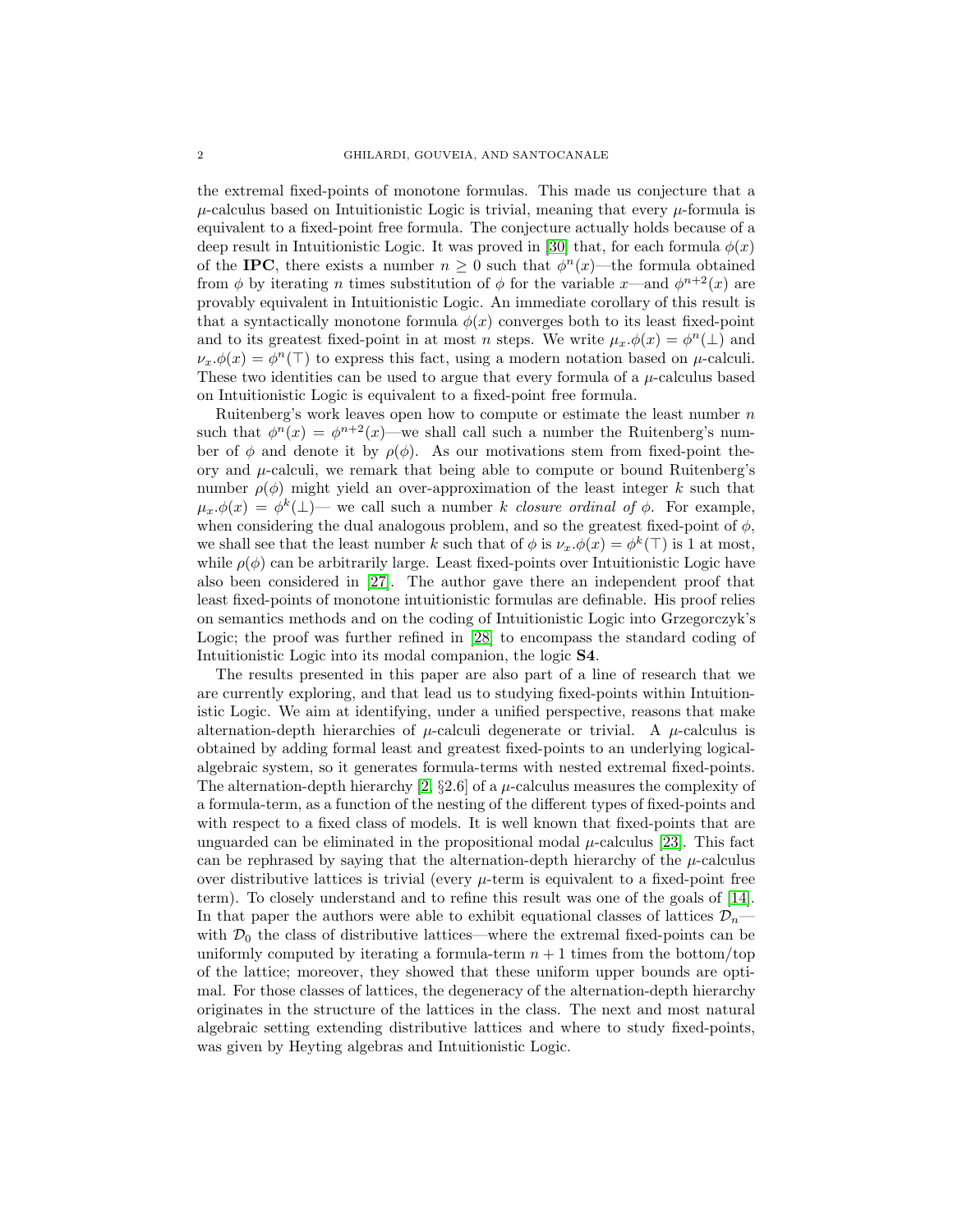This paper is divided in two parts. In the first part, we firstly show how to eliminate greatest fixed-points. Namely we argue that, for every intuitionistic formula  $\phi(x)$  with the specified variable x positive in  $\phi(x)$ ,  $\nu_x.\phi(x) = \phi(\top)$ . Greatest fixed-points of intuitionistic formulas are reached from the top of the lattice after one iteration, exactly as in the case of distributive lattices. At a second stage we present the elimination procedure of least fixed-points; the procedure yields, for every formula  $\phi(x)$  as above, a (fixed-point free) intuitionistic formula  $\psi$  such that  $\mu_x \phi(x) = \psi$ . The two elimination procedures can be casted into a procedure that yields a fixed-point free formula equivalent to an arbitrary formula of the  $\text{IPC}_{\mu}$ , the  $\mu$ -calculus based on Intuitionistic Logic. Since **IPC** is decidable, the procedure also provides a decision procedure for the  $\text{IPC}_{\mu}$ . Even if elimination of greatest fixed-points turns out to be somewhat trivial, it plays an important role for eliminating least fixed-points. Natural properties of fixed-points lead to identify two orthogonal syntactic fragments of the IPC: we call *weakly negative*, resp. *strongly positive*, the formulas belonging to these fragments. Least fixed-point elimination is split between two kind of eliminations, one for each fragment. For weakly negative formulas, elimination of least fixed-points is a consequence of greatest fixed-point elimination. Least fixed-point elimination for strongly positive formulas relies on these formulas being inflating (i.e., semantically they give rise to inflating monotone functions) and other ingredients.

The second part of the paper studies closure ordinals of intuitionistic positive formulas. The closure ordinal of  $\phi(x)$ —which, we recall, is the least integers n for which we can write  $\mu_x \phi(x) = \phi^n(\perp)$ —yields a representation of the least fixedpoint  $\mu_x.\phi(x)$  alternative to the one presented in the first part. Such representation can be exploited notationally, as in  $\mu$ -calculi with explicit approximations [\[11\]](#page-36-3), computationally, because of its reduced space requirements, at least if variable sharing is used, and also axiomatically. We firstly present general results for producing upper bounds of closure ordinals of monotone functions and then we add results that are specific for Heyting algebras and Intuitionistic Logic. Whenever it is possible, we also argue that those bounds are tight. By combing these results and, at the same time, by paralleling the least fixed-point elimination procedure, upper bounds of closure ordinals of formula-terms  $\phi(x)$  can be computed. It turns out that these bounds are not tight. We focus therefore on closure ordinals of strongly positive formula-terms that, in view of tightness of bounds, are the most problematic. We produce specific (and better) bounds for these formulas; in this case our proof yields bounds on Ruitenburg's numbers and so also new insights on his theorem. We finish the second part of the paper by presenting a syntactic fragment (formulas in the fragment are *disjunctions of* what we call *almost-topologies*) and prove a suprising fact: closure ordinals of formulas in this fragment have 3 as a uniform upper bound.

Comparing the present work to our previous results on degeneracies of alternationdepth hierarchies, reasons for degeneracies appear now to have a very different nature. Several are the ingredients contributing to the existence of a finite closure ordinal of every intuitionistic formula, thus to the degeneracy of the alternationdepth hierarchy of the  $\mu$ -calculus based on Intuitionistic Logic. Probably the most important among them is *strongness* of monotone polynomials on Heyting algebras. The naming comes from category theory: a monotone polynomial  $f : H \longrightarrow H$ (with  $H$  a Heyting algebra) is strong if it has a strength; in turn, this is equivalent to say that, as a functor, it is enriched over the closed category  $H$  [\[22,](#page-37-9) [21\]](#page-37-10). Yet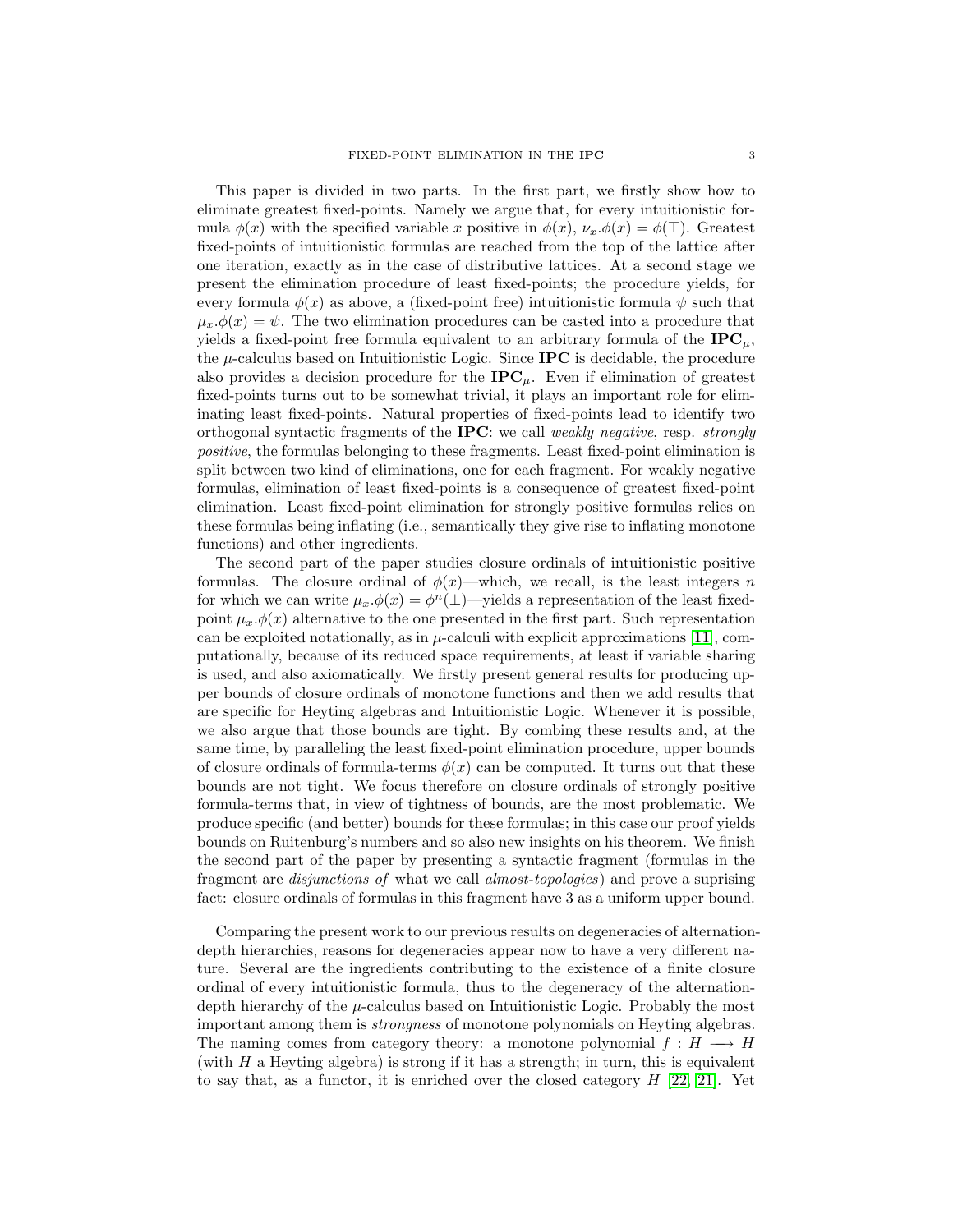strongness is just a possible naming for a general logical phenomenon, the capability of an equational theory to partly encode quasi-equations. On the proof-theoretic side, this phenomenon is known as the deduction theorem; on the algebraic side it translates to equationally definable principal congruences [\[5\]](#page-36-4). In modal logic the deduction theorem is equivalent to having a master modality [\[24,](#page-37-11) Theorem 64]; as a matter of fact, having a master modality appears to be a common pattern in several works on alternation-depth hierarchies modal  $\mu$ -calculi [\[28,](#page-37-7) [26,](#page-37-12) [1,](#page-36-5) [10,](#page-36-6) [3\]](#page-36-7). Other ingredients are the following. For some polynomials, existence and finiteness of the closure ordinal is a consequence of being *inflating* (or expanding) and, on the syntactic level, to a restriction to the use of conjunction that determines a notion of disjunctive formula. A key ingredient of the algorithm we present is creation of least fixed-points via the *Rolling* equation (cf. Lemma [1\)](#page-5-0), a fact already used in [\[10\]](#page-36-6). For Intuitionistic Logic and Heyting algebras, where formula-terms can be semantically antitone (i.e. contravariant), existing greatest fixed-points create least fixed-points. Overall the most striking difference with the case of distributive lattices and generalizations of distributive lattices [\[14\]](#page-36-2) is the absence of a finite uniform upper bound on the closure ordinals, the rate of convergence to the least fixed-point crucially depends on the size and shape of the formula.

The considerations that we shall develop rely on well-known equivalences of fixed-point expressions [\[6,](#page-36-8) [2\]](#page-36-0). This distinguishes our approach from previous works [\[30,](#page-37-5) [27\]](#page-37-6). Using these equivalences we can move the focus from existence and definability of fixed-points in Intuitionistic Logic towards the explicit construction of them. On the way, let us remark that the simple characterization of greatest fixedpoints in Intuitionistic Logic  $\nu_x.\phi(x) = \phi(\top)$ , that yet plays an important role in the elimination procedure of least fixed-points, appears to be orthogonal to Ruitenbutg's work, while greatest fixed-points are not considered in Mardaev's work. The need for algorithmic approaches in fixed-point elimination was emphasized in [\[25\]](#page-37-13) for the propositional modal  $\mu$ -calculus.

The paper is organized as follows. The goal of the first part, Sections Section [1](#page-5-1) to [1,](#page-5-1) is to present the fixed-point elimination procedure for the Intuitionistic Propositional Calculus. We recall in Section [1](#page-5-1) some elementary facts from fixedpoint theory. In Section [2](#page-6-0) we present the Intuitionistic Propositional Calculus and introduce its fixed-point extension, the Intuitionistic Propositional  $\mu$ -Calculus. In Section [3](#page-9-0) we pinpoint strongness, a property of monotone functions on Heyting algebras that will be pervasive in all the paper. We prove some elementary facts about strong functions and their least fixed-points and give a simple axiomatization of their greatest fixed-points. In Section [4](#page-10-0) we digress on bisimulation quantifiers and argue that the existence of extremal fixed-points can be inferred from these quantifiers. Section [5](#page-12-0) presents the elimination procedure.

The second and last part of the paper starts with Section [6](#page-17-0) and deals with estimating closure ordinals of formula-terms of the IPC. We begin by presenting some general results, that apply to arbitrary monotone functions on posets with a least element. In the second half of Section [6](#page-17-0) we present some results specific to Heyting algebras; the results from this Section are sufficient to estimate an upper bound of the closure ordinal of any formula-term, yet these upper bounds are not tight. Therefore we estimate in Section [7](#page-24-0) closure ordinals of conjunctions of disjunctive formulas (defined in Section [5\)](#page-12-0) which, in view of tigthness of upper bounds, appear to be the most difficult. Our work actually yields upper bounds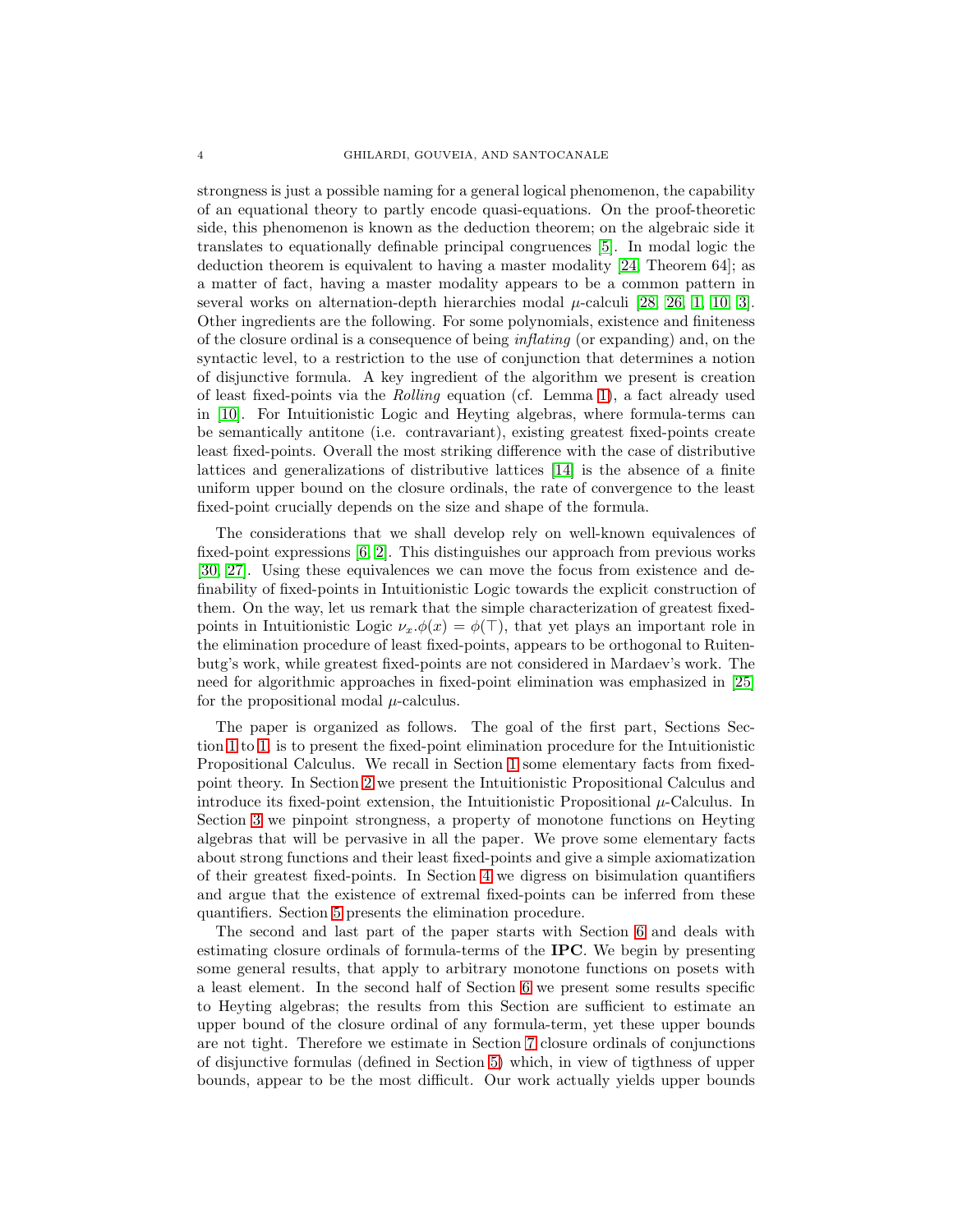of Ruitenburg's numbers of these formulas and a closed expression for the formula  $\phi^{\rho(\phi)}$  (when  $\phi$  is such a disjunction). Finally, in Section [8](#page-32-0) we exemplify how the search for bounds of closure ordinals leads to some non-trivial discovery: we present an infinite family of formula-terms that—while being more and more complex uniformly converge to their least fixed-point in 3 steps.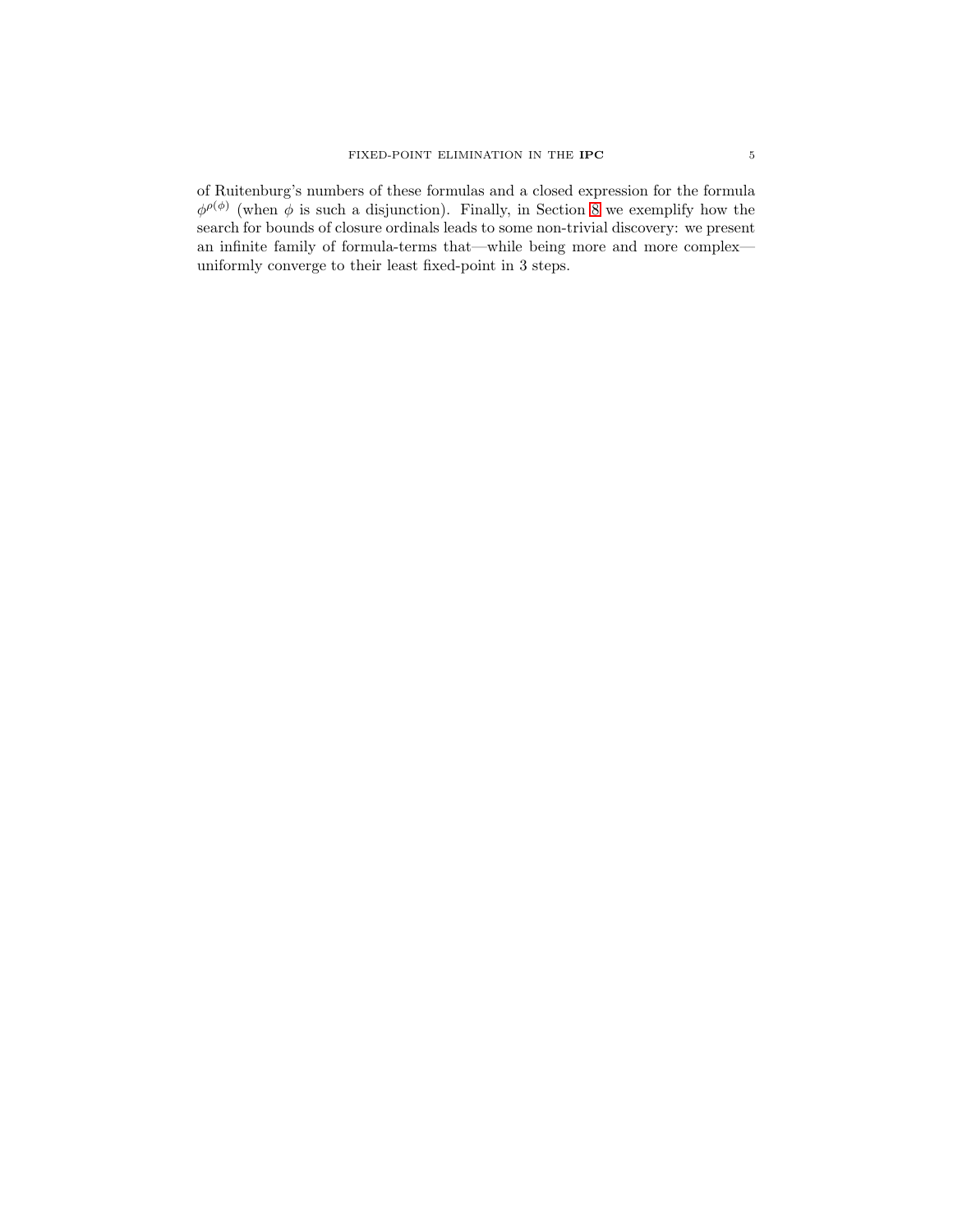### 6 GHILARDI, GOUVEIA, AND SANTOCANALE

#### **CONTENTS**

| Introduction                                                         | 1              |
|----------------------------------------------------------------------|----------------|
| Elementary fixed-point theory<br>1.                                  | 6              |
| The Intuitionistic Propositional $\mu$ -Calculus<br>2.               | $\overline{7}$ |
| 3.<br>Strong monotone functions and fixed-points                     | 10             |
| Bisimulation quantifiers and fixed-points<br>4.                      | 11             |
| The elimination procedure<br>5.                                      | 13             |
| Summary of the procedure<br>5.1.                                     | 14             |
| Computation of a normal form<br>5.2.                                 | 14             |
| 5.3. Strongly positive elimination                                   | 15             |
| 5.4. Weakly negative elimination                                     | 17             |
| Upper bounds for closure ordinals<br>6.                              | 18             |
| General results<br>6.1.                                              | 19             |
| 6.2.<br>Results for Heyting algebras                                 | 21             |
| Ruitenburg's numbers for strongly positive formulas<br>7.            | 25             |
| The support of a formula<br>7.1.                                     | 26             |
| Word formulas<br>7.2.                                                | 26             |
| 7.3. Conjunctions of star formulas                                   | 28             |
| A game for iterated conjunctions of star formulas<br>7.4.            | 31             |
| A constant upper bound for disjunctions of almost-topologies<br>8.   | 33             |
| Elementary properties of atops<br>8.1.                               | 34             |
| Closure of prefixed-points of strong monotone mappings under<br>8.2. |                |
| exponentiation                                                       | 35             |
| Convergence in 3 steps for disjunctions of atops<br>8.3.             | 36             |
| References                                                           | 37             |

## 1. Elementary fixed-point theory

<span id="page-5-1"></span>Let P and Q be posets. A function  $f: P \longrightarrow Q$  is *monotone* if  $x \leq y$  implies  $f(x) \leq f(y)$ , for each  $x, y \in P$ . If  $f : P \longrightarrow P$  is a monotone endofunction, then  $x \in P$  is a *prefixed-point* of f if  $f(x) \leq x$ ; we denote by Pref the set of prefixed points of f. Whenever  $\text{Pre}_f$  has a least element, we denote it by  $\mu.f$ . Therefore,  $\mu.f$  denotes the *least prefixed-point* of f, whenever it exists. If  $\mu.f$  exists, then it is a fixed-point of f, necessarily the least one. The notions of least prefixed-point and of least fixed-point coincide on complete lattices or when the least fixed-point is computed by iterating from the bottom of a lattice; for our purposes they are interchangeable, so we shall abuse of language and refer to  $\mu.f$  as the least fixedpoint of f. Dually (and abusing again of language), the *greatest fixed-point* of f shall be denoted by  $\nu.f$ .

Let us mention some well known identities from fixed-point theory, see for example [\[6\]](#page-36-8) or [\[2\]](#page-36-0). Notice however that the statements that we present below also assert and emphasize the existence of some least fixed-point—we do not assume completeness of the posets. Full proofs of these statements can be found in [\[31\]](#page-37-14).

<span id="page-5-0"></span>**Lemma 1.** Let P, Q be posets,  $f : P \longrightarrow Q$  and  $g : Q \longrightarrow P$  be monotone functions. *If*  $\mu$ .( $g \circ f$ ) *exists, then*  $\mu$ .( $f \circ g$ ) *exists as well and is equal to*  $f(\mu$ .( $g \circ f)$ ).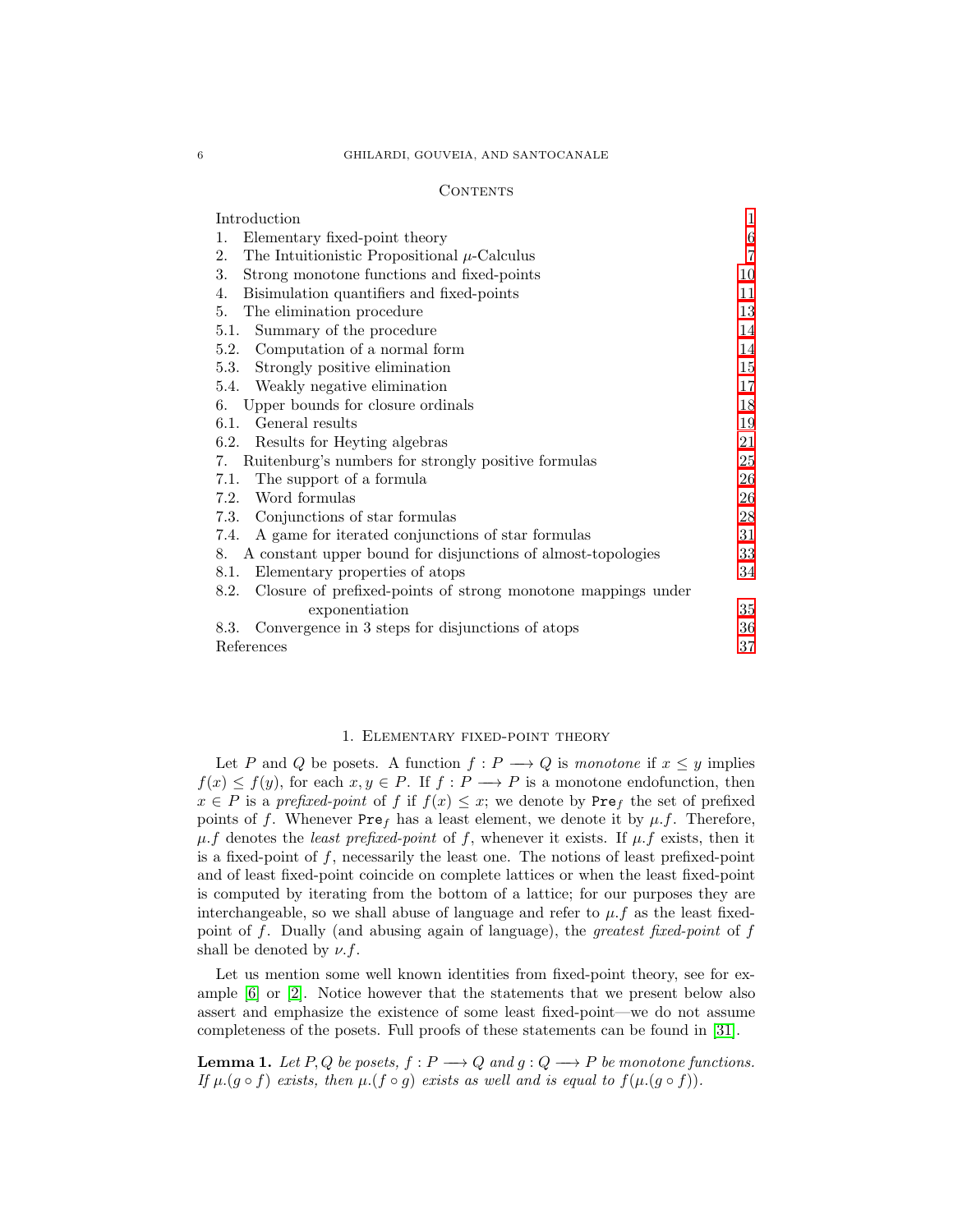As we do not work in complete lattices (so we are not ensured that least fixedpoints exist) we express the above statement via the equality

<span id="page-6-4"></span>
$$
\mu.(f \circ g) := f(\mu.(g \circ f)), \tag{Roll}
$$

where the colon emphasizes existence: if the least fixed-point in the expression on the right *exists*, then this expression is the least fixed-point of  $f \circ g$ . Analogous notations will be used later. We endow the product of two posets  $P$  and  $Q$  with the coordinatewise ordering. Therefore a function  $f : P \times Q \longrightarrow R$  is monotone if, as a function of two variables, it is monotone in each variable. To deal with least fixed-points of functions of many variables, we use the standard notation: for example, if  $f : P \times P \longrightarrow P$  is the monotone function  $f(x, y)$ , then, for a fixed  $p \in P$ ,  $\mu_x.f(x,p)$  denotes the least fixed-point of  $f(x,p)$ . Let us recall that the correspondence  $p \mapsto \mu_x.f(x, p)$ —noted  $\mu_x.f(x, y)$ —is again monotone.

**Lemma 2.** *If* P *is a poset and*  $f : P \times P \longrightarrow P$  *is a monotone mapping, then* 

<span id="page-6-6"></span><span id="page-6-2"></span>
$$
\mu_x.f(x,x) := \mu_x.\mu_y.f(x,y). \tag{Diag}
$$

Again, the expression above shall be read by saying that if  $\mu_y$ ,  $f(x, y)$  exists, for each  $x \in P$ , and if  $\mu_x \mu_y \cdot f(x, y)$  exists, then  $\mu_x \cdot f(x, x)$  exists as well and is given by the expression on the right.

Recall that a function f from A to a product  $B \times C$  is uniquely determined by two functions  $g : A \longrightarrow B$  and  $h : A \longrightarrow C$  via composing with projections; we therefore write  $f = \langle g, h \rangle$  and use a similar notation for products with more factors.

<span id="page-6-5"></span>**Lemma 3.** *If* P and Q are posets and  $\langle f, g \rangle : P \times Q \longrightarrow P \times Q$  is a monotone *function, then*  $\mu.\langle f, g \rangle := \langle \mu_1, \mu_2 \rangle$ *, where* 

$$
\mu_1 = \mu_x \cdot f(x, \mu_y \cdot g(x, y)) \quad \text{and} \quad \mu_2 = \mu_y \cdot g(\mu_1, y). \tag{Bekic}
$$

# 2. THE INTUITIONISTIC PROPOSITIONAL  $\mu$ -Calculus

<span id="page-6-0"></span>Formulas of the Intuitionistic Propositional Calculus (IPC) are generated according to the following grammar:

<span id="page-6-1"></span>
$$
\phi \Rightarrow x \mid \top \mid \phi \land \phi \mid \bot \mid \phi \lor \phi \mid \phi \to \phi,
$$
\n<sup>(1)</sup>

where x ranges over a countable set  $X$  of propositional variables. The set of these formulas shall be denoted  $\mathcal{F}_{\text{IPC}}$ . The consequence relation of the **IPC**, relating a set of formulas to a formula, is described by means of the intuitionisitc sequent calculus, Gentzen's system LJ [\[15\]](#page-36-10). Therefore we shall write  $\Gamma$  LJ  $\delta$  if the sequent  $\Gamma \vdash \delta$  is derivable in the system **LJ**.

It is well known that the **IPC** is sound and complete w.r.t. the class of its algebraic models, the Heyting algebras that we introduce next.

**Definition 1.** A *Heyting algebra* H is a bounded lattice (so H has a least element  $\perp$  and a greatest element  $\perp$ ) equipped with a binary operation  $\rightarrow$  such that the following equations hold in  $H$ :

<span id="page-6-3"></span>
$$
x \wedge (x \to y) = x \wedge y, \qquad x \wedge (y \to x) = x, \n x \to x = \top, \qquad x \to (y \wedge z) = (x \to y) \wedge (x \to z).
$$
 (2)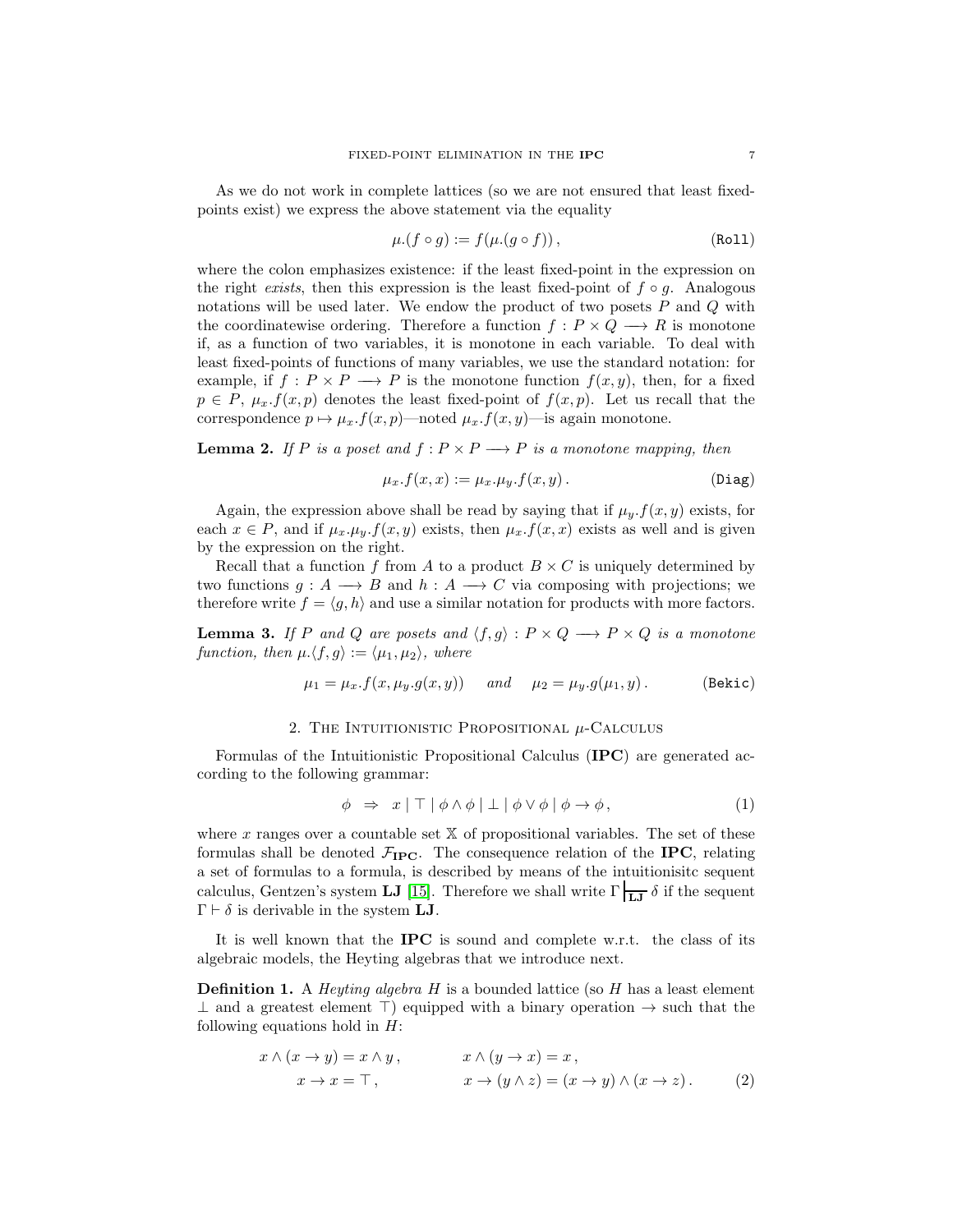We can define on any Heyting algebra a partial order by saying that  $x \leq y$ holds when  $x \vee y = y$ . We identify formulas of the **IPC** with terms of the theory of Heyting algebras, constructed therefore from variables and using the signature  $\langle \top, \wedge, \bot, \vee, \rightarrow \rangle$ ; we shall therefore refer to objects generate by the grammar [\(1\)](#page-6-1) as  $formula-terms.$ <sup>[1](#page-7-0)</sup> Let  $\phi$  be such a formula-term, let H be a Heyting algebra and let  $v : \mathbb{X} \longrightarrow H$  be a valuation of the propositional variables in H; we write  $\llbracket \phi \rrbracket_v$  for the result of evaluating the formula in  $H$ , starting from the variables (the definition of  $\llbracket \cdot \rrbracket_v$  is given as usual by induction). The soundness and completeness theorem of the IPC over Heyting algebras, see e.g. [\[4\]](#page-36-11), can then be stated as follows:

**Theorem.** *If*  $\Gamma$  *is a finite set of formula-terms and*  $\phi$  *is a formula-term, then*  $\Gamma\mid_{\overline{LJ}}\phi$  *holds if and only if*  $\bigwedge_{\gamma\in\Gamma}[\![\gamma]\!]_v \leq [\![\phi]\!]_v$  *holds, in every Heyting algebra H and for every valuation of the propositional variables*  $v : \mathbb{X} \longrightarrow H$ .

Given this theorem, we shall often abuse of notation and write  $\leq$  in place of  $\overline{LJ}$ , and the symbol  $\equiv$ <sub>IPC</sub> (or even the equality symbol  $\equiv$ ) to denote provable equivalence of formulas. That is to say, we identify formula-terms with elements of the Lyndenbaum–Tarski algebra of the IPC. Recall that this algebra is also the free Heyting algebra over the set X of propositional variables; therefore we shall denote it by  $F_H[X]$ . More generally, for a set of generators Y, the free Heyting algebra on this set shall be denoted by  $F_H[Y]$ .

We aim at studying extremal fixed-points on Heyting algebras and so we formalize next the Intuitionistic Propositional  $\mu$ -Calculus (**IPC** $_{\mu}$ ).

An occurrence of a variable x is *positive* in a formula-term  $\phi$  if, in the syntax tree of  $\phi$ , the path from the root to the leaf labeled by this variable occurrence contains an even number of nodes such that: (i) they are labeled by a subformula  $\psi_1 \rightarrow \psi_2$ and (ii) their immediate successor on the path is labeled by the subformula  $\psi_1$ . If on this path the number of those nodes is odd, then we say that this occurrence of x is *negative* in  $\phi$ . For example, in the formula-term  $((x \rightarrow y) \rightarrow (x \vee z)) \rightarrow w$  the first occurrence of x is positive but the second occurrence is negative. A variable x is positive in a formula  $\phi$  if each occurrence of x is positive in  $\phi$ . A variable x is negative in a formula  $\phi$  if each occurrence of x is negative in  $\phi$ . We enrich the grammar [\(1\)](#page-6-1) with the following two productions:

$$
\phi \Rightarrow \mu_x.\phi\,, \qquad \phi \Rightarrow \nu_x.\phi\,,
$$

subject to the restriction that x is positive in  $\phi$ ; we obtain in this way a grammar for formulas of the  $IPC_\mu$ . The set of formulas generated by this grammar shall be denoted by  $\mathcal{F}_{\text{IPC}_\mu}$ . Notice that the symbols  $\mu$  and  $\nu$  syntactically behaves as binders (similar to quantifiers), so the notions of free and bound variable in a formula-term is defined as usual.

We present next the semantics of the  $\text{IPC}_{\mu}$  over Heyting algebras. An equivalent formulation of the  $\text{IPC}_{\mu}$ , via a sequent calculus, appears in [\[7,](#page-36-12) §2].

For a fomula  $\phi$  of the **IPC**<sub> $\mu$ </sub>, let  $\mathbb{X}_{\phi}$  denote the set of variables having a free occurrence in  $\phi$ . Let H be a Heyting algebra (that we do not suppose complete); we define next a *partial* evaluation function sending  $\phi \in \mathbf{IPC}_\mu$  and  $v : \mathbb{X}_\phi \longrightarrow H$ to  $\llbracket \phi \rrbracket_v$ . We only cover the cases of formulas  $\mu_x \phi$  and  $\nu_x \phi$ , since the other cases are the usual ones. Thus let  $\phi$  be a formula of the **IPC**<sub> $\mu$ </sub>, let x be positive in  $\phi$ ,

<span id="page-7-0"></span><sup>&</sup>lt;sup>1</sup> In view of the verbosity of the naming formula-terms we shall often use formula or term as a synonym of formula-term.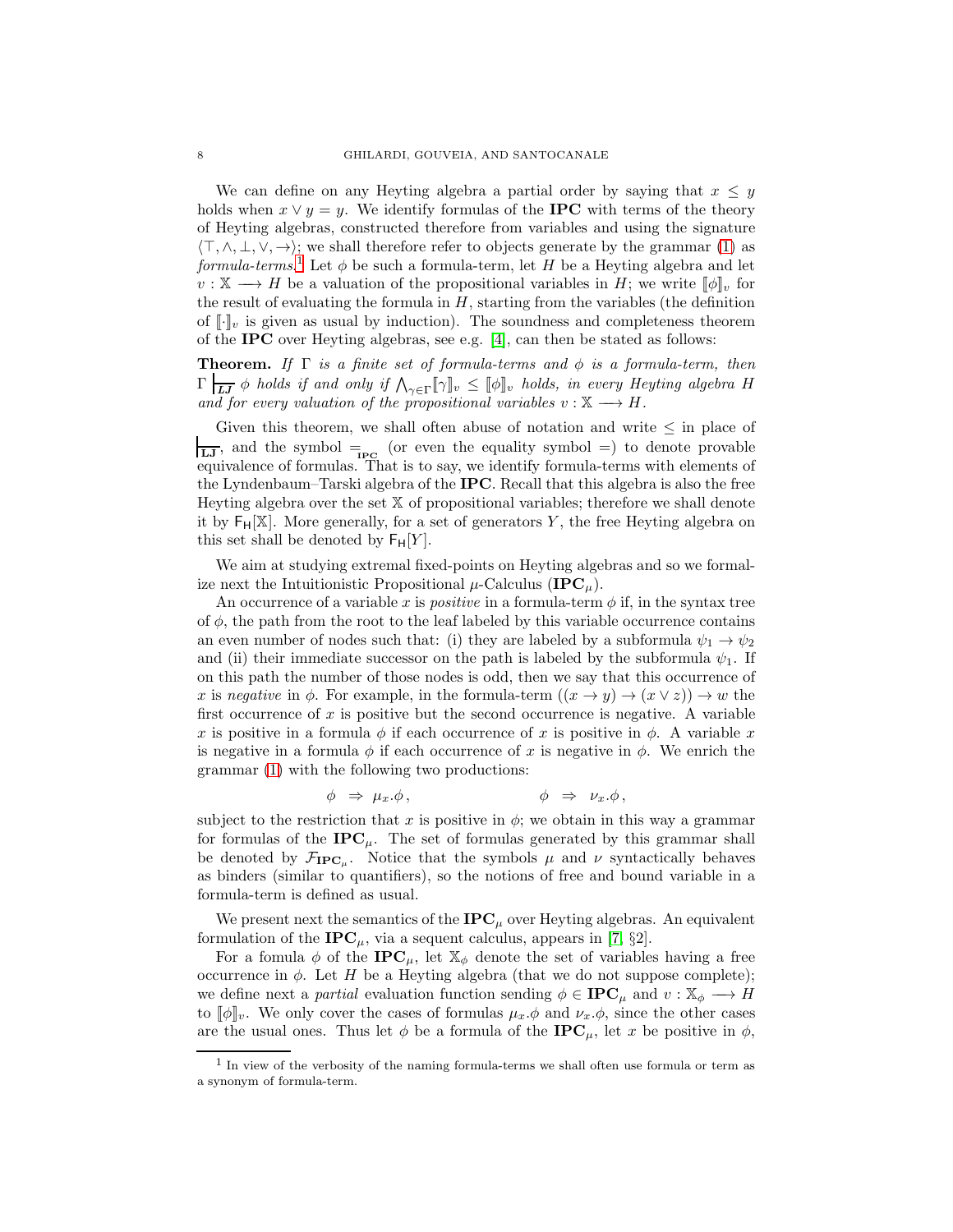and suppose that  $[\![\phi]\!]_u$  is defined, for each  $u : \mathbb{X}_{\phi} \longrightarrow H$ .<sup>[2](#page-8-0)</sup> If  $v : \mathbb{X}_{\phi} \setminus \{x\} \longrightarrow H$ is a valuation of all the free variables of  $\phi$  but x, then  $(v, h/x) : \mathbb{X}_{\phi} \longrightarrow H$  is the valuation such that  $(v, h/x)(x) = h$  and  $(v, h/x)(y) = v(y)$  for  $y \neq x$ . Since x is positive in  $\phi$ , then the function

$$
[\![\phi]\!]_v : H \longrightarrow H \,, \quad h \mapsto [\![\phi]\!]_{(v,h/x)}
$$

is monotone; therefore, if the extremal fixed-points of this function exist,<sup>[3](#page-8-1)</sup> then we define

$$
[\![\mu_x.\phi]\!]_v =_{\texttt{def}} \mu . [\![\phi]\!]_v, \qquad \qquad [\![\nu_x.\phi]\!]_v =_{\texttt{def}} \nu . [\![\phi]\!]_v \, .
$$

Clearly, when  $H$  is a complete Heyting algebra, then extremal fixed-points of monotone functions exists, so the correspondence  $(\phi, v) \mapsto \llbracket \phi \rrbracket_v$  is total. We argue next that this correspondence is *always* total.

We say that two formulas  $\phi$  and  $\psi$  of the **IPC**<sub> $\mu$ </sub> are equivalent over Heyting algebras if, for each Heyting algebra H and each  $v : \mathbb{X}_{\phi} \cup \mathbb{X}_{\psi} \longrightarrow H$ ,  $\llbracket \phi \rrbracket_v$  is defined if and only if  $[\![\psi]\!]_v$  is defined, and  $[\![\phi]\!]_v = [\![\psi]\!]_v$  whenever they are both defined. We write  $\phi = \mu_{\mathbf{PC}_{\mu}} \psi$  when two formulas  $\phi$  and  $\psi$  of the  $\mathbf{IPC}_{\mu}$  are equivalent over Heyting algebras.

Let us say that a formula  $\phi$  of **IPC**<sub> $\mu$ </sub> is *fixed-point free* if it does not contain either of the symbols  $\mu, \nu$  (that is, if it is a formula of the **IPC**).

<span id="page-8-2"></span>**Proposition 4.** *Every formula*  $\phi$  *of the IPC<sub>µ</sub> is equivalent over Heyting algebras to a fixed-point free formula*  $\psi$ *. In particular*  $[\![\phi]\!]_v$  *is defined, for each formula-term*  $\phi$  *of the* **IPC**<sub> $\mu$ </sub>, each Heyting algebra H, and each  $v : \mathbb{X}_{\phi} \longrightarrow H$ ,

*Proof.* Clearly, the first statement of the Proposition holds if we can show that it holds whenever  $\phi = \mu_x \psi$  or  $\phi = \nu_x \psi$ , where  $\psi$  is a fixed-point free formula. For a natural number  $n \geq 0$ , let  $\psi^{n}(x)$  denote the formula obtained by substituting x for  $\psi$  n times. Ruitenburg [\[30\]](#page-37-5) proves that, for each intuitionisitic propositional formula  $\psi$ , there exists a number  $n \geq 0$  such that the formulas  $\psi^{n}(x) =$ <sub>IPC</sub>  $\psi^{n+2}(x)$ . If x is positive in  $\psi$ , then instantiating x with  $\bot$ , leads to the equivalence  $\psi^{n+1}(\bot) =$  $\psi^{n}(\perp)$ . Yet this relation enforces  $\psi^{n}(\perp)$  to be the least fixed-point of  $\psi$ , namely  $[\![\mu_x.\psi]\!]_v = [\![\psi^n(\bot)]\!]_v$  for each H and  $v : \mathbb{X}_{\psi} \longrightarrow H$ . That is, we have  $\mu_x.\psi =_{\mathbf{IPC}_{\mu}}$  $\psi^n(\perp)$ ; similarly, we get  $\nu_x.\psi =_{\mathbf{P} \mathbf{C}_\mu} \psi$  $n(\top).$ 

According to the Proposition (and to Ruitenburg's result [\[30\]](#page-37-5)) the expansion of the IPC with extremal fixed-points does not increase its expressive power. This does not exclude the use of  $\text{IPC}_{\mu}$  as a convenient formalism, but raises the problem of (efficiently) computing, for each  $\phi \in \mathcal{F}_{\text{IPC}_\mu}$ , a formula  $\psi \in \mathcal{F}_{\text{IPC}}$  such that  $\phi =_{_{\mathbf{IPC}_\mu}} \psi.$ 

For a formula  $\mu_x$ . $\phi$  with  $\phi$  fixed-point free, this can be achieved by computing the Ruitenburg's numbers  $\rho(\phi)$ . An attentive reading of Ruitenburg's paper shows that  $\rho(\phi) \leq 2n + 2$  where *n* is the size of the formula. Yet,  $\rho(\phi)$  might not be an optimal as an upper bound to n such that  $\mu_x \phi =_{_{\mathbf{IPC}_\mu}} \phi^n(\bot)$  or  $\nu_x \phi =_{_{\mathbf{IPC}_\mu}} \phi^n(\top)$ .

<span id="page-8-0"></span><sup>&</sup>lt;sup>2</sup>If, for some  $u: \mathbb{X}_{\phi} \longrightarrow H$ ,  $[\![\phi]\!]_u$  is not defined, then  $[\![\mu_x, \phi]\!]_v$ ,  $[\![\nu_x, \phi]\!]_v$  are not defined.

<span id="page-8-1"></span> ${}^{3}$ If any of the extremal fixed-points does not exist, then we leave the corresponding expressions undefined.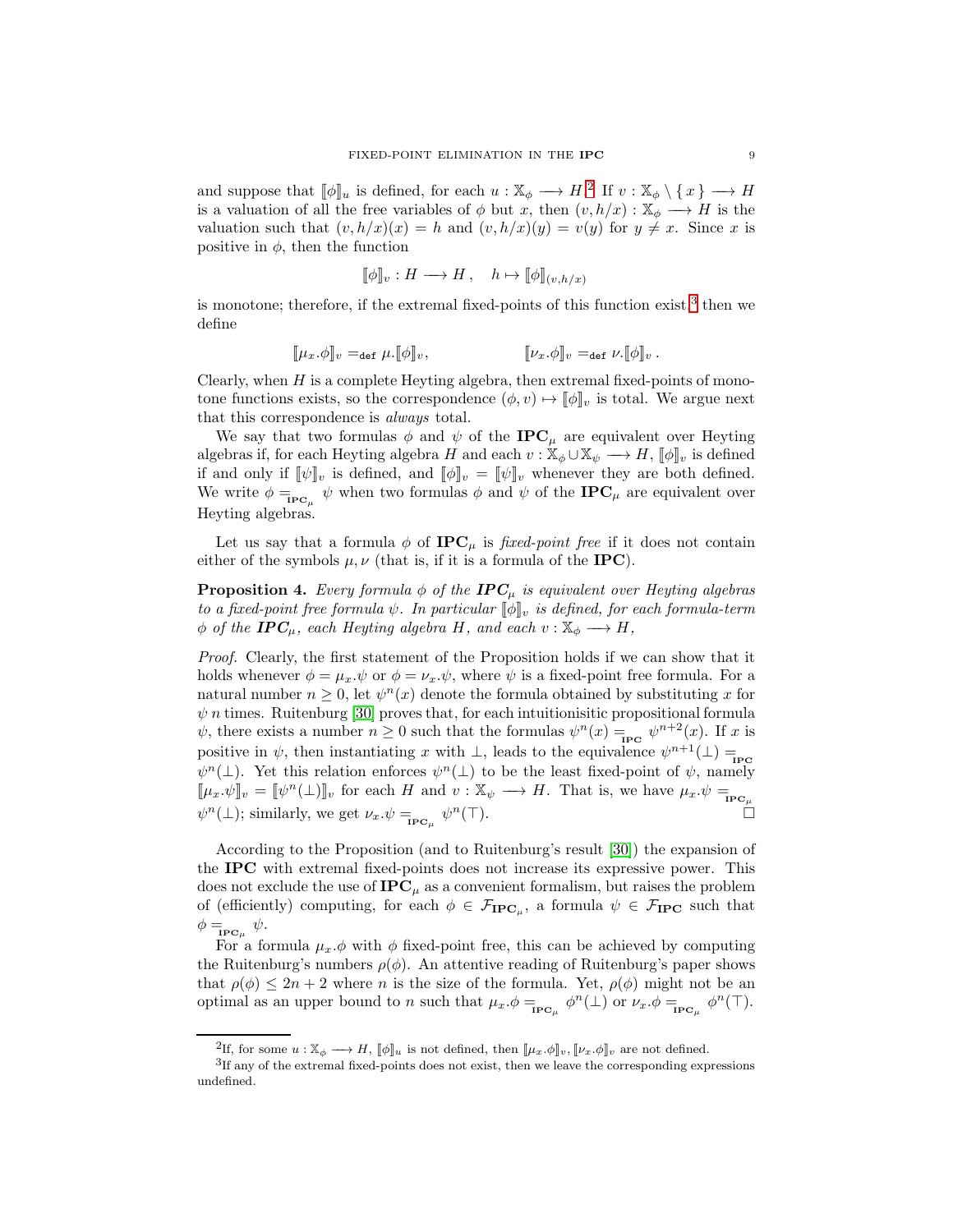#### 3. Strong monotone functions and fixed-points

<span id="page-9-0"></span>If H is a Heyting algebra and  $f : H \longrightarrow H$  is any function, then f is said to be *compatible* if

<span id="page-9-2"></span><span id="page-9-1"></span>
$$
x \wedge f(y) = x \wedge f(x \wedge y), \quad \text{for any } x, y \in H. \tag{3}
$$

*Remark* 5*.* We are mainly interested in monotone functions. If f as above is also *monotone*, then f is compatible if and only if it is *strong*, meaning that it satisfies

$$
x \wedge f(y) \le f(x \wedge y), \qquad \text{for any } x, y \in H. \tag{4}
$$

The interplay between fixed-points and strong monotone functions has already been emphasized, mainly in the context of categorical proof-theory and semantics of functional programming languages with inductive data types [\[8,](#page-36-13) [7\]](#page-36-12). It is well known from categorical literature [\[22\]](#page-37-9) that condition [\(4\)](#page-9-1) is equivalent to any of the following two conditions:

$$
f(x \to y) \le x \to f(y), \qquad \text{for any } x, y \in H,
$$
 (5)

<span id="page-9-3"></span>
$$
x \to y \le f(x) \to f(y), \qquad \text{for any } x, y \in H. \tag{6}
$$

Recall that if  $v : \mathbb{X}_{\phi} \setminus \{x\} \longrightarrow H$  is a valuation of all the free variables of  $\phi$ but x, then  $(v, h/x) : \mathbb{X}_{\phi} \longrightarrow H$  is the valuation such that  $(v, h/x)(x) = h$  and  $(v, h/x)(y) = v(y)$  for  $y \neq x$ .

<span id="page-9-5"></span>**Definition 2.** Let H be a Heyting algebra. We say that a function  $f : H \longrightarrow H$ is a *polynomial* if there exist a formula  $\phi \in \mathcal{F}_{\text{IPC}}$ , a variable x, and a valuation  $v: \mathbb{X}_{\phi} \setminus \{x\} \longrightarrow H$  such that, for each  $h \in H$ , we have  $f(h) = [p]_{(v,h/x)}$ .

Equivalently, a polynomial on  $H$  can be identified with an element of the polynomial Heyting algebra  $H[x]$ , where the last is defined as the coproduct (in the category of Heyting algebras) of H with the free Heyting algebra on one generator. In Section [4](#page-10-0) we shall study further such polynomial algebras and exploit their properties.

In the next Propositon, the analogous statement for Boolean algebras is credited to Peirce, in view of the iteration rule for existential graphs of type Alpha [\[12\]](#page-36-14).

<span id="page-9-6"></span>Proposition 6. *Every polynomial* f *on a Heyting algebra is compatible. In particular, if* f *is monotone, then it is strong.*

*Proof.* Recall that the replacement Lemma holds in the **IPC**:  $z \leftrightarrow w$   $\overline{L}$   $\phi(z) \leftrightarrow$  $\phi(w)$ . Substituting y for z and  $x \wedge y$  for w, and considering that  $x \mid_{\mathbf{LJ}} y \leftrightarrow (x \wedge y)$ , we derive that  $x \mid_{\overline{L}J} \phi(y) \leftrightarrow \phi(x \wedge y)$ . The latter relation is equivalent to the conjunction of  $x \wedge \phi(y)$ <sub>LJ</sub>  $x \wedge \phi(x \wedge y)$  and  $x \wedge \phi(x \wedge y)$ <sub>LJ</sub>  $x \wedge \phi(y)$ . These two relations immediately imply that equation [\(3\)](#page-9-2) holds when  $\overline{f}$  is a polynomial.  $\square$ 

On the way let us include the following Lemma.

<span id="page-9-7"></span>**Lemma 7.** If  $f : H \longrightarrow H$  *is a strong monotone function and*  $a \in H$ *, then* 

<span id="page-9-4"></span>
$$
a \to f(a \to x) = a \to f(x). \tag{7}
$$

*Proof.* Using [\(5\)](#page-9-3), we deduce

$$
a \to f(a \to x) \le a \to (a \to f(x)) = a \to f(x).
$$

The converse relation follows from  $x \le a \to x$  and  $a \to f(x)$  being monotone in  $x.$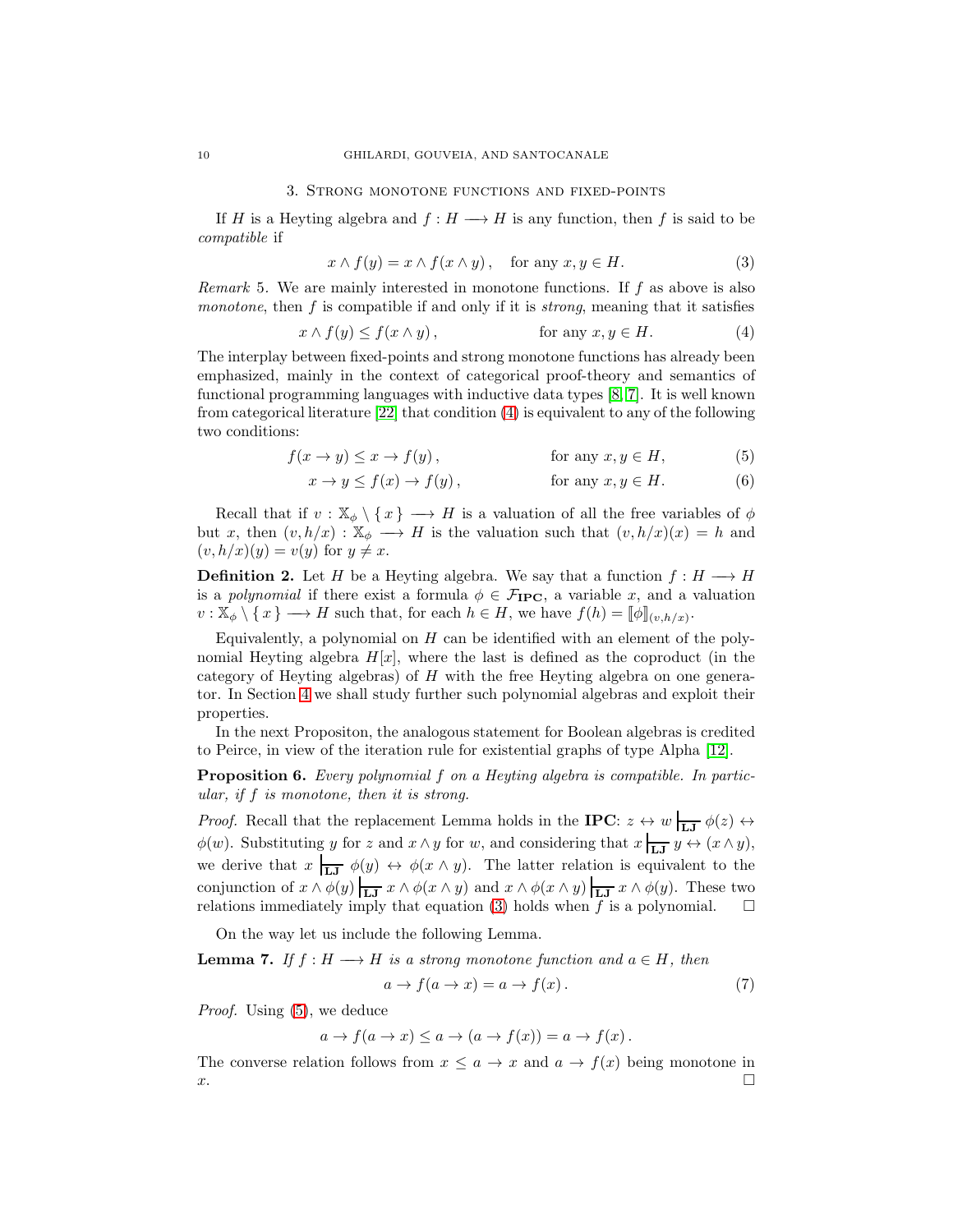<span id="page-10-4"></span>**Proposition 8.** *If*  $f$  *is a strong monotone function on*  $H$  *and*  $a \in H$ *, then* 

<span id="page-10-1"></span>
$$
\mu.(a \to f) := a \to \mu.f, \qquad \qquad \mu.(a \land f) := a \land \mu.f. \qquad (8)
$$

*Proof.* Firsty, we argue that the equation on the left holds. To this end, let us set  $f^a(x) =_{def} a \to f(x)$ . From  $f \leq f^a$  we have Pre<sub>f<sup>a</sub></sup>  $\subseteq$  Pre<sub>f</sub>. Thus, if  $p \in Pre_{f^a}$ ,</sub> then  $\mu.f = f(\mu.f) \leq f(p)$  and  $a \to \mu.f \leq a \to f(p) = f^a(p) \leq p$ . That is,  $a \to \mu.f$ is below any element of  $Pre<sub>f<sup>a</sup></sub>$ . To obtain the proposition, we need to argue that  $a \to \mu.f$  belongs to Pre<sub>f<sup>*a*</sup></sub>. This follows from equation [\(7\)](#page-9-4):  $f^a(a \to \mu.f) = a \to a$  $f(a \to \mu.f) = a \to f(\mu.f) = a \to \mu.f.$ 

Let us come now to the equation on the right, for which we set  $f_a(x) = \det a \wedge f(x)$ . Suppose  $a \wedge f(p) \leq p$ , so  $f(p) \leq a \rightarrow p$ . Then  $f(a \rightarrow p) \leq a \rightarrow f(p) \leq a \rightarrow p$ , using [\(5\)](#page-9-3), whence  $\mu.f \leq a \rightarrow p$  and  $a \wedge \mu.f \leq p$ . Thus we are left to argue that  $a \wedge \mu.f$  is a prefixed-point of  $f_a$ . Yet, this is true for an arbitrary prefixed-point p of  $f: a \wedge f(a \wedge p) \leq a \wedge f(p) \leq a \wedge p$ .

<span id="page-10-3"></span>**Corollary 9.** For each  $n \geq 1$  and each collection  $f_i$ ,  $i = 1, \ldots, n$  of monotone *polynomials, we have the following distribution law:*

$$
\mu_x \cdot \bigwedge_{i=1,...,n} f_i(x) := \bigwedge_{i=1,...,n} \mu_x . f_i(x) . \tag{9}
$$

*Proof.* For  $n = 1$  there is nothing to prove. We suppose therefore that the statement holds for every collection of size  $n \geq 1$ , and prove it holds for a collection of size  $n + 1$ . We have

$$
\mu_x \cdot (f_{n+1}(x) \wedge \bigwedge_{i=1,\dots,n} f_i(x)) := \mu_x \cdot \mu_y \cdot (f_{n+1}(y) \wedge \bigwedge_{i=1,\dots,n} f_i(x)), \quad \text{by (Diag)},
$$

<span id="page-10-5"></span>
$$
:= \mu_x.((\mu_y.f_{n+1}(y)) \wedge \bigwedge_{i=1,\dots,n} f_i(x)), \qquad \text{by (8)},
$$

$$
:= (\mu_y.f_{n+1}(y)) \wedge \mu_x.(\bigwedge_{i=1,\dots,n} f_i(x)), \text{ again by (8)},
$$

$$
:= (\mu_y.f_{n+1}(y)) \wedge \bigwedge_{i=1,...,n} \mu_x.f_i(x), \text{ by the IH. } \square
$$

The elimination of greatest fixed-points is easy for strong monotone functions. We are thankful to a referee of [\[16\]](#page-37-4) for pointing out the following fact, which greatly simplified our original argument:

<span id="page-10-2"></span>**Proposition 10.** *If*  $f : L \longrightarrow L$  *is any strong monotone function on a bounded lattice* L, then  $f^2(\top) = f(\top)$ *. Thus*  $f(\top)$  *is the greatest fixed-point of* f.

<span id="page-10-0"></span>*Proof.* Indeed, we have 
$$
f(\top) = f(\top) \wedge f(\top) \leq f(f(\top) \wedge \top) = f^2(\top)
$$
.

# 4. Bisimulation quantifiers and fixed-points

The connection between extremal fixed-points and bisimulation quantifiers, firstly emphasized in [\[9\]](#page-36-1), was a main motivation to develop this research. Although in the end the elimination procedure does not rely on it, we nevertheless want to have a closer look at this connection. It was discovered in [\[29\]](#page-37-1) that IPC has the uniform interpolation property. As it is clear from the title of that work, this property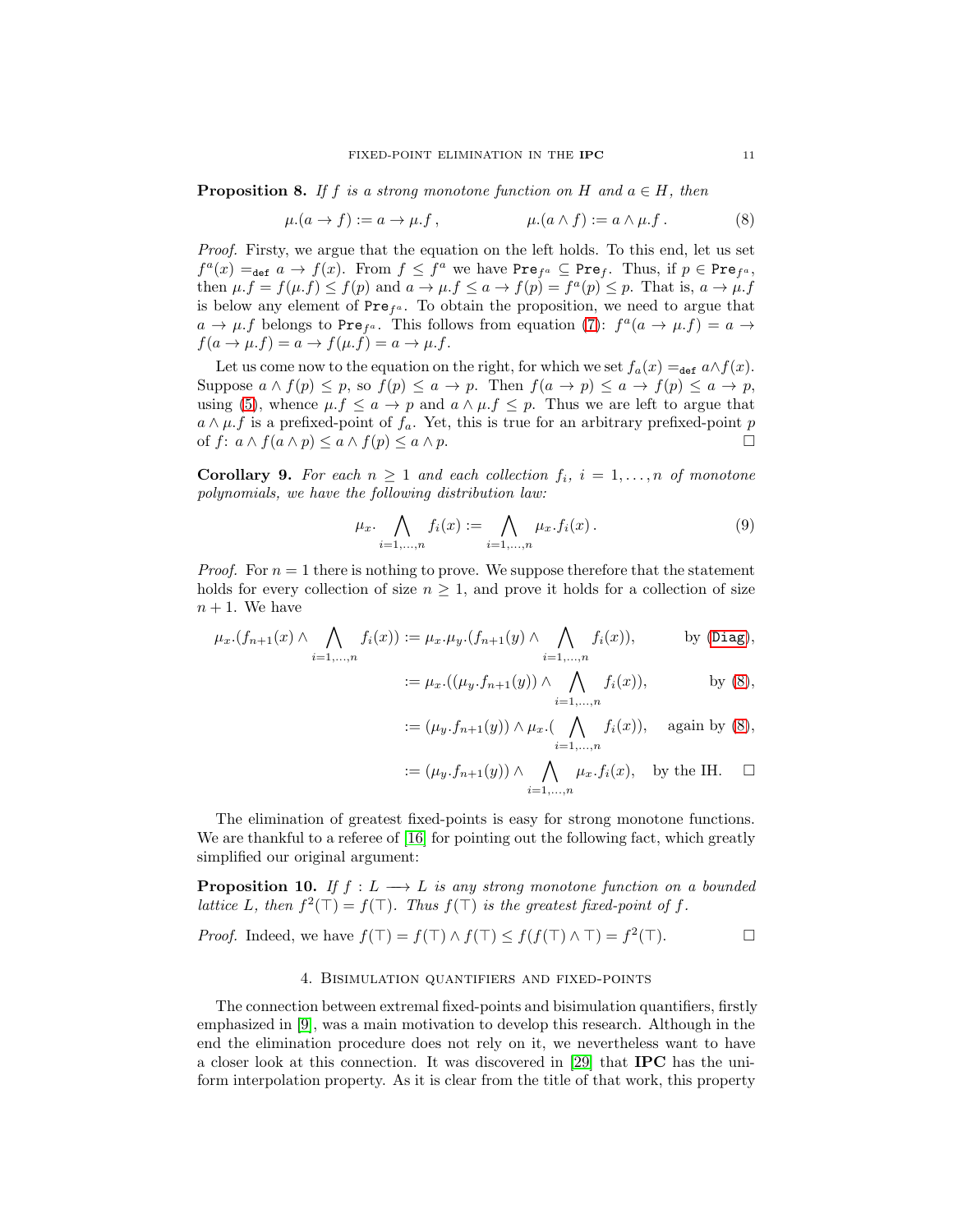amounts to an internal existential and universal quantification. This result was further refined in [\[18\]](#page-37-3) to show that any morphism between finitely presented Heyting algebras has a left and a right adjoint.

We shall be interested in Heyting algebras  $H[x]$  of polynomials with coefficients in H, and in particular mappings from  $H[x]$  to H, namely the left and right adjoints to the inclusion of H into  $H[x]$ . The algebra of polynomials  $H[x]$  is formally defined as the coproduct (in the category of Heyting algebras) of  $H$  with the free Heyting algebra on one generator. The universal property of the coproduct yields that *for every*  $h_0 \in H$  *there exists a unique morphism*  $\llbracket \cdot \rrbracket_{h_0/x} : H[x] \longrightarrow H$  *such that*  $[\![x]\!]_{h_0/x} = h_0$  and  $[\![h]\!]_{h_0/x} = h$ , for each  $h \in H$ . Thus, for  $f \in H[x]$  and  $h \in H$ , we can define the result of evaluating f at h by  $f(h) =_{def} [f]_{h/x}$ . If H is finitely generated, then the correspondence sending h to  $f(h) = ||f||_{h/x}$  is a polynomial on  $H$ , as defined in Definition [2;](#page-9-5) moreover, every polynomial in  $H$  arises from some  $f \in H[x]$  in this way.

It was proved in  $[18]$  that if H is finitely presented, then the canonical inclusion  $i_x : H \longrightarrow H[x]$  has both adjoints  $\exists_x, \forall_x : H[x] \longrightarrow H$ , with  $\exists_x$  is left adjoint to  $i_x$ and  $\forall_x$  is right adjoint to  $i_x$ . This means that, for each  $f \in H[x]$  and  $h \in H$ , the following equivalences hold:

$$
\exists_x . f \le h \quad \text{iff} \quad f \le i_x(h), \qquad h \le \forall_x . f \quad \text{iff} \quad i_x(h) \le f. \tag{10}
$$

From these relations the unit relation for  $\exists_x$  and the counit relation for  $\forall_x$  are easily derived:

$$
f \le i_x(\exists_x f), \qquad i_x(\forall_x f) \le f, \qquad \text{for all } f \in H[x]. \tag{11}
$$

We shall use in the rest of this section a standard informal notation: we write  $f(x)$ for  $f \in H[x]$  and identify  $h \in H$  with the constant polynomial  $i_x(h) \in H[x]$ . Using these conventions, the inequalities in [\(11\)](#page-11-0) are written respectively as  $f(x) \leq \exists_x f(x)$ and  $\forall_x f(x) \leq f(x)$ . We say that  $f \in H[x]$  is monotone if the evaluation function it gives rise is monotone, that is, if  $[\![f]\!]_{h_0/x} \leq [\![f]\!]_{h_1/x}$  whenever  $h_0 \leq h_1$ .

Proposition 11. *If* f *is a monotone polynomial on a finitely presented Heyting algebra, then*

<span id="page-11-1"></span><span id="page-11-0"></span>
$$
\nu.f := \exists_x . (x \land (x \to f(x))). \tag{12}
$$

*Proof.* By the unit relation in [\(11\)](#page-11-0)  $x \wedge (x \rightarrow f(x)) \leq \exists_x \cdot (x \wedge (x \rightarrow f(x)))$ . Recall that evaluation at  $p \in H$  is a Heyting algebra morphism, thus it is monotone. Therefore, if  $p \in H$  is a postfixed-point of f, then by evaluating the previous inequality at p, we have

$$
p = p \land (p \to f(p)) \leq \exists_x . (x \land (x \to f(x))),
$$

so that  $\exists_x \ (x \land (x \to f(x)))$  is greater than any postfixed-point of f. Let us show that  $\exists_x \,(x \wedge (x \to f(x)))$  is also a postfixed-point. In view of [\(10\)](#page-11-1) it will be enough to argue that  $x \wedge x \to f(x) \leq f(\exists_x \ldotp (x \wedge x \to f(x)))$  in  $H[x]$ . We compute as follows:

$$
x \wedge (x \to f(x)) \le f(x) \wedge (x \to f(x))
$$
  
\n
$$
\le f(x \wedge (x \to f(x))),
$$
 since f is strong, by (4),  
\n
$$
\le f(\exists_x.(x \wedge (x \to f(x))))
$$
, since f is monotone.  $\square$ 

In a similar fashion, we can construct least fixed-points of monotone polynomials using this time *universal* bisimulation quantifiers.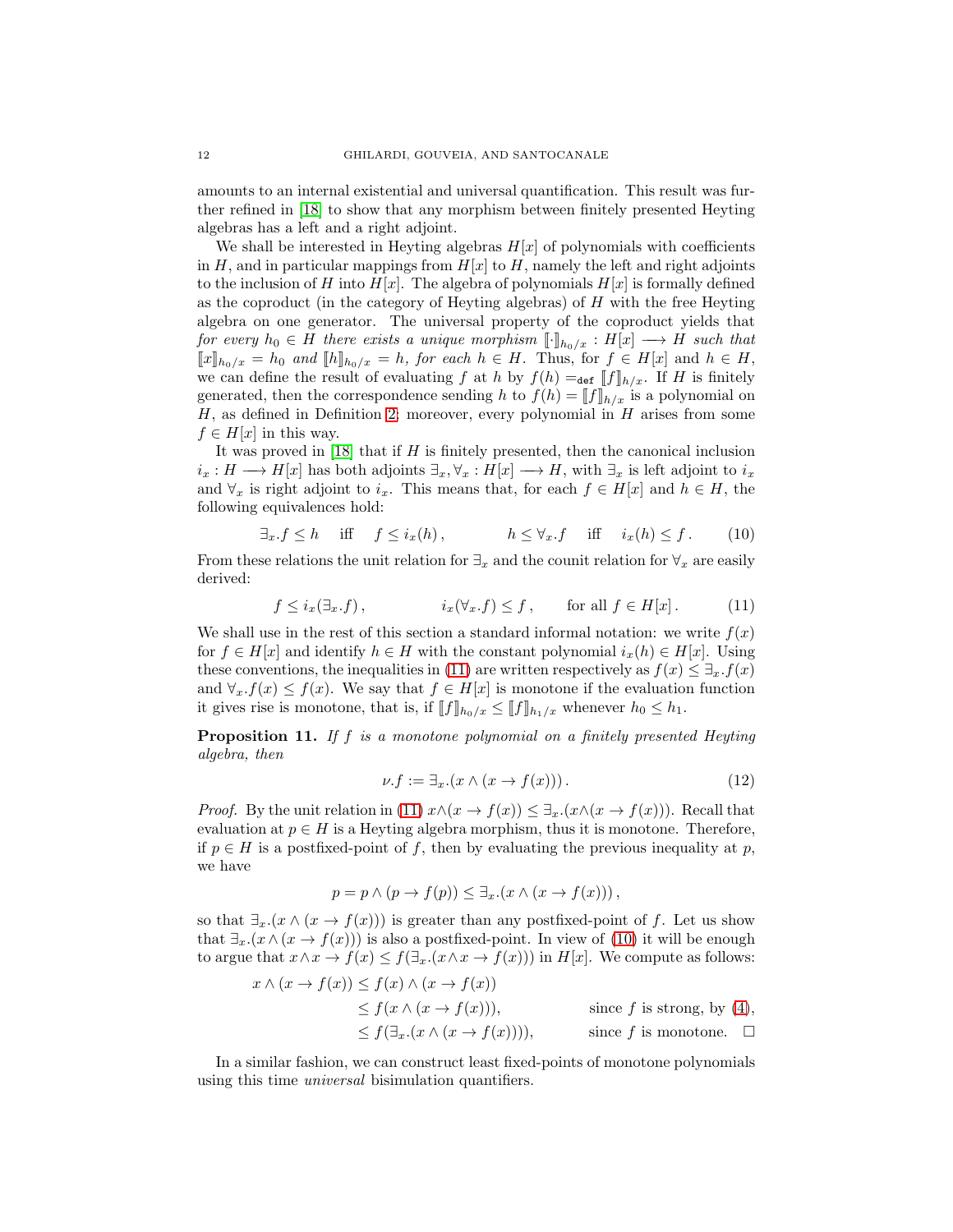Proposition 12. *If* f *is a monotone polynomial on a finitely presented Heyting algebra, then*

$$
\mu.f := \forall_x . ((f(x) \to x) \to x).
$$

*Proof.* By the counit relation in [\(11\)](#page-11-0)  $\forall x \cdot ((f(x) \rightarrow x) \rightarrow x) \leq (f(x) \rightarrow x) \rightarrow x$ . Evaluating this relation at  $p \in H$  such that  $f(p) \leq p$ , we obtain

$$
\forall_x \left( (f(x) \to x) \to x \right) \le (f(p) \to p) \to p = \top \to p = p,
$$

so  $\forall_x \ (f(x) \rightarrow x) \rightarrow x$  is smaller than any prefixed-point of f. We show next that  $\forall x.((f(x) \rightarrow x) \rightarrow x)$  is also a prefixed-point of f for which it will be enough to argue that  $f(\forall_x ((f(x) \to x) \to x)) \leq (f(x) \to x) \to x$  in  $H[x]$  or, equivalently, that  $(f(x) \to x) \land f(\forall_x \cdot ((f(x) \to x) \to x)) \leq x$ . We compute as follows:

$$
(f(x) \to x) \land f(\forall x \cdot ((f(x) \to x) \to x)) = (f(x) \to x) \land f((f(x) \to x) \land \forall x \cdot ((f(x) \to x) \to x)),
$$
  
where we use that f is strong,  

$$
\leq (f(x) \to x) \land f(x) \leq x
$$

where in the last inequality we have used that  $f$  is monotone and the relation  $(f(x) \to x) \wedge \forall_x ((f(x) \to x) \to x) \leq x$ , equivalent to the counit relation for  $(f(x) \to x) \to x.$ 

The next result is an immediate consequence of Propositions [6](#page-9-6) and [10.](#page-10-2) However the previous proposition yields now an alternative proof:

<span id="page-12-1"></span>Corollary 13. *If* f *is a monotone polynomial on a Heyting algebra* H*, then*

<span id="page-12-2"></span>
$$
\nu.f := f(\top). \tag{13}
$$

*Proof.* It is easy to see that if f is a monotone polynomial on a finitely presented Heyting algebra, then  $\exists_x.f = f(\top)$ . Thus we have

$$
\nu.f = \exists_x . (x \land (x \to f(x))) = \exists_x . (x \land f(x)) = \top \land f(\top) = f(\top). \square
$$

Let us come back to a more syntactic perspective. If  $\phi(x)$  is a formula-term positive in x whose variables distinct from x are among  $y_1, \ldots, y_n$ , then the equality  $\phi^2(\top) = \phi(\top)$  holds in the free Heyting algebra on the set  $\{y_1, \ldots, y_n\}$  (which is finitely presented). Since such a free Heyting algebra is a subalgebra of the Lyndenbaum–Tarski algebra, this means that  $\phi(\top)$   $\frac{1}{L} \phi(\phi(\top))$  and  $\phi(\phi(\top))$   $\frac{1}{L}$  $\phi(\top)$ .

## 5. The elimination procedure

<span id="page-12-0"></span>We present in this Section our first main result, a procedure that both axiomatizes and eliminates least fixed-points of the form  $\mu_x$ . $\phi$  with  $\phi$  fixed-point free. Together with the axiomatization of greatest fixed-points given in Proposition [10](#page-10-2) and Corollary [13,](#page-12-1) the procedure can be extended to a procedure to construct a fixed-point free formula  $\psi$  equivalent to a given formula  $\chi$  of the **IPC**<sub> $\mu$ </sub>. To ease the reading of the content of this Section and of the remaing ones, we introduce the following notation:

$$
[\alpha] \phi =_{\text{def}} \alpha \to \phi.
$$

When using the notation above, we shall always assume that the special variable  $x$ does not occur in the formula  $\alpha$ .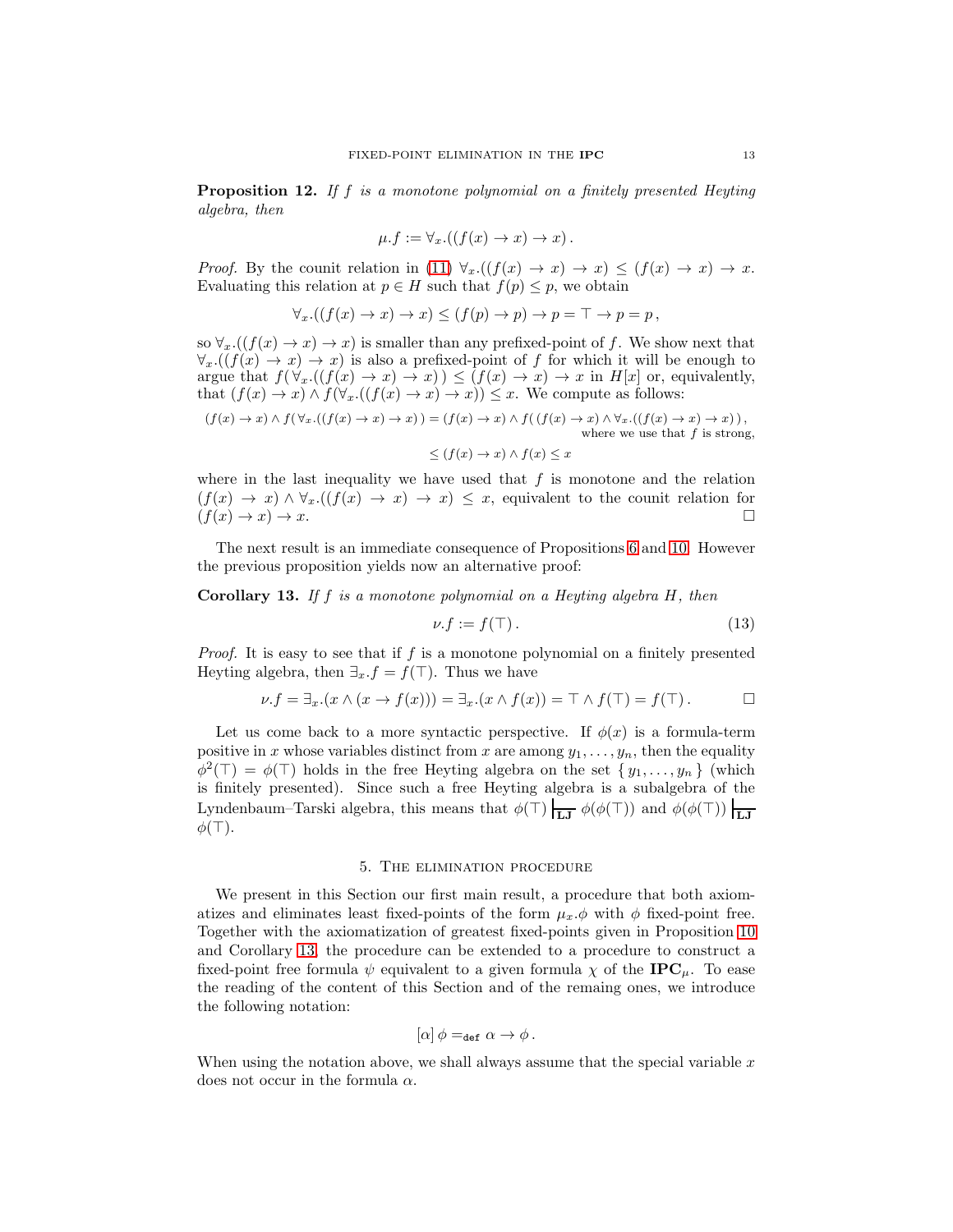Definition 3. An occurrence of the variable x is *strongly positive* in a formula-term  $\phi$  if there is no subformula  $\psi$  of  $\phi$  of the form  $\psi_0 \to \psi_1$  such that x is located in  $\psi_0$ . A formula-term  $\phi$  is *strongly positive* in the variable x if every occurrence of x is *strongly positive* in  $\phi$ . An occurrence of a variable x is *weakly negative* in a formula-term  $\phi$  if it is not strongly positive. A formula-term  $\phi$  is *weakly negative* in the variable x if every occurrence of x is *weakly negative* in  $\phi$ .

We shall also say that a variable  $x$  is strongly positive (resp. weakly negative) in a formula  $\phi$  when  $\phi$  is strongly positive (resp. weakly negative) in the variable x. Observe that a variable might be neither strongly positive nor weakly negative in a formula-term.

<span id="page-13-0"></span>5.1. Summary of the procedure. In order to compute the least fixed-point  $\mu_x.\phi$ , we take the following steps:

- (1) We rename all the weakly negative occurrences of x in  $\phi$  to a fresh variable y, so  $\phi(x) = \psi(x, x/y)$  with  $\psi$  strongly positive in x and weakly negative in y.
- (2) *Computation of a normal form.* We compute a normal form of  $\psi(x, y)$ , that is, a formula equivalent to  $\psi(x, y)$  which is a conjunction  $\bigwedge_{i \in I} \psi_i(x, y)$ with each  $\psi_i$  disjunctive in x (see Definition [4](#page-13-2) below) or not containing the variable x.
- (3) *Strongly positive elimination*. For each  $i \in I$ : if x has an occurrence in  $\psi_i$ , we compute then a formula  $\psi'_i$  equivalent to the least fixed-point  $\mu_x.\psi_i(x, y)$ and observe that  $\psi'_i$  is weakly negative in y; otherwise, we let  $\psi'_i = \psi_i$ .
- (4) *Weakly negative elimination*. The formula  $\bigwedge_{i \in I} \psi'_i(y)$  is weakly negative in y; we compute a formula  $\chi$  equivalent to  $\mu_y$ .  $\bar{\wedge}_i \psi_i'(y)$  and return it.

The correction of the procedure relies on the following chain of equivalences:

$$
\mu_x.\phi(x) = \mu_y.\mu_x.\psi(x, y), \qquad \text{where we use (Diag)},
$$
  
\n
$$
= \mu_y.\mu_x. \bigwedge_{i \in I} \psi_i(x, y) = \mu_y. \bigwedge_{i \in I} \mu_x. \psi_i(x, y), \qquad \text{using Corollary 9},
$$
  
\n
$$
= \mu_y. \bigwedge_{i \in I} \psi'_i(y) = \chi.
$$

<span id="page-13-1"></span>5.2. Computation of a normal form. If a formula-term  $\phi$  does not contain the variable  $x$ , then  $x$  is both strongly positive and weakly negative in this formula. Yet, in this case, we have  $\mu_x \phi = \phi$ , thus it is a trivial case for the sake of computing its least fixed-point. For this reason we present below a grammar recognising strongly positive formula-terms containing the variable  $x$ . The grammar is

$$
\phi \Rightarrow x \mid [\alpha] \phi \mid \beta \vee \phi \mid \phi \vee \phi \mid \phi \wedge \phi \mid \gamma \wedge \phi \tag{14}
$$

where conjunctions and disjunctions are taken up to commutativity and where  $\alpha, \beta, \gamma$  do not contain the variable x. Another key concept for the elimination procedure is the notion of disjunctive formula, obtained by eliminating the last two productions from the above grammar.

<span id="page-13-2"></span>Definition 4. The set of formula-terms that are *disjunctive in the variable* x is generated by the grammar

<span id="page-13-3"></span>
$$
\phi \Rightarrow x \mid [\alpha] \phi \mid \beta \vee \phi \mid \phi \vee \phi, \tag{15}
$$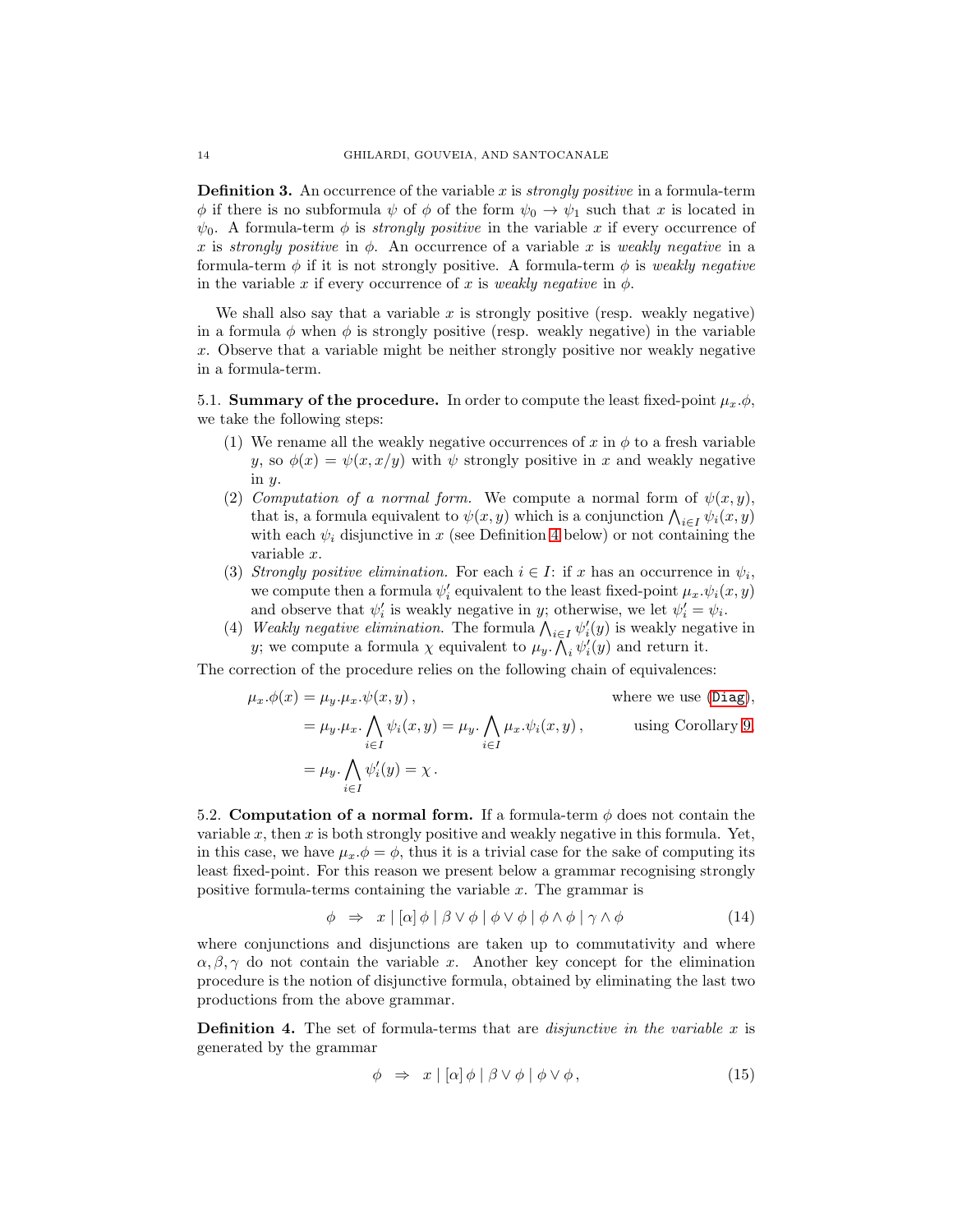where  $\alpha$  and  $\beta$  are formulas with no occurrence of the variable x. A formula-term  $\phi$  is in *normal form* (w.r.t. x) if it is a conjunction of formula-terms  $\phi_i$ ,  $i \in I$ , so that each  $\phi_i$  either does not contain the variable x, or it is disjunctive in x.

Due to equation [\(2\)](#page-6-3) and since the usual distributive laws hold in Heyting algebras, every strongly positive formula-term is equivalent to a formula-term in normal form, as witnessed by the following Lemma.

<span id="page-14-4"></span>Lemma 14. *Every formula-term that is strongly positive in* x *and contains the variable* x *is equivalent to a conjunction of disjunctive formulas and of a formula that does not contain* x*.*

*Proof.* By induction, we associate to each such formula a set  $tr(\phi)$  of disjunctive formulas and formula  $c(\phi)$  so that

<span id="page-14-1"></span>
$$
\phi =_{\text{IPC}} c(\phi) \wedge \bigwedge \{ \delta \mid \delta \in \text{tr}(\phi) \}.
$$
 (16)

We let

 $tr(x) =_{def} \{ x \},$   $c(x) =_{def} \top;$  $tr([\alpha] \phi) =_{def} {\{ \alpha \} \delta \mid \delta \in tr(\phi) \},$   $c([\alpha] \phi) =_{def} [\alpha] c(\phi) ;$  $tr(\beta \vee \phi) =_{def} \{\beta \vee \delta \mid \delta \in tr(\phi)\},$   $c(\beta \vee \phi) =_{def} \beta \vee c(\phi);$  $tr(\phi_1 \vee \phi_2) =_{def} \{ c(\phi_1) \vee \delta_2 \mid \delta_2 \in tr(\phi_2) \}$   $c(\phi_1 \vee \phi_2) =_{def} c(\phi_1) \vee c(\phi_2);$  $\cup \{c(\phi_2) \vee \delta_1 \mid \delta_1 \in \mathsf{tr}(\phi_1)\}\$  $\cup$  { $\delta_1 \vee \delta_2$  |  $\delta_1 \in \mathsf{tr}(\phi_1), \delta_2 \in \mathsf{tr}(\phi_2)$  },  $tr(\phi_1 \wedge \phi_2) =_{def} tr(\phi_1) \cup tr(\phi_2),$   $c(\phi_1 \wedge \phi_2) =_{def} c(\phi_1) \wedge c(\phi_2);$  $tr(\gamma \wedge \phi) =_{def} tr(\phi),$   $c(\gamma \wedge \phi) =_{def} \gamma \wedge c(\phi).$ 

<span id="page-14-0"></span>Verification that [\(16\)](#page-14-1) holds is routine.  $\Box$ 

5.3. Strongly positive elimination. We tackle here the problem of computing the least fixed-point  $\mu_x.\phi$  of a formula-term  $\phi$  which is *disjunctive* in x. Recall that the formulas  $\alpha$  and  $\beta$  appearing in a parse tree as leaves—according to the grammar [\(15\)](#page-13-3)—do not contain the variable x. We call such a formula  $\alpha$  a *head subformula* of  $\phi$ , and such a  $\beta$  a *side subformula* of  $\phi$ , and thus we put:

Head( $\phi$ ) = def {  $\alpha \mid \alpha$  is a head subformula of  $\phi$ }, Side( $\phi$ ) = def {  $\beta \mid \beta$  is a side subformula of  $\phi$ }.

Recall that a monotone function  $f : P \longrightarrow P$  is *inflating* if  $x \leq f(x)$ , for all  $x \in P$ .

**Lemma 15.** The interpretation of a strongly positive disjunctive formula  $\phi$  as a *function of* x *is inflating.*

The key observation needed to prove Proposition [17](#page-15-0) below is the following Lemma on monotone inflating functions. In the statement of the lemma we assume that P is a join-semilattice, and that  $f \vee g$  is the pointwise join of the two functions  $f$  and  $q$ .

<span id="page-14-3"></span>**Lemma 16.** *If*  $f, g : P \longrightarrow P$  *are monotone inflating functions, then*  $f \vee g$  *and* f∘g are monotone inflating and  $Pre_{f\vee g} = Pre_{f\circ g}$ . Consequently, for any monotone  $function h : P \longrightarrow P$ *, we have* 

<span id="page-14-2"></span>
$$
\mu.(f \lor g \lor h) :=: \mu.((f \circ g) \lor h). \tag{17}
$$

*Proof.* It is easy to see that  $f \vee g$  and  $f \circ g$  are monotone inflating, so we only verify that Pre<sub>f∨g</sub> = Pre<sub>f∘g</sub>. Observe firstly that Pre<sub>f∨g</sub> = Pre<sub>f</sub> ∩ Pre<sub>g</sub>. If  $p \in Pre_{f \circ q}$ , then  $f(p) \leq f(g(p)) \leq p$  and  $g(p) \leq f(g(p)) \leq p$ , showing that  $p \in Pre_{f \vee q}$ .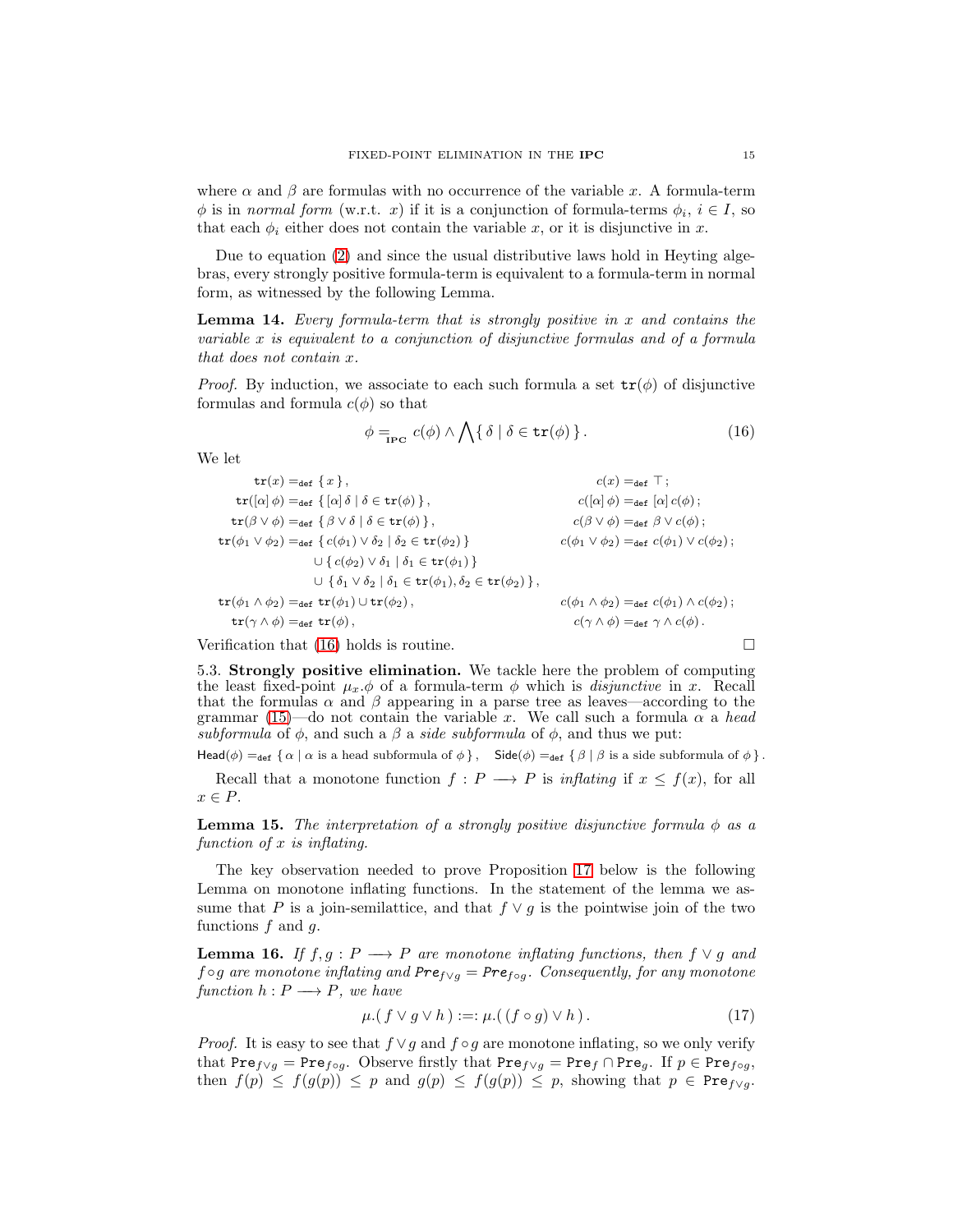Conversely, if  $p \in Pre_{f\vee g}$ , then p is a fixed point of both f and g, since these functions are inflating. It follows that  $f(g(p)) = f(p) = p$ , showing  $p \in Pre<sub>f \circ g</sub>$ .

We have argued that Pre $_{f\vee g}$  coincides with Pre $_{f\circ g}$ ; this implies that Pre $_{(f\circ g)\vee h}$  = Pre $_{f\vee g\vee h}$  and, from this equality, equation [\(17\)](#page-14-2) immediately follows.  $□$ 

<span id="page-15-0"></span>**Proposition 17.** *If*  $\phi$  *is a disjunctive formula-term, then* 

<span id="page-15-2"></span>
$$
\mu_x.\phi := \left[\bigwedge_{\alpha \in \text{Head}(\phi)} \alpha\right] \left(\bigvee_{\beta \in \text{Side}(\phi)} \beta\right). \tag{18}
$$

*Proof.* For  $\psi, \chi$  formula-terms, let us write  $\psi \sim \chi$  when  $\mu_x \psi = \mu_x \chi$ . We say that a disjunctive formula  $\psi$  is reduced (w.r.t.  $\phi$ ) if either it is x, or it is of the form  $\beta \vee x$  (or  $x \vee \beta$ ) for some  $\beta \in \mathsf{Side}(\phi)$ , or of the form  $[\alpha]$  x for some  $\alpha \in \mathsf{Head}(\phi)$ . A set Φ of disjunctive formulas is *reduced* if every formula in Φ is reduced.

We shall compute a reduced set of disjunctive formulas  $\Phi_k$  such that  $\phi \sim \bigvee \Phi_k$ . Thus let  $\Phi_0 = \{ \phi \}$ . If  $\Phi_i$  is not reduced, then there is  $\phi_0 \in \Phi_i$  which is not reduced, thus of the form (a)  $\beta \vee \psi$  (or  $\psi \vee \beta$ ) with  $\psi \neq x$ , or (b)  $[\alpha] \psi$  with  $\psi \neq x$ , or (c)  $\psi_1 \vee \psi_2$ . According to the case  $(\ell)$ , with  $\ell \in \{a, b, c\}$ , we let  $\Phi_{i+1}$  be  $(\Phi_i \setminus \{\phi_0\}) \cup \Psi_{\ell}$ where  $\Psi_{\ell}$  is as follows:

$$
\Psi_a = \{ \beta \vee x, \psi \},
$$
\n $\Psi_b = \{ [\alpha] x, \psi \},$ \n $\Psi_c = \{ \psi_1, \psi_2 \}.$ 

By Lemma [16,](#page-14-3) we have  $\bigvee \Phi_i \sim \bigvee \Phi_{i+1}$ . Morever, for some  $k \geq 0$ ,  $\Phi_k$  is reduced and  $\Phi_k \subseteq \{ [\alpha] x \mid \alpha \in \text{Head}(\phi) \} \cup \{ \beta \vee x \mid \beta \in \text{Side}(\phi) \} \cup \{ x \}.$  Consequently

$$
\mu_x \cdot \phi(x) = \mu_x \cdot \bigvee \Phi_k \le \mu_x \cdot (x \vee \bigvee_{\alpha \in \text{Head}(\phi)} [\alpha] \cdot x \vee \bigvee_{\beta \in \text{Side}(\phi)} \beta \vee x). \tag{19}
$$

On the other hand, if  $\alpha \in \text{Head}(\phi)$ , then  $\phi(x) = \psi_1(x, [\alpha] \psi_2(x))$  for some disjunctive formulas  $\psi_1$  and  $\psi_2$ , so

<span id="page-15-1"></span>
$$
[\alpha] x \leq [\alpha] \psi_2(x) \leq \psi_1(x, [\alpha] \psi_2(x)) = \phi(x)
$$

and, similarly,  $\beta \vee x \leq \phi(x)$ , whenever  $\beta \in \mathsf{Side}(\phi)$ . It follows that

$$
x \vee \bigvee_{\alpha \in \text{Head}(\phi)} [\alpha] \, x \vee \bigvee_{\beta \in \text{Side}(\phi)} \beta \vee x \leq \phi(x) \, ,
$$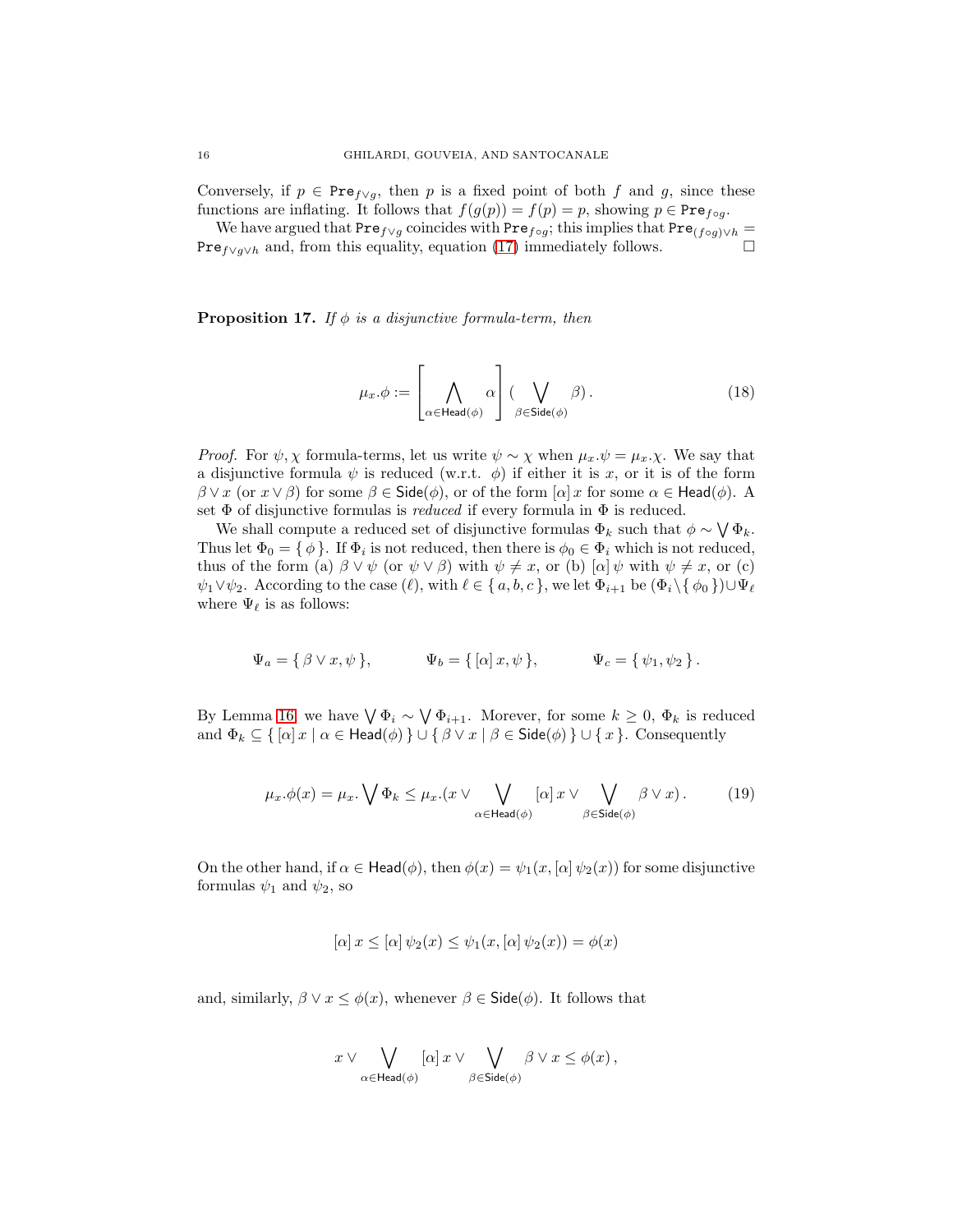whence, by taking the least fixed-point in both sides of the above inequality, we derive equality in [\(19\)](#page-15-1). Finally, in order to obtain [\(18\)](#page-15-2), we compute as follows:

$$
\mu_x.(x \vee \bigvee_{\alpha \in \text{Head}(\phi)} [\alpha] \, x \vee \bigvee_{\beta \in \text{Side}(\phi)} \beta \vee x)
$$
\n
$$
= \mu_x.([\alpha_1] \dots [\alpha_n] \, x \vee (x \vee \bigvee_{\beta \in \text{Side}(\phi)} \beta \vee x))
$$
\nby Lemma 16, with Head( $\phi$ ) = { $\alpha_1, \dots, \alpha_n$ },

$$
= \mu_x \cdot (\left[\bigwedge_{\alpha \in \text{Head}(\phi)} \alpha\right] x \vee (x \vee \bigvee_{\beta \in \text{Side}(\phi)} \beta \vee x)),
$$
  
\n
$$
= \mu_x \cdot (\left[\bigwedge_{\alpha \in \text{Head}(\phi)} \alpha\right] (x \vee \bigvee_{\beta \in \text{Side}(\phi)} \beta \vee x)), \qquad \text{by Lemma 16,}
$$
  
\n
$$
= \left[\bigwedge_{\alpha \in \text{Head}(\phi)} \alpha\right] \mu_x \cdot (x \vee \bigvee_{\beta \in \text{Side}(\phi)} \beta \vee x), \qquad \text{by Proposition 8,}
$$
  
\n
$$
= \left[\bigwedge_{\alpha \in \text{Head}(\phi)} \alpha\right] (\bigvee_{\beta \in \text{Side}(\phi)} \beta).
$$

=  $\begin{array}{c} \begin{array}{c} \end{array} \end{array}$  $\alpha \in \mathsf{Head}(\phi)$  $\alpha$  (  $\vee$  $β ∈$ Side $(φ)$  $\beta$ ).

Example 18. Formula [\(18\)](#page-15-2) yields

$$
\mu_x \cdot (\alpha_1] (\beta_1 \vee x) \vee [\alpha_2] (\beta_2 \vee x)) = [\alpha_1 \wedge \alpha_2] (\beta_1 \vee \beta_2).
$$

*Remark* 19. Let  $\phi$  be a disjunctive formula and consider an occurrence in  $\phi$  of a variable  $y$  distinct from  $x$ . Necessarily, such an occurrence is located in some head subformula or in some side subformula of  $\phi$ . Therefore we can map such an occurrence to an occurrence of the same variable within the formula on the right of the equality [\(18\)](#page-15-2); notice that a weakly negative occurrence is mapped to a weakly negative occurrence. Since every occurrence of a variable y in the formula on the right of [\(18\)](#page-15-2) has a preimage through the mapping, we conclude the following observation, which is necessary for the global elimination procedure to work: *if a variable* y *is weakly negative in the disjunctive formula* φ*, then it is still weakly negative in the formula*  $\mu_x \phi$  *as defined by equation* [\(18\)](#page-15-2). Similarly, if  $\phi$  is strongly positive in x and weakly negative in y, then  $y$  is weakly negative in each conjunct appearing on the right of equation [\(16\)](#page-14-1).

<span id="page-16-0"></span>5.4. Weakly negative elimination. Recall that we are considering formulas  $\phi$ in which every occurrence of the variable x is positive. Therefore, if  $\phi$  is weakly negative in  $x$ , then we can write

<span id="page-16-2"></span>
$$
\phi(x) = \psi_0(\psi_1(x), \dots, \psi_n(x)), \qquad (20)
$$

for formula-terms  $\psi_0(y_1,\ldots,y_n)$  and  $\psi_i(x), i = 1,\ldots,n$ , such that: (a) all the variables  $y_i$  are negative in  $\psi_0$ ; (b) for  $i = 1, \ldots, n$ , x is negative  $\psi_i$ .

<span id="page-16-1"></span>**Proposition 20.** Let  $\phi$  be a formula which is weakly negative in x. Let  $\langle \nu_1, \ldots, \nu_n \rangle$ *be a collection of formula-terms denoting the greatest solution of the system of equations*  $\{y_i = \psi_i(\psi_0(y_1, \ldots, y_n)) \mid i = 1, \ldots, n\}$ *. Then*  $\psi_0(\nu_1, \ldots, \nu_n)$  *is a formula equivalent to*  $\mu_x.\phi(x)$ *.*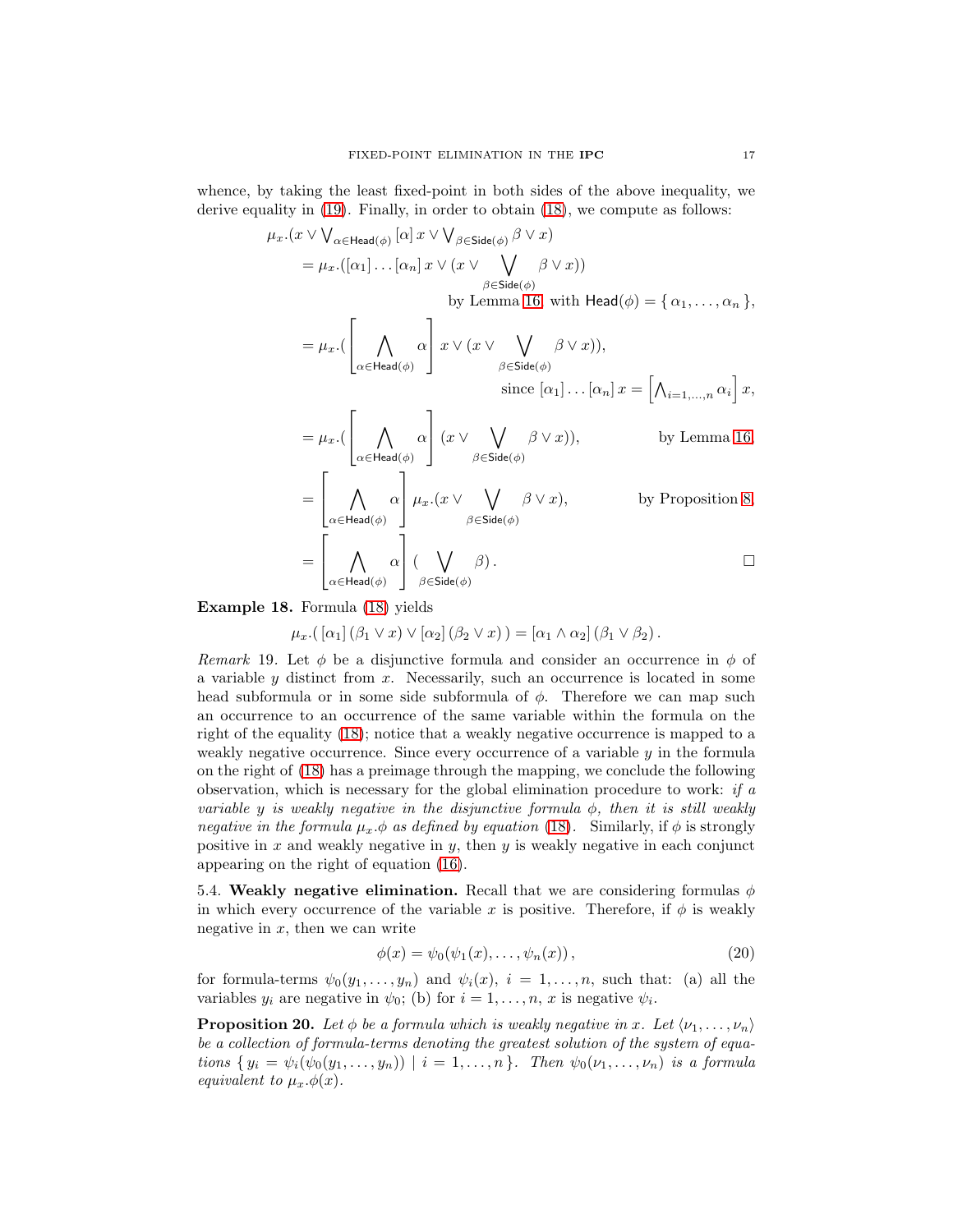*Proof.* Let  $v : \mathbb{X} \setminus \{x, y_1, \ldots, y_n\} \longrightarrow H$  be a partial valuation into a Heyting algebra H, put  $f_0 = [\![\psi_0]\!]_v$  and, for  $i = 1, \ldots, n$ ,  $f_i = [\![\psi_i]\!]_v$ . Then  $f_0$  is a monotone function from  $[H^{op}]^n$  to H. Here  $H^{op}$  is the poset with the same elements as H but with the opposite ordering relation. Similarly, for  $1 \leq i \leq n$ ,  $f_i : H \longrightarrow H^{op}$ . If we let  $\bar{f} = \langle f_i | i = 1, \ldots, n \rangle \circ f_0$ , then  $\bar{f} : [H^{op}]^n \longrightarrow [H^{op}]^n$ . We exploit next the fact that  $(\cdot)^{op}$  is a functor, so that  $f^{op}: P^{op} \longrightarrow Q^{op}$  is the same monotone function as  $f$ , but considered as having distinct domain and codomain. Then, using  $(Ro11)$ , we can write

$$
\mu.\left(f_0 \circ \langle f_i \mid i=1,\ldots,n\rangle\right) = f_0\left(\mu.\left(\langle f_i \mid i=1,\ldots,n\rangle \circ f_0\right)\right) = f_0\left(\mu.\bar{f}\right) = f_0\left(\nu.\bar{f}^{op}\right),\tag{21}
$$

since the least fixed-point of f in  $P^{op}$  is the greatest fixed-point of  $f^{op}$  in P. That is, if we consider the function  $\langle f_i | i = 1, \ldots, n \rangle \circ f_0$  as sending a tuple of elements of H (as opposite to  $H^{op}$ ) to another such a tuple, then equation [\(21\)](#page-17-1) proves that a formula denoting the least fixed-point of  $\phi$  is constructible out of formulas for the greatest solution of the system mentioned in the statement of the proposition.  $\Box$ 

As far as computing the greatest solution of the system mentioned in the proposition, this can be achieved by using the Bekic elimination principle (see Lemma [3\)](#page-6-5). This principle implies that solutions of systems can be constructed from solutions of linear systems, i.e. from usual parametrized fixed-points. In our case, as witnessed by equation [\(13\)](#page-12-2), these parametrized greatest fixed-points are computed by substituting  $\top$  for the fixed-point variable.

<span id="page-17-2"></span>**Example 21.** Consider the weakly negative  $\phi$  defined by

<span id="page-17-1"></span>
$$
\phi(x) =_{\text{def}} ((x \to c) \to a) \lor ((x \to d) \to b).
$$
\n(22)

We can take then

$$
\psi_0(y_1, y_2) =_{\text{def}} y_1 \to a \lor y_2 \to b, \quad \psi_1(x) =_{\text{def}} x \to c, \quad \psi_2(x) = x \to d.
$$

The system of equations whose greatest solution we need to compute is

 $y_1 = \psi_1(\psi_0(y_1, y_2)) = (y_1 \to a \lor y_2 \to b) \to c$ ,  $y_2 = \psi_2(\psi_0(y_1, y_2)) = (y_1 \to a \lor y_2 \to b) \to d$ . The Bekic elimination principle is used to find this solution:

$$
\nu_{y_2}.\psi_2(\psi_0(y_1, y_2)) = \nu_{y_2}.\left((y_1 \to a) \vee (y_2 \to b)\right) \to d = \left((y_1 \to a) \vee (\top \to b)\right) \to d = \left((y_1 \to a) \vee b\right) \to d,
$$
  
\n
$$
\nu_1 = \nu_{y_1}.\psi_1(\psi_0(y_1, \nu_{y_2}.\psi_2(\psi_0(y_1, y_2)))) = \psi_1(\psi_0(\top, \nu_{y_2}.\psi_2(\psi_0(\top, y_2))))
$$
  
\n
$$
= (\top \to a \vee (((\top \to a) \vee b) \to d) \to b) \to c = (a \vee (((a \vee b) \to d) \to b)) \to c,
$$
  
\n
$$
\nu_2 = ((\nu_1 \to a) \vee b) \to d.
$$

Then, by ([Roll](#page-6-4)), we have  $\mu_x.\phi(x) = \nu_1 \rightarrow a \vee \nu_2 \rightarrow b$ .

<span id="page-17-0"></span>In the next Section, Proposition [29](#page-21-0) shall provide an alternative of the least fixedpoint of a weakly negative formula  $\phi$  by means of approximants.

# 6. Upper bounds for closure ordinals

The closure ordinal of  $\phi(x) \in \mathcal{F}_{\text{IPC}}$  is the least integer *n* for which we can write  $\mu_x.\phi(x) = \phi^n(\perp)$ . In view of the proof of Proposition [4,](#page-8-2) the closure ordinal always exists, for each intuitionistic formula  $\phi(x)$  positive on x. Closure ordinals yield a representation of least fixed-points of formulas alternative to the one presented in the previous Section. Such representation can be exploited notationally, as in  $\mu$ calculi with explicit approximations [\[11\]](#page-36-3). Also it can be exploited computationally because of the reduced space requirements, at least when variable sharing is used.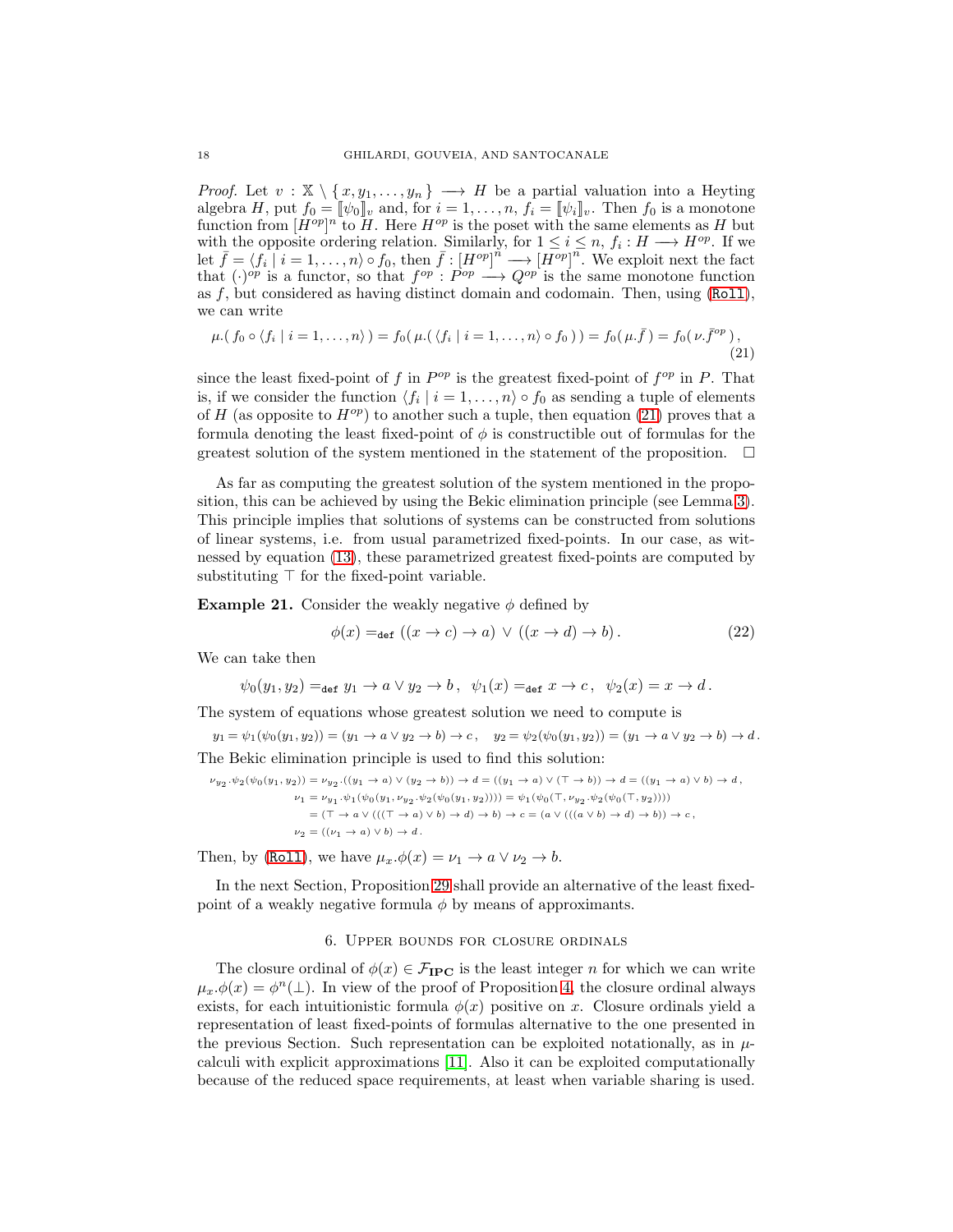Finally, it can be exploited to provide axiomatizations. In this Section we begin the study of (finite) closure ordinals.

<span id="page-18-0"></span>6.1. General results. In this Section all the posets we consider shall have a least element, denoted by  $\perp$  as usual. We say that a monotone function  $f: P \longrightarrow P$ *converges in n steps to its least fixed-point* if  $f^{n+1}(\perp) = f^{n}(\perp)$  or, equivalently, if  $\mu.f = f^{n}(\perp)$ ; in such a case the least of those integers *n* is called the *closure ordinal of* f and it is denoted by  $cl(f)$ . We informally call the  $f^{n}(\perp)$ ,  $n \geq 0$ , the *approximants* (or *approximations*) of (the least fixed-point of) f. If  $f : Q \times$  $P^n \longrightarrow P^k$  is a monotone funtion and  $\{i_1 < i_2 < \ldots < i_k\} \subseteq \{1, \ldots, n\}$ , then we write  $\mathsf{cl}_{(x_{i_1},...,x_{i_k})}(f) \leq n$  if, for each  $q \in Q$  and  $\vec{p} \in P^{n-k}$ ,  $\mathsf{cl}(f_{(q,\vec{p})}) \leq n$ , where  $f_{(q,\vec{p})}: P^k \longrightarrow P^k$  is the monotone function obtained from f by fixing  $q \in Q$  and evaluating all the variables  $x_j$  with  $j \notin \{i_1, \ldots, i_k\}$  by means of the vector  $\vec{p}$ .

The next propositions suggest how to compute convergence of monotone functions based on the properties of least fixed-points that we have introduced in Section [1.](#page-5-1)

<span id="page-18-1"></span>**Proposition 22** (Convergence for ([Roll](#page-6-4))). Let  $f : P \longrightarrow Q$  and  $g : Q \longrightarrow P$  be *monotone functions.* If  $\mu$ .( $f \circ g$ ) = ( $f \circ g$ )<sup>n</sup>( $\perp$ ), then  $\mu$ .( $g \circ f$ ) = ( $g \circ f$ )<sup>n+1</sup>( $\perp$ ). *Therefore*  $cl(f \circ g) \leq 1 + cl(g \circ f)$ *.* 

*Proof.* We observe that

$$
\mu.(g \circ f) = g(\mu.(f \circ g)) = g \circ (f \circ g)^n(\bot) \leq g \circ (f \circ g)^n(f(\bot)) = (g \circ f)^{n+1}(\bot).
$$

Since the converse inclusion always holds, we have proved the proposition.  $\Box$ 

**Example 23.** Consider  $\phi(x) =_{def} (x \to b) \to a$ . By using Proposition [20](#page-16-1) (with  $\psi_0(y_1) =_{\text{def}} (y_1 \to a)$  and  $\psi_1(x) =_{\text{def}} (x \to b)$  we know that

$$
\mu_x.\phi(x) = (\nu_x.(x \to a) \to b) \to a = ((\top \to a) \to b) \to a = (a \to b) \to a.
$$

Otherwise, we can combine Propositions [10](#page-10-2) and [22](#page-18-1) to deduce  $\mu_x.\phi(x) = \phi^2(\perp)$ . Indeed, a direct computation of the approximants yields

$$
\phi(\bot) = a \,, \, \phi^2(\bot) = (a \to b) \to a \,.
$$

This example shows that the bound on the convergence given in Proposition [22](#page-18-1) is tight, since the equality  $\phi^2(\perp) = \phi(\perp)$  only holds for arbitrary a and b whenever  $H$  is a Boolean algebra. As a matter of fact, note that this equality is Peirce's law

<span id="page-18-3"></span>
$$
(a \to b) \to a = a \,,
$$

which forces a Heyting algebra to be Boolean.

<span id="page-18-2"></span>**Proposition 24** (Convergence for ([Bekic](#page-6-6))). Let  $\langle f, g \rangle : P \times Q \longrightarrow P \times Q$  be a *monotone mapping.* Put  $h(x) =_{def} f(x, \mu_y.g(x, y))$ . Let  $m, n \geq 0$  be such that  $\mu_y \cdot g(x, y) = g_x^m(\perp)$  for each  $x \in P$  and  $\mu_x \cdot h(x) = h^n(\perp)$ . Then

$$
\mu \langle f, g \rangle = \langle f, g \rangle^{(n+1)(m+1)-1}(\bot, \bot). \tag{23}
$$

*That is,*  $cl(\langle f, g \rangle) \leq (cl_u(g) + 1)(cl(h) + 1) - 1.$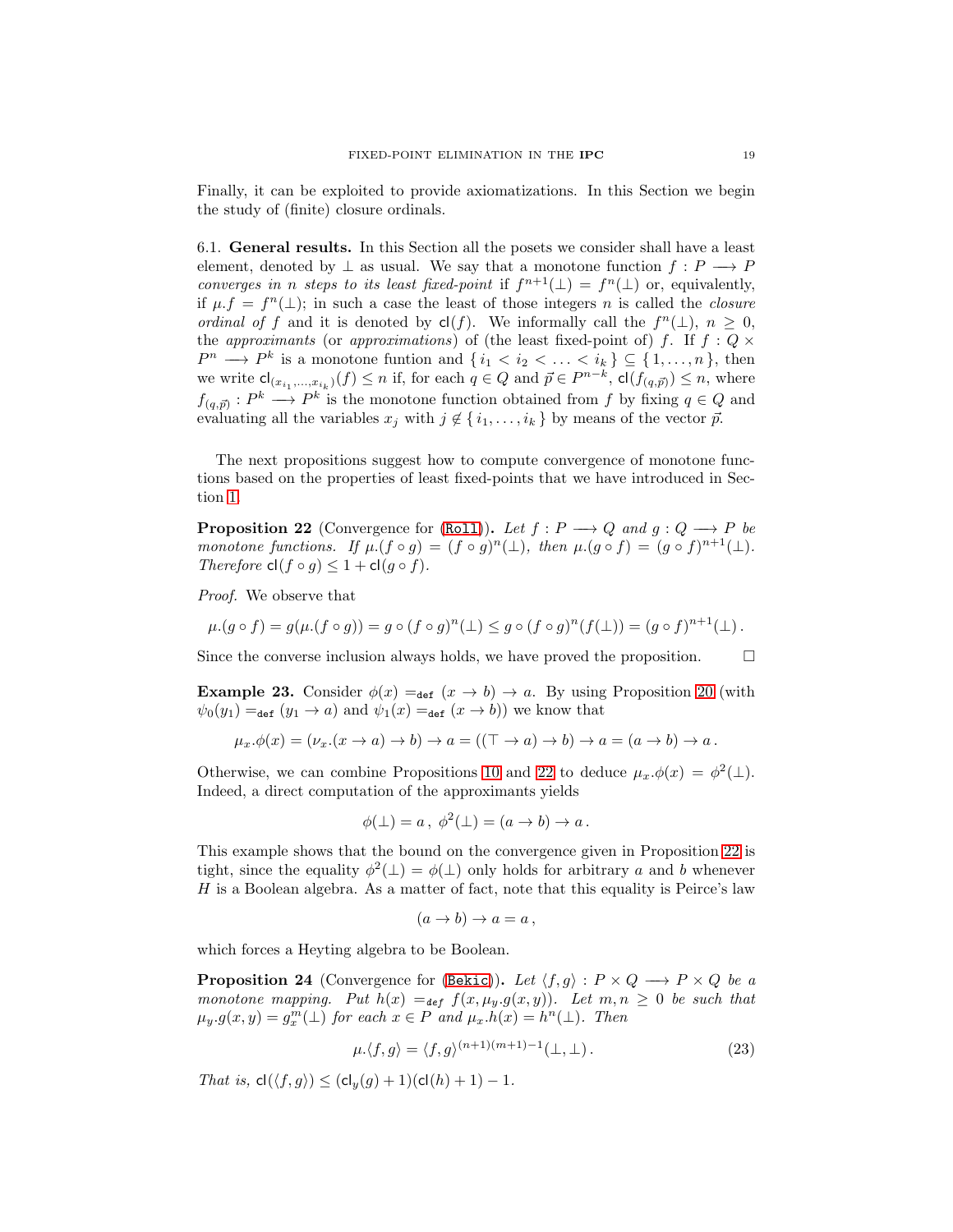*Proof.* Let us define by induction the following sequences:

$$
\begin{aligned}\n\mathfrak{f}_0 &= \mathfrak{g}_0 = \bot, & \mathfrak{f}_{i+1} &= f(\mathfrak{f}_i, \mathfrak{g}_i), & \mathfrak{g}_{i+1} &= g(\mathfrak{f}_i, \mathfrak{g}_i), \\
\kappa_0 &= \mathfrak{h}_0 = \bot, & \kappa_{i+1} &= (g_{\mathfrak{h}_i})^m(\bot), & \mathfrak{h}_{i+1} &= f(\mathfrak{h}_i, \kappa_{i+1}).\n\end{aligned}
$$

Notice first that, for each  $i \geq 0$ ,  $\langle f, g \rangle^i(\perp, \perp) = \langle f_i, \mathfrak{g}_i \rangle$ , On the other hand, we have

$$
\mathfrak{h}_{i+1} = f(\mathfrak{h}_i, \kappa_{i+1}) = f(\mathfrak{h}_i, (g_{\mathfrak{h}_i})^m(\bot)) = f(\mathfrak{h}_i, \mu_y. g(\mathfrak{h}_i, y)) = h(\mathfrak{h}_i),
$$

so, by a straightforward induction, we obtain that  $\mathfrak{h}_i = h^i(\perp)$ . Then, by the Bekic property,

$$
\mu \langle f, g \rangle = \langle h^n(\bot), (g_{h^n(\bot)})^m(\bot) \rangle = \langle \mathfrak{h}_n, \kappa_{n+1} \rangle.
$$

Claim. Let  $\psi$  :  $\mathbb{N}$  →  $\mathbb{N}$  *be any function. For each*  $i \geq 0$ *,* 

 $(1)$   $\mathfrak{h}_i \leq \mathfrak{f}_{\psi(i)}$  *implies*  $\kappa_{i+1} \leq \mathfrak{g}_{\psi(i)+m}$ *;* 

 $(2)$   $\mathfrak{h}_i \leq \mathfrak{f}_{\psi(i)}$  *implies*  $\mathfrak{h}_i \leq \mathfrak{f}_{\psi(i)+m+1}$ *.* 

*Proof of Claim.* (1) Let us suppose that  $\mathfrak{h}_i \leq \mathfrak{f}_{\psi(i)}$  and prove that  $(g_{\mathfrak{h}_i})^{\ell}(\perp) \leq$  $\mathfrak{g}_{\psi(i)+\ell}$  for  $\ell=0,\ldots,m$ . This relation trivially holds for  $\ell=0$  and, supposing it holds for  $\ell$ ,

$$
(g_{\mathfrak{h}_i})^{\ell+1}(\bot) = g_{\mathfrak{h}_i}(g_{\mathfrak{h}_i}^{\ell}(\bot)) \leq g_{\mathfrak{h}_i}(\mathfrak{g}_{\psi(i)+\ell}) = g(\mathfrak{h}_i, \mathfrak{g}_{\psi(i)+\ell})
$$
  

$$
\leq g(\mathfrak{f}_{\psi(i)}, \mathfrak{g}_{\psi(i)+\ell}) \leq g(\mathfrak{f}_{\psi(i)+\ell}, \mathfrak{g}_{\psi(i)+\ell}) = \mathfrak{g}_{\psi(i)+\ell+1}.
$$

Thus, for  $\ell = m$ , we have  $\kappa_{i+1} = (g_{\mathfrak{h}_i})^m(\bot) \leq \mathfrak{g}_{\psi(i)+m}$ .

(2) If we suppose  $\mathfrak{h}_i \leq \mathfrak{f}_{\psi(i)}$ , then  $\kappa_{i+1} \leq \mathfrak{g}_{\psi(i)+m}$  by (1), and

$$
\mathfrak{h}_{i+1} = f(\mathfrak{h}_i, \kappa_{i+1}) \le f(\mathfrak{f}_{\psi(i)}, \mathfrak{g}_{\psi(i)+m}) \le f(\mathfrak{f}_{\psi(i)+m}, \mathfrak{g}_{\psi(i)+m}) = \mathfrak{f}_{\psi(i)+m+1}.
$$

*Claim*

If now we let  $\psi(i) =_{\text{def}} i(m+1)$ , then  $\mathfrak{h}_i \leq \mathfrak{f}_{\psi(i)}$ , for all  $i \geq 0$ , by induction on i and using part (2) of the Claim. Then we deduce that

$$
\mu \langle f, g \rangle = \langle \mathfrak{h}_n, \kappa_{n+1} \rangle
$$
  
\$\leq \langle \mathfrak{f}\_{\psi(n)}, \mathfrak{g}\_{\psi(n)+m} \rangle \leq \langle \mathfrak{f}\_{\psi(n)+m}, \mathfrak{g}\_{\psi(n)+m} \rangle = \langle f, g \rangle^{\psi(n)+m}(\perp, \perp),\$

showing that the function  $\langle f, g \rangle$  converges to its least fixed-point in  $\psi(n) + m =$  $(n+1)(m+1) - 1$  steps.

**Example 25.** We argue that the upper bound  $(n+1)(m+1)-1=(m+1)n+m$ given in Proposition [24](#page-18-2) is tight. For  $m, n \geq 1$ , let P and Q be respectively the  $n + 1$ -element chain  $\{0 \leq 1 \leq \ldots \leq n\}$  and the  $(n + 1)m + 1$ -element chain  ${0 < 1 < ... < (n+1)m}$ . On these chains define the successor function s by  $s(x) = x + 1$  if  $x \neq \top$  and, otherwise,  $s(\top) = \top$ . If  $y \in Q$ , then it can be written in the form  $zm + k$  for some  $0 \leq k < m$  and  $0 \leq z \leq n + 1$ . Define the mappings  $f: P \times Q \to P$  and  $g: P \times Q \to Q$  as follows:

$$
f(x, zm + k) = \begin{cases} x, & \text{if } z \leq x, \\ s(x), & \text{otherwise,} \end{cases}
$$

$$
g(x, zm + k) = \begin{cases} xm + k + 1, & \text{if } z \leq x, \\ (x + 1)m, & \text{otherwise.} \end{cases}
$$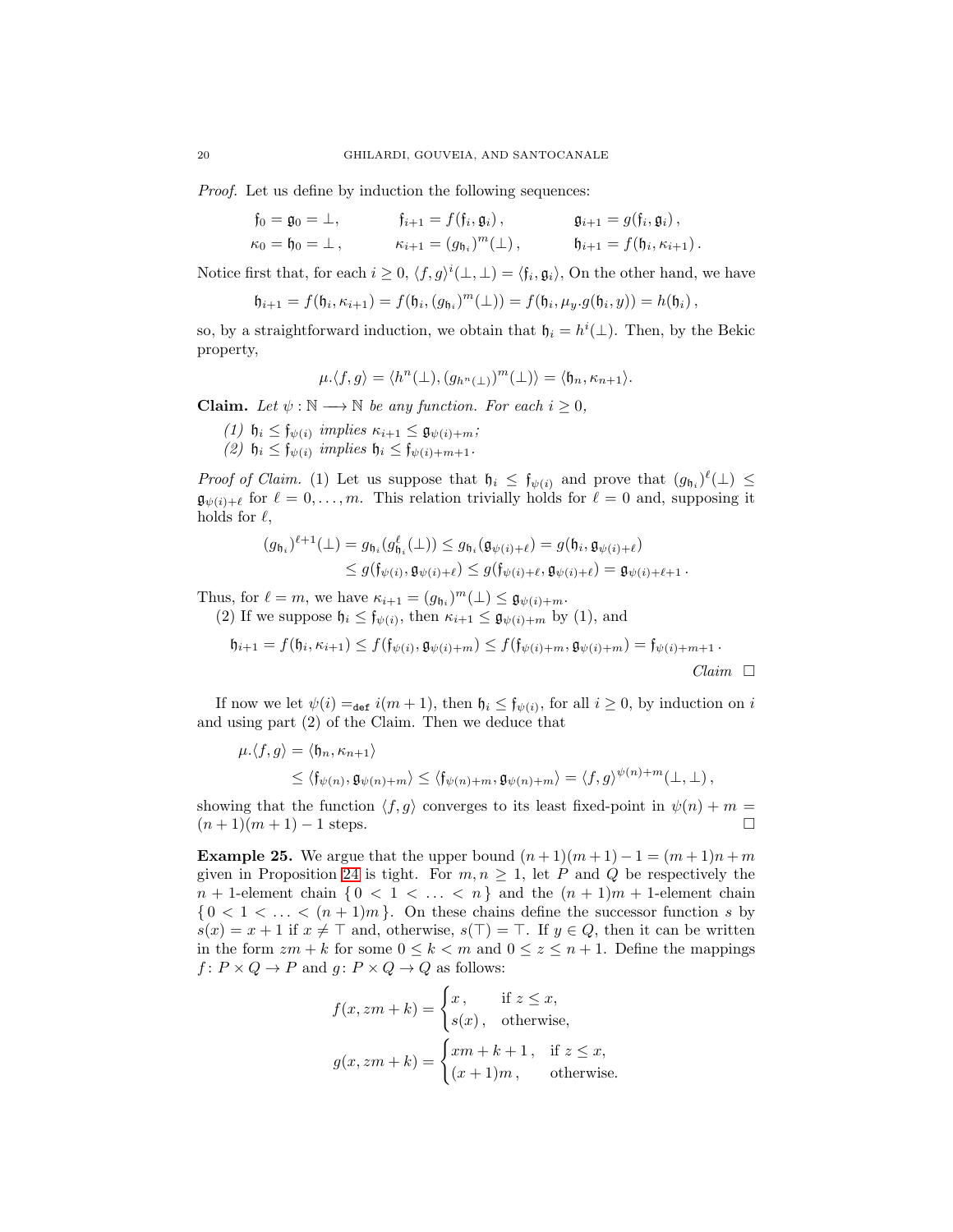where  $0 \leq k \leq m$ . Both f and g are monotone (for example,  $f(x, zm + k) =$  $\max(x, \min(z, s(x)))$ . Consider now the mapping  $\langle f, g \rangle : P \times Q \longrightarrow P \times Q$  and recall that  $h(x) = f(x, \mu_y \cdot g(x, y))$ . The following holds:

 $\mu_y \cdot g(x, y) = (x + 1)m = [g_x]^m(\perp), \quad h(x) = f(x, (x + 1)m) = s(x), \quad \mu_x \cdot h(x) = n = h^n(\perp).$ 

It follows that  $\mu.\langle f, g \rangle = (n, \mu_y.g(n, y)) = (n,(n+1)m)$ . Finally observe that

$$
\langle f,g \rangle^{(m+1)(n+1)-2}(\bot,\bot) = (n, nm+m-1) < (n, (n+1)m) = \langle f,g \rangle^{(m+1)n+m}(\bot,\bot).
$$

**Proposition 26** (Convergence for ([Diag](#page-6-2))). Let  $f : P \times P \longrightarrow P$  be a monotone *function and put*  $h(x) =_{def} \mu_y \cdot f(x, y)$ *. Let*  $n, m \geq 0$  *be such that*  $h(x) = f_x^m(\perp)$ *, for each*  $x \in P$ , and  $\mu_x \cdot h(x) = h^n(\perp)$ . Then  $\mu_x \cdot f(x, x) = f^{nm}(\perp, \perp)$ . That is,  $cl(f \circ \Delta) \leq cl(h)cl_y(f)$ .

*Proof.* An easy inspection shows that  $cl(f \circ \Delta) = cl(\langle f, f \rangle)$  and hence we refer back to Proposition [24.](#page-18-2) Consider  $f_i$ ,  $g_i$ ,  $\kappa_i$ ,  $\mathfrak{h}_i$  as defined in the proof of that Proposition. Here we have  $g = f$ , so  $\mathfrak{g}_i = \mathfrak{f}_i$  for each  $i \geq 0$ , and moreover

$$
\mathfrak{h}_{i+1} = f(\mathfrak{h}_i, \mu_y. g(\mathfrak{h}_i, y)) = f(\mathfrak{h}_i, \mu_y. f(\mathfrak{h}_i, y)) = \mu_y. f(\mathfrak{h}_i, y) = \mu_y. g(\mathfrak{h}_i, y) = \kappa_{i+1},
$$

so  $\mathfrak{h}_i = \kappa_i$  for each  $i \geq 0$ . According to the Claim in the proof of Proposition [24,](#page-18-2)  $\mathfrak{h}_i \leq f_{\psi(i)}$  implies  $\kappa_{i+1} \leq \mathfrak{g}_{\psi(i)+m}$ ; that is,  $\mathfrak{h}_{i+1} \leq \mathfrak{f}_{\psi(i)+m}$  since  $f = g$ . Therefore, letting  $\psi(i) =_{\text{def}} im$ , we deduce  $\mathfrak{h}_i \leq \mathfrak{f}_{\psi(i)}$  for all  $i \geq 0$  which implies that

$$
\mu_x.f(x, x) = \mu_x.\mu_y.f(x, y),
$$
by (Diag),  
\n
$$
= \mu_x.h(x),
$$
since  $h_n = h^n(\bot)$  and we assume that  $\mu_x.h(x) = h^n(\bot)$ ,  
\n
$$
\leq f_{nm},
$$
since  $h_n = h^n(\bot)$  and we assume that  $\mu_x.h(x) = h^n(\bot)$ ,  
\nsince  $h_n \leq f_{\psi(n)}$  and  $\psi(n) = nm$ ,  
\nas needed.

<span id="page-20-0"></span>

6.2. Results for Heyting algebras. In many cases, formula [\(23\)](#page-18-3) given in Proposition [24](#page-18-2) does not yield a tight upper bound. In particular this happens when we want to estimate the convergence of weakly negative formulas whose least fixedpoints can be computed by using the Bekic property, as we have seen in the previous Section [5.4.](#page-16-0)

In order to improve the upper bound given in [\(23\)](#page-18-3), we need the following observation.

<span id="page-20-1"></span>**Lemma 27.** *Let*  $\langle f, g \rangle : P \times Q \longrightarrow P \times Q$  *be a monotone mapping, put*  $h(x) =_{def}$  $f(x, \mu_y.g(x, y))$ , let  $m, n \geq 0$  be such that  $\mu_y.g(x, y) = g_x^m(\perp)$  for each  $x \in P$  and  $\mu_x.h(x) = h^n(\perp)$ . Under these hypothesis we have

$$
\pi_1(\mu.\langle f,g \rangle) = \pi_1(\langle f,g \rangle^{n(m+1)}(\bot,\bot)).
$$

*Proof.* Using the same notation as in the proof of Proposition [24,](#page-18-2) it is enough to observe that

$$
\mu.\langle f, g \rangle \le \langle \mathfrak{f}_{\psi(n)}, \mathfrak{g}_{\psi(n)+m} \rangle \le \mu.\langle f, g \rangle,
$$
  
with  $\psi(n) = n(m+1)$ , so  $\pi_1(\langle f, g \rangle^{\psi(n)}) = \mathfrak{f}_{\psi(n)} = \pi_1(\mu.\langle f, g \rangle)$ .

By using the lemma, we are going to obtain the tight upper bound for the least solution of system of equations used for weakly negative formula-terms.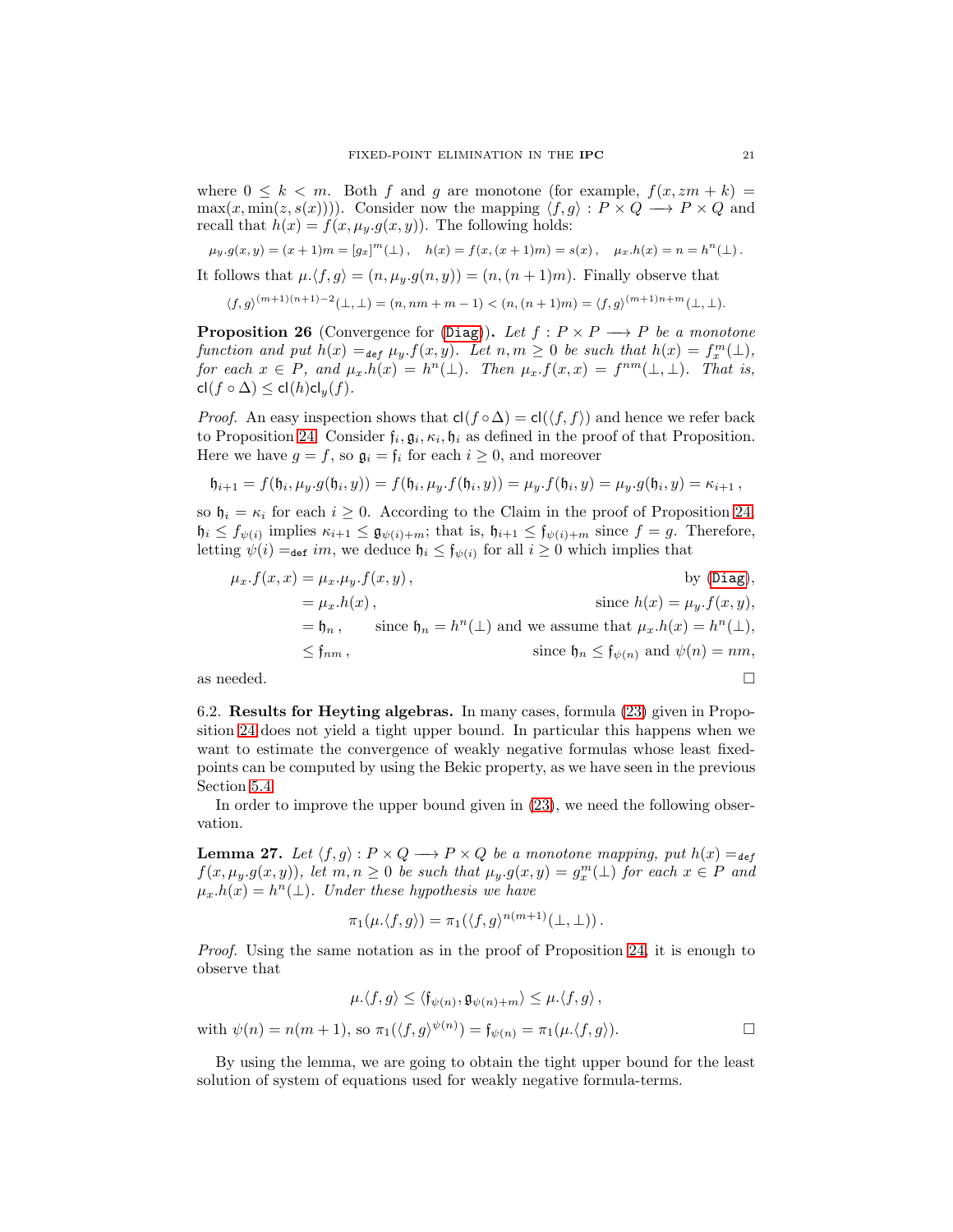<span id="page-21-1"></span>**Proposition 28.** *Consider a monotone*  $\langle f_1, \ldots, f_k \rangle : Q \times P^k \longrightarrow P^k$  *and suppose that, for each*  $g: Q \times P^k \longrightarrow P$  *in the cone generated by the functions*  $\{f_1, \ldots, f_k\} \cup$  $\{\perp\}, \mathsf{cl}_{x_i}(g) \leq 1$  *for each*  $i = 1, \ldots, k$ *. Then*  $\mu \cdot \langle f_1, \ldots, f_k \rangle_q \leq \langle f_1, \ldots, f_k \rangle_q^k(\perp)$  *for each*  $q \in Q$  *or, said otherwise,*  $cl_{(x_1,...,x_k)}(\langle f_1,..., f_k \rangle) \leq k$ .

*Proof.* The proof is by induction on  $k \geq 1$ . When  $k = 1$  then,  $cl_{x_1}(f_1) \leq 1$  by assumption.

Now suppose that  $k > 1$  and that the property holds for all motone functions  $\langle f_{i_1}, \ldots, f_{i_l} \rangle : Q \times P^{\ell} \longrightarrow P^{\ell}$  with  $\ell < k$ .

By the induction hypothesis,  $\mathsf{cl}_{(x_2,...,x_k)}(\langle f_2,..., f_k \rangle) \leq k - 1$ . For each  $q \in Q$ consider the function  $h_q$  defined by  $h_q(x_1) =_{\text{def}} f_1(q, x_1, \langle f_2, \ldots, f_k \rangle_{(q, x_1)}^k(\perp)); h_q$ belongs to the cone generated by  $\{f_1, \ldots, f_k\} \cup \{\perp\}$  and therefore  $\mathsf{cl}_{x_1}(h_q) \leq 1$ by assumption. We can therefore apply Lemma [27](#page-20-1) (with  $f = h_q, g = \langle f_2, \ldots, f_k \rangle$ ,  $n = 1$  and  $m = k - 1$ ) to deduce that, for each  $q \in Q$ ,

$$
\pi_1(\mu \cdot \langle f_1,\ldots,f_k\rangle_q)\leq \pi_1(\langle f_1,\ldots,f_k\rangle_q^{1\cdot(k-1+1)})(\bot)=\pi_1(\langle f_1,\ldots,f_k\rangle_q^k(\bot)).
$$

In a similar way we deduce

$$
\pi_i(\mu \cdot \langle f_1,\ldots,f_k\rangle_q)\leq \pi_i(\langle f_1,\ldots,f_k\rangle_q^k(\perp)),
$$

for each  $i = 1, ..., k$ , and therefore  $\mu \langle f_1, ..., f_k \rangle_q \leq \langle f_1, ..., f_k \rangle_q^k(\perp)$ .

To see that the bound given in the previous proposition is tight it is enough to compute the least solution of the system of equations

$$
\{x_i = \{a_i\} \cup x_{i-1 \bmod k} \mid i = 0, \ldots, k-1\},\
$$

in the powerset of  $P({a_1, \ldots, a_k})$ .

We can finally give a better upper bound to closure ordinals of weakly negative formula-terms.

<span id="page-21-0"></span>**Proposition 29.** Let  $\phi(x)$  be a weakly negative formula-term, so that we have a *decomposition of the form* [\(20\)](#page-16-2)*. Then*  $\phi(x)$  *converges to its least fixed-point in at*  $most\ n+1\ steps.$ 

*Proof.* By combining Propositions [10](#page-10-2) and [28,](#page-21-1) we have

$$
\nu.(\langle \psi_i \mid i=1,\ldots,n \rangle \circ \psi_0) = (\langle \psi_i \mid i=1,\ldots,n \rangle \circ \psi_0)^n(\top). \tag{24}
$$

Considering that

$$
\mu.\phi = \mu.(\psi_0 \circ \langle \psi_i \mid i = 1,\ldots,n \rangle) = \psi_0(\nu.(\langle \psi_i \mid i = 1,\ldots,n \rangle \circ \psi_0))
$$

we can use equation [\(24\)](#page-21-2) and Proposition [22](#page-18-1) to deduce that

<span id="page-21-2"></span>
$$
\mu.\phi = (\psi_0 \circ \langle \psi_i \mid i = 1,\ldots,n \rangle)^{n+1}(\bot).
$$

We can expect that other formulas for fixed-points have a counterpart with closure ordinals. This is the case for equation [\(9\)](#page-10-5). To give an account of it, we firstly prove a a Lemma.

<span id="page-21-3"></span>Lemma 30. *Let* H *be a Heyting algebra and let* f *and* g *be monotone polynomials on* H. For every pair of natural numbers n, m such that  $n+m \geq 1$ ,  $f^{n}(\perp) \wedge g^{m}(\perp) \leq$  $(f \wedge g)^{n+m-1}(\perp)$ .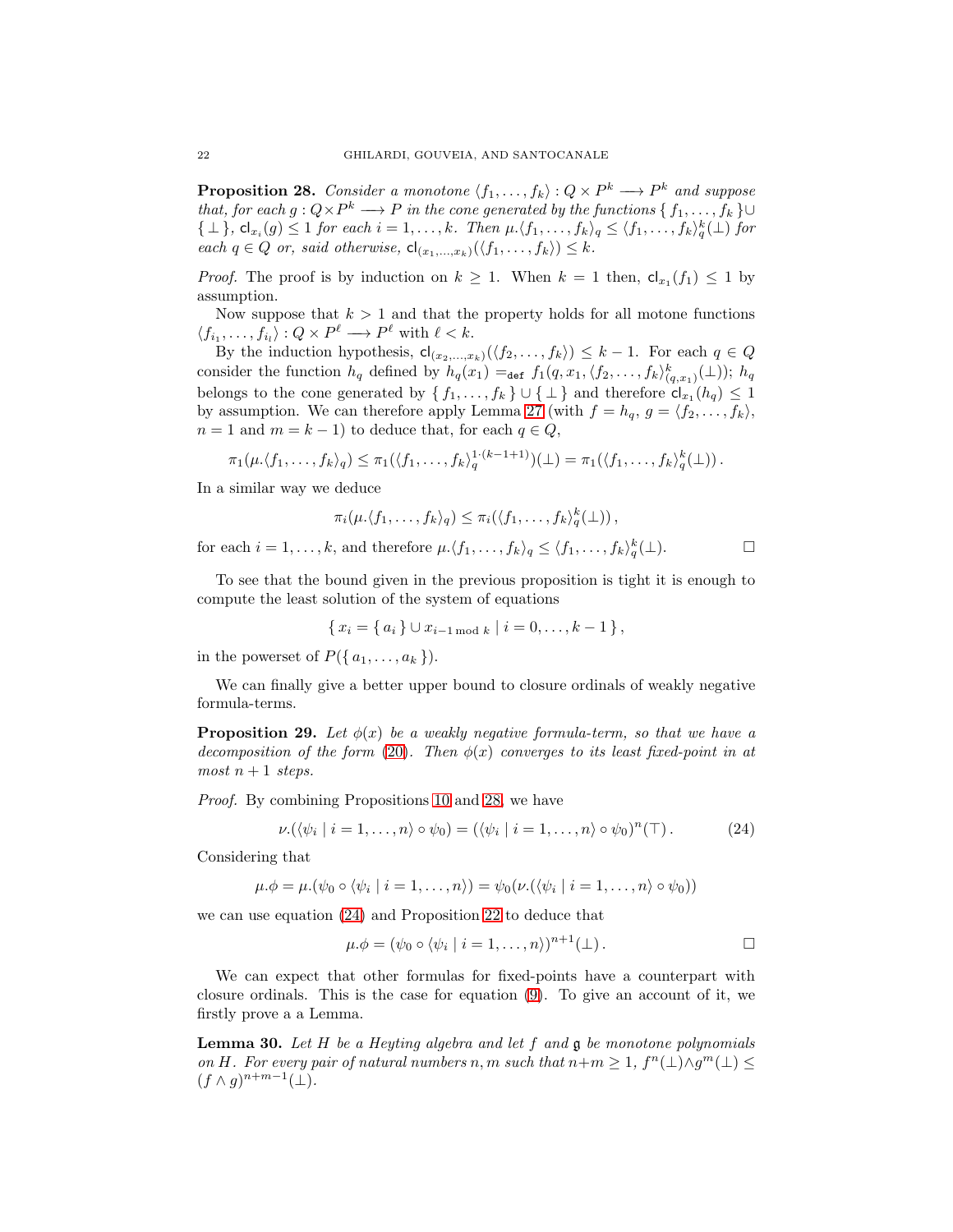*Proof.* Let h denote the polynomial  $f \wedge g$  on H. We prove the result by induction on  $k = n + m \geq 1$ .

If  $n + m = 1$ , then either  $n = 0$  or  $m = 0$ . In this case either  $f^{n}(\perp) = \perp$  or  $g^m(\perp) = \perp$ , so  $f^n(\perp) \wedge g^m(\perp) = \perp$ , so the result is obvious.

Now suppose that the result holds for any pair of numbers  $n', m'$  such that  $1 \leq n' + m' \leq k$ . Let m and n be such that  $m + n = k + 1$ . The following holds:

$$
f^{n}(\bot) \wedge g^{m}(\bot) = f^{n}(\bot) \wedge g^{m}(\bot) \wedge f^{n}(\bot) \wedge g^{m}(\bot)
$$
  
\n
$$
\leq f(f^{n-1}(\bot) \wedge g^{m}(\bot)) \wedge g(f^{n}(\bot) \wedge g^{m-1}(\bot)),
$$
  
\nusing strongest  
\n
$$
\leq f(h^{k-1}(\bot)) \wedge g(h^{k-1}(\bot)) = h^{k}(\bot) = h^{n+m-1}(\bot).
$$

Next we show that  $\text{cl}(f \wedge g) < \text{cl}(f) + \text{cl}(g)$ . This relation holds when  $\text{cl}(f)$  +  $\mathsf{cl}(g) > 0$ ; in order to settle trivial cases, we let  $h^k(\perp) = \perp$  for  $k < 0$  in the statement of the Proposition below.

<span id="page-22-0"></span>Proposition 31. *Let* H *be an Heyting algebra. If* f *and* g *are monotone polynomials on H such that*  $\mu_x \cdot f(x) = f^m(\perp)$  *and*  $\mu_x \cdot g(x) = g^n(\perp)$ *, then*  $\mu_x \cdot (f \wedge g)(x) =$  $(f \wedge g)^{m+n-1}(\perp)$ *. That is,*  $\text{cl}(f \wedge g) \leq \text{cl}(f) + \text{cl}(g) - 1$ *.* 

*Proof.* Let  $h(x) = f(x) \wedge g(x)$  and compute as follows:

$$
h^{n+m-1}(\bot) \le \mu_x . h(x) = \mu_x . (f(x) \wedge g(x))
$$
  
=  $\mu_x . f(x) \wedge \mu_x . g(x),$  by Proposition 9,  
=  $f^n(\bot) \wedge g^m(\bot)$   
 $\le h^{n+m-1}(\bot),$  by Proposition 30,

so we have the equality  $\mu_x.h(x) = h^{n+m-1}$ (⊥).

**Proposition 32.** *The upper bound*  $m + n - 1$  *given in Proposition [31](#page-22-0) is tight.* 

*Proof.* Observe that if H is a Heyting algebra which is a chain, then  $x \to a = \top$ , if  $x \le a$ , and  $x \to a = a$ , otherwise. If H is such an Heyting algebra which contains the chain  $\bot \le a_0 < a_1 < a_2 < \ldots < a_{k-1} < a_k = \top$ , let

$$
f_j(x) =_{def} (x \to a_{j-1}) \to a_j
$$
, for  $j = 1, ..., k - 1$ .

We have then, for each  $i, j$  with  $0 \le i \le k$  and  $1 \le j < k$ ,

$$
f_j(a_i) = (a_i \to a_{j-1}) \to a_j = \begin{cases} a_j & i < j, \\ \top & i \ge j. \end{cases}
$$

Define then

$$
f_{a_0,a_1,...,a_{k-1}}(x) =_{\text{def}} \bigwedge_{j=1,...,k-1} f_j(x).
$$

**Claim.** For each  $i = 1, \ldots, k$  we have

$$
f_{a_0,a_1,...a_{k-1}}^i(\bot) = a_i.
$$

*Proof of Claim.* The relation trivially holds for  $i = 1$ . Assuming it holds for i, we have

$$
f_{a_0,a_1,\dots,a_{k-1}}^{i+1}(\bot) = \bigwedge_{j=1,\dots,k-1} f_j(a_i) = \bigwedge_{i < j \leq k-1} f_j(a_i) = \bigwedge_{i < j \leq k-1} a_j = a_{i+1} \, .
$$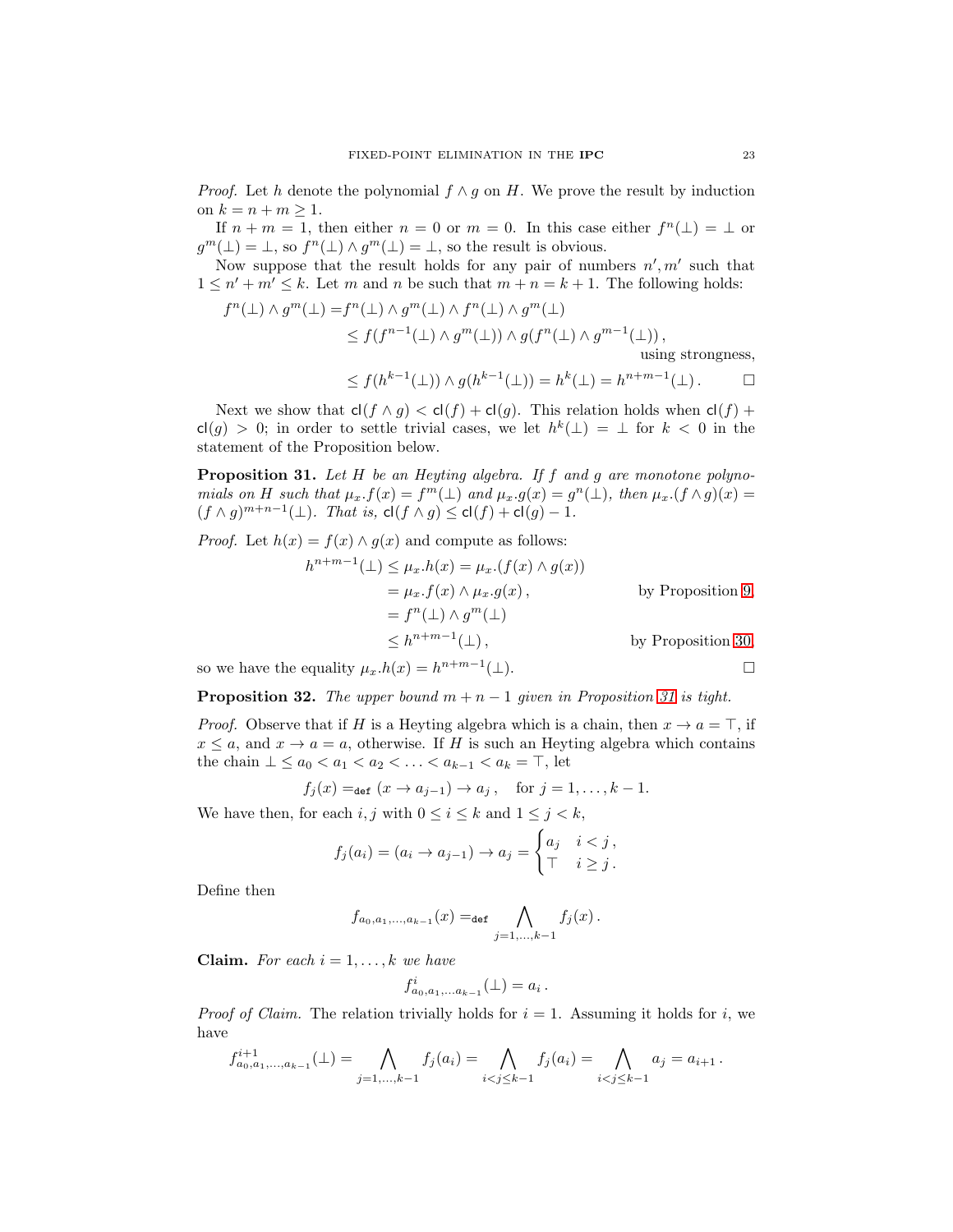Observe that the above relation holds alse when  $i + 1 = k$ , in which case  $\{j \mid i <$  $j \leq k - 1$ } =  $\emptyset$ , so the meet above is empty, so equal to  $\top = a_k$ .

It follows from the Claim that  $\mu_x.f_{a_0,a_1,...,a_{k-1}}(x) = f_{a_0,a_1,...,a_{k-1}}^k(\perp) = \top$  $a_{k-1} = f^{k-1}(\perp).$ 

Now assume that H contains the chain  $\bot \leq a_0 < a_1 < a_2 < \ldots < a_{m+n-2} < a_2$  $a_{m+n-1} = \top$ . We have then

$$
f_{a_0,a_1,...,a_{n+m-2}}(x) = f_{a_0,a_1,...,a_{n-1}}(x) \wedge f_{a_{n-1},a_n,...,a_{n+m-2}}(x),
$$

with

$$
\mu_x \cdot f_{a_0, a_1, \dots, a_{n-1}}(x) = f_{a_0, a_1, \dots, a_{n-1}}^n(\bot),
$$
  
\n
$$
\mu_x \cdot f_{a_{n-1}, a_n, \dots, a_{n+m-2}}(x) = f_{a_{n-1}, a_n, \dots, a_{n+m-2}}^{n}(\bot),
$$
  
\n
$$
\mu_x \cdot f_{a_0, a_1, \dots, a_{n+m-2}}(x) = f_{a_0, a_1, \dots, a_{n+m-2}}^{n+m-1}(\bot) > f_{a_0, a_1, \dots, a_{n+m-2}}^{n+m-2}(\bot).
$$

Finally, we provide a tight upper bound for closure ordinals of disjunctive formulas.

**Proposition 33.** *If*  $\phi$  *is a disjunctive formula, then* 

<span id="page-23-0"></span>
$$
\mu_x \cdot \phi(x) = \phi^{n+1}(\perp),\tag{25}
$$

*where n is the cardinality of the set* Head $(\phi)$ *.* 

*Proof.* By Proposition [17](#page-15-0) we know that  $\mu_x \cdot \phi(x) = \left[ \bigwedge_{i=1,\dots,n} \alpha_i \right] (\bigvee_{\beta \in \mathsf{Side}(\phi)} \beta).$ We have seen that, for  $\alpha \in \text{Head}(\phi)$ ,  $[\alpha] x \leq \phi(x)$  and, similarly,  $\beta \vee x \leq \phi(x)$  for  $\beta \in \mathsf{Side}(\phi)$ . Thus we have

$$
\bigvee_{\beta \in \mathsf{Side}(\phi)} \beta = \bigvee_{\beta \in \mathsf{Side}(\phi)} \beta \vee \bot \leq \phi(\bot).
$$

Let  $\text{Head}(\phi) = \{ \alpha_1, \ldots, \alpha_n \}$  and suppose that

$$
[\alpha_i] \dots [\alpha_1] \left( \bigvee_{\beta \in \mathsf{Side}(\phi)} \beta \right) \leq \phi^{i+1}(\bot).
$$

Then

$$
[\alpha_{i+1}][\alpha_i] \dots [\alpha_1] \left(\bigvee_{\beta \in \mathsf{Side}(\phi)} \beta\right) \leq [\alpha_{i+1}]\left(\phi^{i+1}(\bot)\right) \leq \phi(\phi^{i+1}(\bot)) = \phi^{i+2}(\bot).
$$

Whence

$$
\mu_x.\phi(x) = \left[\bigwedge_{i=1,\dots,n} \alpha_i\right] \left(\bigvee_{\beta \in \mathsf{Side}(\phi)} \beta\right) = [\alpha_n] \dots [\alpha_1] \left(\bigvee_{\beta \in \mathsf{Side}(\phi)} \beta\right) \leq \phi^{n+1}(\bot). \qquad \Box
$$

Proposition 34. *The above upper bound given in equation* [\(25\)](#page-23-0) *is tight.*

*Proof.* For each  $n \geq 0$ , consider the formula

$$
\phi_n(x) =_{\text{def}} b \vee \bigvee_{i=1,\dots,n} a_i \to x,
$$

and the model  $K_n = \langle P({1, ..., n}), \subseteq, b, \{ a_i \mid i = 1, ..., n \} \rangle$  with  $b = {\emptyset},$  $a_1, \ldots, a_n$  atomic formulas and  $s \Vdash a_i$  iff  $i \notin s$ , for  $s \in P(\{1, \ldots, n\})$ . Let us compute the value of  $\phi_n(x)$ .

$$
s \Vdash a_i \to x \text{ iff } \forall s' \subseteq s, \ i \notin s' \Rightarrow s' \Vdash x \text{ iff } s \setminus \{i\} \Vdash x,
$$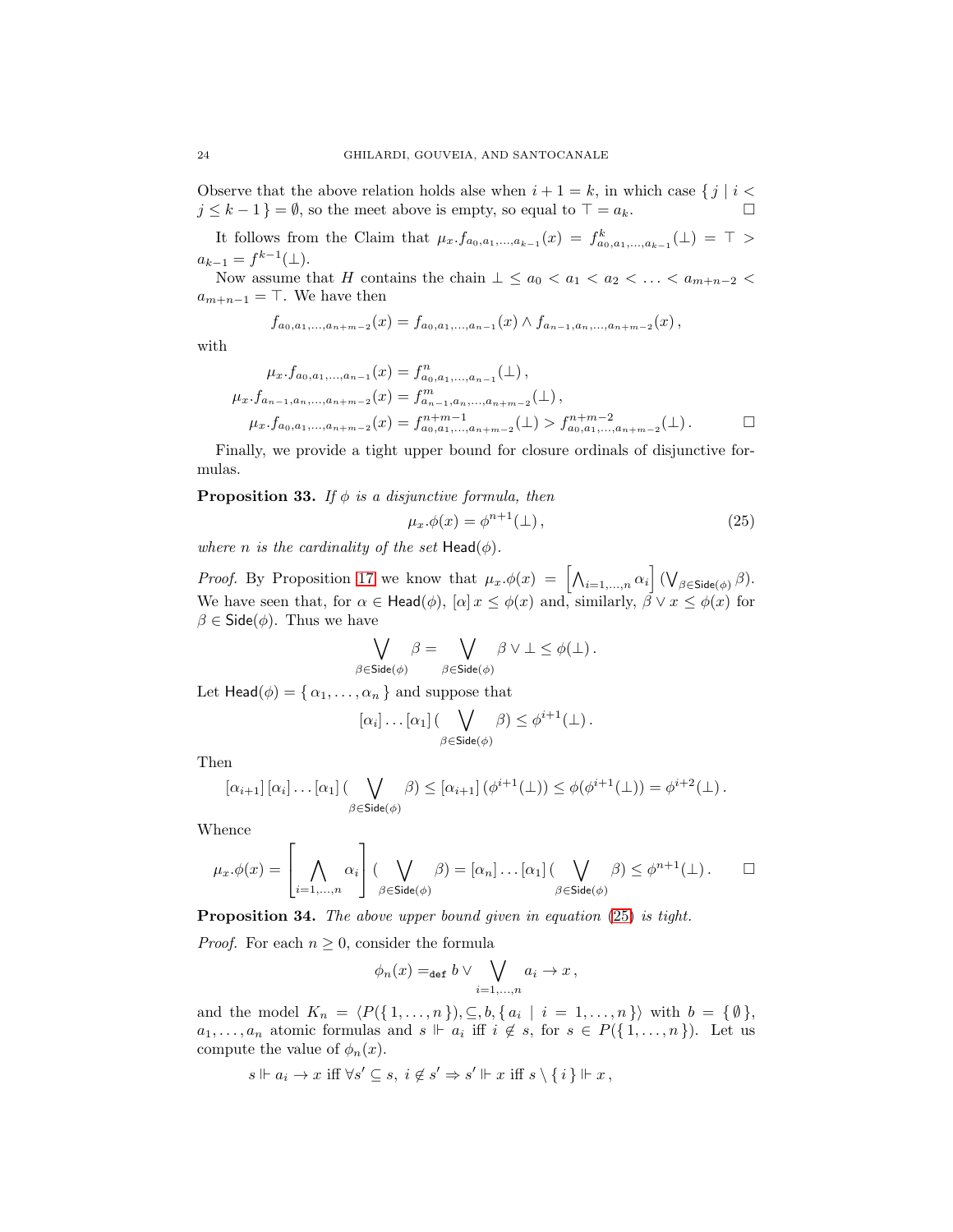whence

 $s \Vdash \phi_n(x)$  iff either  $s = \emptyset$  or  $s \setminus \{i\} \Vdash x$ , for some  $i \in \{1, ..., n\}$ .

Thus it is immediate to see that

$$
\phi^{k+1}(\emptyset) = \{ s \subseteq \{ 1, \ldots, n \} \mid \text{card } s \le k \}
$$

<span id="page-24-0"></span>so that  $\phi_n$  converges in no less than  $n+1$  steps.

# 7. Ruitenburg's numbers for strongly positive formulas

Let  $\phi$  be a formula of the Intuitionistic Propositional Calculus (possibly) containing the variable x. By  $\phi^n$  we denote the iterated substitution of x in  $\phi$  for  $\phi$ , defined by induction by  $\phi^0 =_{def} x$  and  $\phi^{n+1} =_{def} \phi[\phi^n/x]$ . We let  $\rho(\phi)$  be the least non-negative integer *n* such that the relation  $\phi^{n+2} = \phi^n$  holds;  $\rho(\phi)$  is defined for any formula  $\phi$  of the Intuitionistic Propositional Calculus, by [\[30\]](#page-37-5), and moreover  $cl(\phi) \leq \rho(\phi)$ . A fine analysis of Ruitenburg's work shows that  $\rho(\phi) \leq 2n+2$ , where n counts the implication subformulas and the propositional variables in  $\phi$ .

The tools developed until now allow to construct an upper bound for  $c\vert\phi\rangle$  for any formula  $\phi$  of the Intuitionistic Propositional Calculus, yet the bound so obtained is exponential in the size of  $\phi$ ; thus, in view of the relation  $\mathsf{cl}(\phi) \leq \rho(\phi) \leq 2n+2$ , it is not optimal. We exemplify this point. Let  $\phi$  be a strongly positive formula and let n be its size (the number of all symbols and propositional variables in  $\phi$ ). When transforming  $\phi$  into a conjunction of disjunctive formulas, so

$$
\phi = \bigwedge_{i=1,\dots,k} \phi_i \,,\tag{26}
$$

the number k of conjuncts might be exponentially biggger than n. Say that  $\mathsf{cl}(\phi_i) \leq$ N for each  $i = 1, \ldots, k$ . An iterated applications of Proposition [31](#page-22-0) yields the following upper bound:

$$
\mathsf{cl}(\phi)=\mathsf{cl}(\bigwedge_i\phi_i)\leq 1+\sum_{i=1,...,k}(\mathsf{cl}(\phi_i)-1)\leq 1+k(N-1)\,,
$$

which depends on some possibly very large k.

From now on, our goal shall be to give an upper bound for  $cl(\phi)$  when  $\phi$  is a formula such as the one in (either side of) equation [\(26\)](#page-24-1). Since our proofs actually yield upper bounds for Ruitenburg's numbers  $\rho(\phi)$  (and a proof of Ruitenburg's theorem for these formulas) we present our results directly as bounds for the numbers  $\rho(\phi)$ .

While the procedure that transforms a strongly positive formula  $\phi$  (say as the one on the left of [\(26\)](#page-24-1)) into a conjunction of disjunctive formulas  $\phi_i$  (as the one on the right of [\(26\)](#page-24-1)) might exponentially increase the size of the formula, as argued above, it does not increase the number of head subformulas nor the number of side subformulas. Therefore we give bounds as functions of these two parameters, which eventually ensures an upper bound to Ruitenburg's numbers of strongly positive formulas which is quadratic in the size of the formulas. In view of obtaining these upper bounds we can (and shall) suppose that all the head or side subformulas are propositional variables.

In the following we let  $\mathcal{A} =_{def} {\alpha_1, \ldots, \alpha_N}$  and  $\mathcal{B} =_{def} {\beta_1, \ldots, \beta_M}$  be two (finite) disjoint sets of propositional variables; we also suppose that the special

<span id="page-24-1"></span>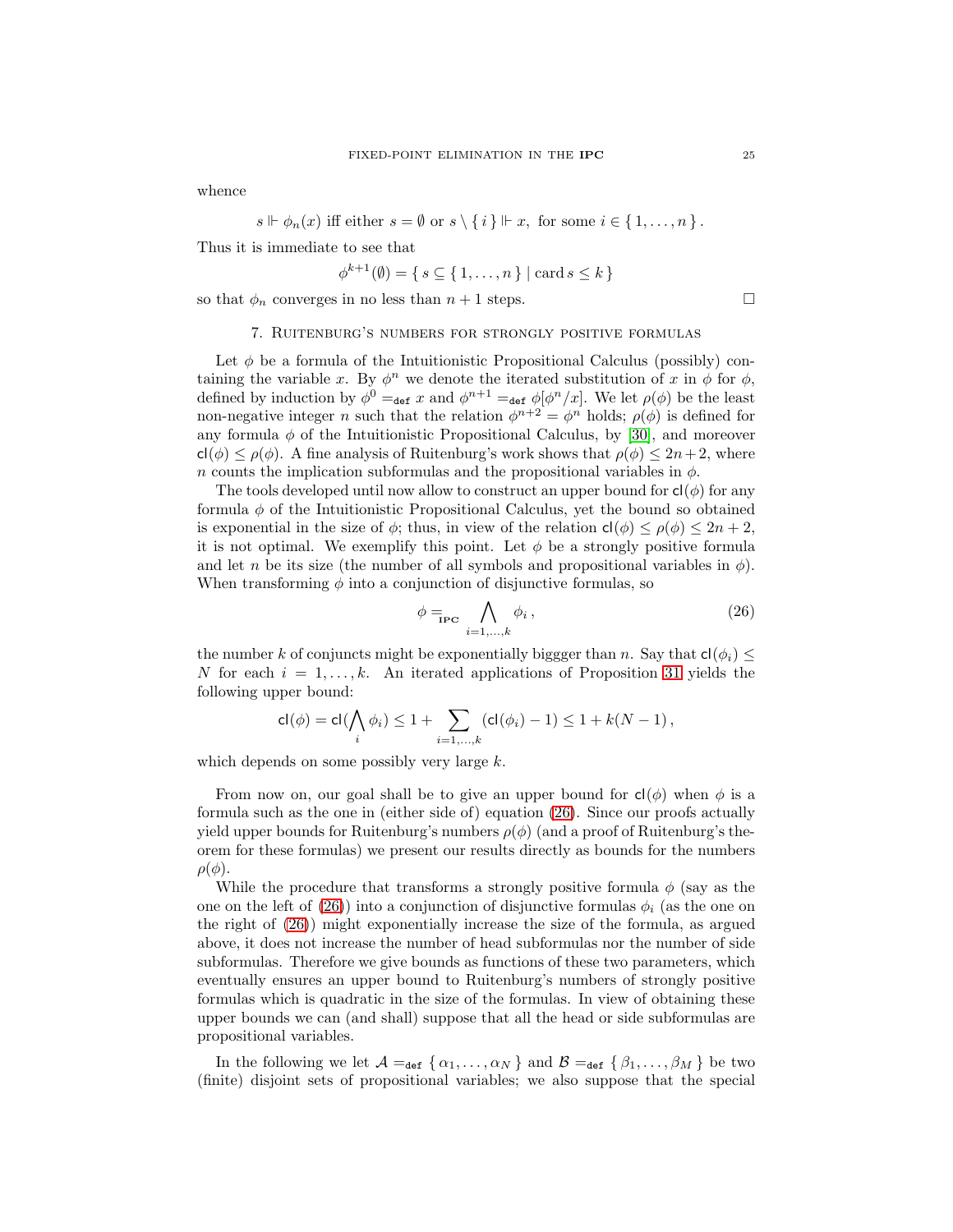propositional variable x does not belong to either of  $A$  and  $B$ . We consider formulas of the Intuitionistic Propositional Calculus generated by the following grammar:

<span id="page-25-2"></span>
$$
\phi \quad \Rightarrow \quad x \mid [A] \phi \mid (\bigvee B) \vee \phi \mid \phi \vee \phi, \tag{27}
$$

where  $A \subseteq \mathcal{A}, B \subseteq \mathcal{B}$  and, as before,  $[A]\phi = \bigwedge A \to \phi$ . That is, formulas generated by the above grammar are disjunctive formulas, as defined by the gram-mar [\(15\)](#page-13-3), whose head formulas are conjunctions of propositional variables from  $A$ , and whose side formulas are disjunctions of propositional variables from  $\beta$ . We let  $Disj(A, B)$  be the set of formulas generated by [\(27\)](#page-25-2). We consider formulas in  $Disj(A, B)$  as elements of  $F_H[\alpha_1, \ldots, \alpha_N, \beta_1, \ldots, \beta_M, x]$ , the free Heyting algebra on the generators  $\alpha_1, \ldots, \alpha_N, \beta_1, \ldots, \beta_M, x$ . Substitution of a formula  $\psi$  for the variable x in a formula  $\phi$ , usually noted by  $\phi[\psi/x]$ , yields a monoid structure on  $F_H[\alpha_1,\ldots,\alpha_N,\beta_1,\ldots,\beta_M,x]$ . We write  $\phi \circ \psi$  for  $\phi[\psi/x]$  or sometimes,  $\phi(\psi)$ . Since formulas in  $Disj(A, B)$  are closed under substitution,  $Disj(A, B)$  is a submonoid of  $F_H[\alpha_1,\ldots,\alpha_N,\beta_1,\ldots,\beta_M,x]$ . Disj $(A,\mathcal{B})$  is actually an ordered submonoid, meaning that the following clause is vaild:

$$
\phi \le \phi' \text{ and } \psi \le \psi' \text{ implies } \phi \circ \psi \le \phi' \circ \psi'. \tag{28}
$$

This is mainly because the variable  $x$  never occurs under the left side of any implication in a formula in  $Disj(A, B)$ . Moreover, formulas are inflating, meaning that

<span id="page-25-4"></span><span id="page-25-3"></span>
$$
x \le \phi, \quad \text{for each } \phi \in \text{Disj}(\mathcal{A}, \mathcal{B}). \tag{29}
$$

<span id="page-25-0"></span>7.1. The support of a formula. We define next two functions,  $\mathsf{Supp}_A$  and  $\mathsf{Supp}_B$ , with domain  $\text{Disj}(\mathcal{A}, \mathcal{B})$  and codomain  $P(\mathcal{A})$  and  $P(\mathcal{B})$ , respectively:

| $\mathsf{Supp}_{\mathcal{A}}(x) =_{\text{def}} \emptyset$ ,                                                                                      | $\mathsf{Supp}_{\mathcal{B}}(x) =_{\text{def}} \emptyset$ ,                                                                                    |
|--------------------------------------------------------------------------------------------------------------------------------------------------|------------------------------------------------------------------------------------------------------------------------------------------------|
| $\operatorname{Supp}_{\mathcal{A}}([A] \phi) =_{\operatorname{def}} A \cup \operatorname{Supp}_{\mathcal{A}}(\phi)$ ,                            | $\mathsf{Supp}_{\mathcal{B}}([A] \phi) =_{\text{def}} \mathsf{Supp}_{\mathcal{B}}(\phi)$ ,                                                     |
| $\mathsf{Supp}_\mathcal{A}((\bigvee B)\vee\phi)=_{\mathsf{def}}\mathsf{Supp}_\mathcal{A}(\phi),$                                                 | $\mathsf{Supp}_{\mathcal{B}}((\bigvee B)\vee\phi)=_{\text{def}}B\cup\mathsf{Supp}_{\mathcal{B}}(\phi),$                                        |
| $\mathsf{Supp}_{\mathcal{A}}(\phi_0 \vee \phi_1) =_{\mathsf{def}} \mathsf{Supp}_{\mathcal{A}}(\phi_0) \cup \mathsf{Supp}_{\mathcal{A}}(\phi_1),$ | $\mathsf{Supp}_{\mathcal{B}}(\phi_0 \vee \phi_1) =_{\text{def}} \mathsf{Supp}_{\mathcal{B}}(\phi_0) \cup \mathsf{Supp}_{\mathcal{B}}(\phi_1).$ |
| $V_{\odot}$ algebra $1_{\odot}$ +                                                                                                                |                                                                                                                                                |

We also let

$$
\mathsf{Supp}(\phi) =_{\mathsf{def}} (\mathsf{Supp}_{\mathcal{A}}(\phi), \mathsf{Supp}_{\mathcal{B}}(\phi)),
$$

so  $\mathsf{Supp}(\phi) \in P(\mathcal{A}) \times P(\mathcal{B})$ .

<span id="page-25-1"></span>7.2. Word formulas. In the inverse direction, given  $(A, B) \in P(A) \times P(B)$ , we define

$$
\phi_{(A,B)} =_{\text{def}} [A] (\bigvee B \vee x).
$$

Let us develop the basic properties of the formulas  $\phi_{(A,B)}$ .

<span id="page-25-5"></span>**Proposition 35.** For each  $(A_0, B_0), (A_1, B_1) \in (P(\mathcal{A}) \times P(\mathcal{B}))^*$  and each  $\phi \in$  $Disi(A, B)$ ,

$$
\phi_{(A_0, \emptyset)} \circ \phi_{(A_1, B_1)} = \phi_{(A_0 \cup A_1, B_1)},
$$
  
\n
$$
\phi_{(A_0, B_0)} \circ \phi_{(\emptyset, B_1)} = \phi_{(A_0, B_0 \cup B_1)},
$$
  
\n
$$
\phi_{(A_0, B_0)} \circ \phi \circ \phi_{(A_1, B_1)} = \phi_{(A_0, B_0 \setminus B_1)} \circ \phi \circ \phi_{(A_1 \setminus A_0, B_1)}.
$$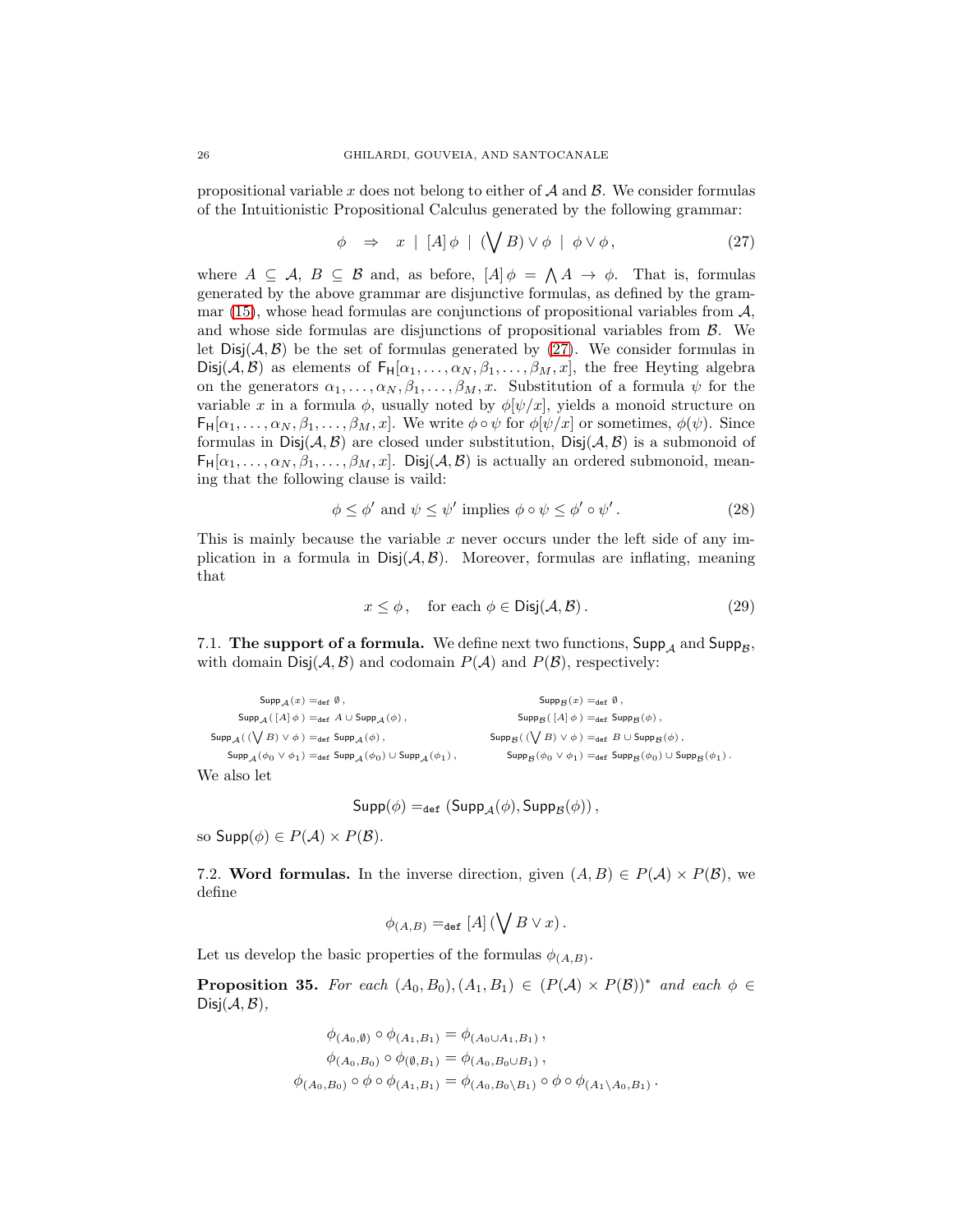*Proof.* The first two properties are immediate from the definition of  $\phi_{(A,B)}$ . For the third, notice that

$$
\phi_{(A_0, B_0)} \circ \phi \circ \phi_{(A_1, B_1)}
$$
\n
$$
= [A_0 \cap A_1] [A_0 \setminus A_1] (\bigvee B_0 \vee \phi([A_0 \cap A_1] [A_1 \setminus A_0] (\bigvee B_1 \vee x)/x))
$$
\n
$$
= [A_0 \cap A_1] [A_0 \setminus A_1] (\bigvee B_0 \vee \phi([A_1 \setminus A_0] (\bigvee B_1 \vee x)/x)),
$$
\nby Lemma 7,  
\n
$$
= [A_0] (\bigvee B_0 \vee \phi([A_1 \setminus A_0] (\bigvee B_1 \vee x)/x))
$$
\n
$$
= [A_0] (\bigvee B_0 \setminus B_1 \vee \phi([A_1 \setminus A_0] (\bigvee B_1 \vee x))),
$$
\n
$$
\text{since } \phi(\beta_0 \vee x) = \beta_0 \vee \phi(\beta_0 \vee x),
$$

$$
= \phi_{(A_0,B_0\setminus B_1)} \circ \phi \circ \phi_{(A_1\setminus A_0,B_1)} \ .
$$

An immediate consequence of the proposition is the following:

**Lemma 36.** *For each*  $(A, B) \in P(A) \times P(B)$ ,  $\phi^2_{(A, B)} = \phi_{(A, B)}$ , so  $\rho(\phi_{(A, B)}) = 1$ .

We extend the definition of the correspondence sending  $(A, B) \in P(A) \times P(B)$ to  $\phi_{(A,B)} \in \text{Disj}(\mathcal{A}, \mathcal{B})$  to the set of all words over the alphabet  $P(\mathcal{A}) \times P(\mathcal{B})$ —that shall be noted by  $(P(\mathcal{A}) \times P(\mathcal{B}))^*$ , as usual. Syntactically, this amounts to defining  $\phi_w$  for each  $w \in (\mathcal{A} \times \mathcal{B})^*$ , as follows:

$$
\phi_{\epsilon} =_{\text{def}} x, \qquad \phi_{(A,B)w} =_{\text{def}} \phi_{(A,B)} \circ \phi_w.
$$

We call a formula of the form  $\phi_w$  for some  $w \in (P(\mathcal{A}) \times P(\mathcal{B}))^*$  a *word formula*.

**Lemma 37.** *For each*  $w \in (P(\mathcal{A}) \times P(\mathcal{B}))^*$ ,  $\phi_w \in \text{Disj}(\mathcal{A}, \mathcal{B})$ *. Moreover, if*  $w =$  $(A_1, B_1) \ldots (A_k, B_k)$ *, then* 

$$
\text{Supp}(\phi_w) = \left(\bigcup_{i=1...,k} A_i, \bigcup_{i=1...,k} B_i\right),\tag{30}
$$

$$
\phi_w \le \phi_w^2 = \phi_{\text{Supp}(\phi_w)}\,,\tag{31}
$$

<span id="page-26-1"></span><span id="page-26-0"></span>
$$
\rho(\phi_w) \le 2. \tag{32}
$$

*Proof.* The first statement is a consequence of formulas of  $Disj(A, B)$  being closed under substitution. Equation [\(30\)](#page-26-0) is easily proved by induction. The relation  $\phi_w \leq \phi_w^2$  is an easy consequence of conditions [\(28\)](#page-25-3) and [\(29\)](#page-25-4).  $\phi_w^2 = \phi_{\text{Supp}(\phi_w)}$  is obtained by iteratively applying the relations in Proposition [35.](#page-25-5) Finally we argue that  $\phi_w^3 = \phi_w^2$  (so  $\rho(\phi_w) = 2$ ) as follows:

$$
\phi_w^2 \le \phi_w^3 \le \phi_w^4 = \phi_{\text{Supp}(\phi_w)}^2 = \phi_{\text{Supp}(\phi_w)} = \phi_w^2.
$$

In view of [\(30\)](#page-26-0), let us define

$$
\mathsf{Supp}((A_1,B_1)\dots(A_k,B_k)) =_{\mathsf{def}} (\bigcup_{i=1\dots,k} A_i, \bigcup_{i=1\dots,k} B_i),
$$

so  $\mathsf{Supp}(w) = \mathsf{Supp}(\phi_w)$ .

Lemma 38. *For each*  $\phi \in \text{Disj}(\mathcal{A}, \mathcal{B}), \ \phi \leq \phi_{\text{Supp}(\phi)}$ .

*Proof.* We inductively define, for each  $\phi \in \text{Disj}(\mathcal{A}, \mathcal{B})$ , a word  $w(\phi)$  such that  $\phi \leq$  $\phi_{w(\phi)}$  and  $\mathsf{Supp}(\phi) = \mathsf{Supp}(w(\phi))$ . Then, using equation [\(31\)](#page-26-1), we deduce

$$
\phi \leq \phi_{w(\phi)} \leq \phi_{\mathsf{Supp}(w(\phi))} = \phi_{\mathsf{Supp}(\phi)}.
$$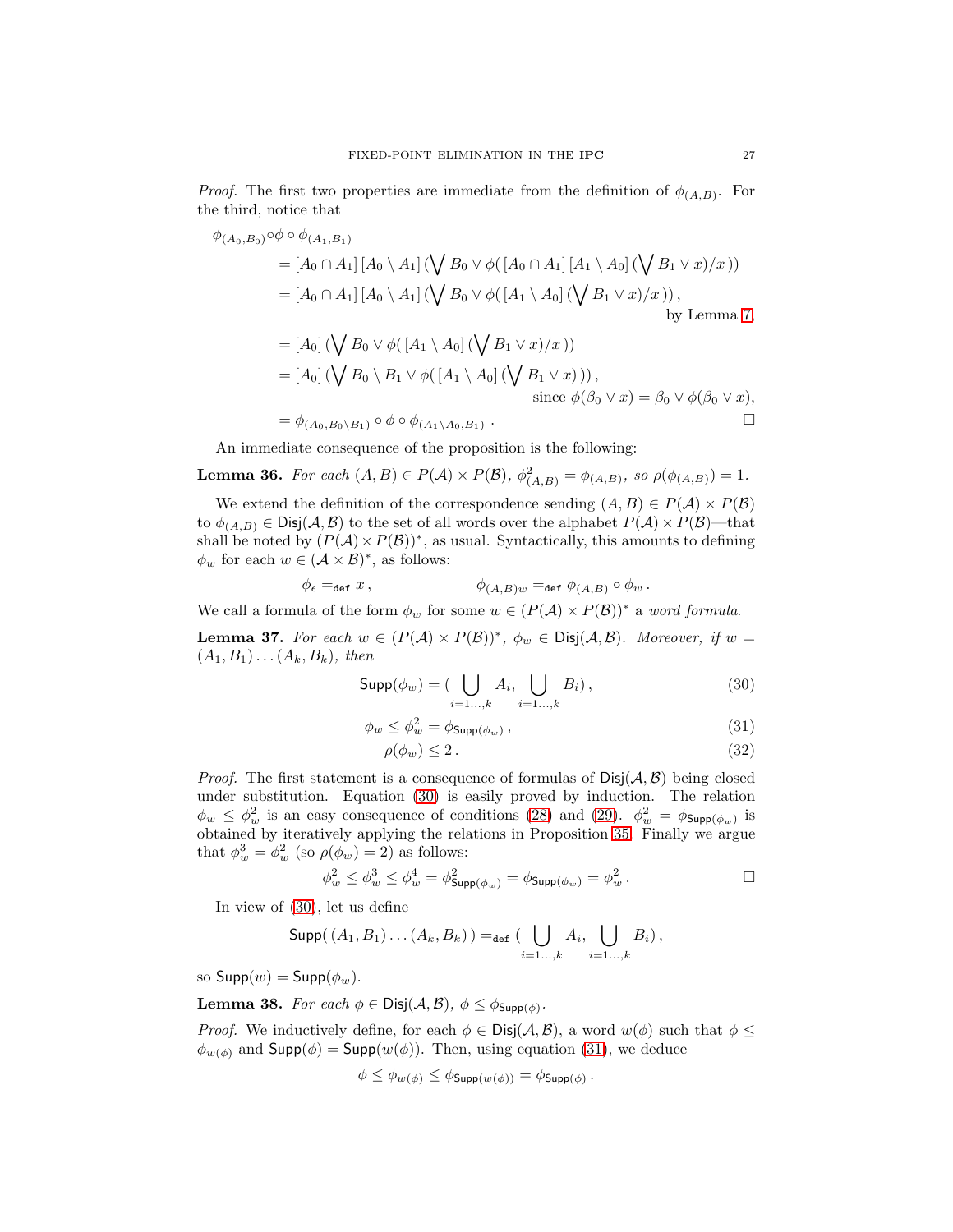We let  $w(x) =_{def} (\emptyset, \emptyset), w([A] \phi) =_{def} (A, \emptyset)w(\phi), w(\bigvee B \vee \phi) =_{def} (\emptyset, B)w(\phi)$ , and

$$
w(\phi_0 \vee \phi_1) =_{\text{def}} w(\phi_0)w(\phi_1).
$$

By induction, it is proved that  $\phi \leq \phi_{w(\phi)}$  and  $\mathsf{Supp}(\phi) = \mathsf{Supp}(w(\phi))$ , the only non-obvious inductive case being the last, which we prove next. For  $i = 0, 1$ , let  $w_i =_{def} w(\phi_i)$  and suppose that  $\phi_i \leq \phi_{w_i}$  and  $\mathsf{Supp}(\phi_i) = \mathsf{Supp}(\phi_{w_i})$ . Then  $\mathsf{Supp}(\phi) \,=\, \mathsf{Supp}(\phi_0) \cup \mathsf{Supp}(\phi_1) \,=\, \mathsf{Supp}(\phi_{w_0}) \cup \mathsf{Supp}(\phi_{w_1}) \,=\, \mathsf{Supp}(\phi_{w_0} \circ \phi_{w_1}) \,=\,$  $\mathsf{Supp}(\phi_{w_0w_1})$  and

$$
\phi = \phi_0 \vee \phi_1 \le \phi_0 \circ \phi_1 \le \phi_{w_0} \circ \phi_{w_1} = \phi_{w(\phi)},
$$

where the relation  $\phi_0 \vee \phi_1 \leq \phi_0 \circ \phi_1$  is a consequence of  $\phi_i$ ,  $i = 0, 1$ , being inflating. П

We shall see later—as a particular instance of Theorem [45—](#page-31-0)that  $\phi^n = \phi_{\text{Supp}(\phi)}$ for some n, and for each  $\phi \in \text{Disj}(\mathcal{A}, \mathcal{B})$ . That is,  $\phi_{\text{Supp}(\phi)}$  yields a closed expression of the formula  $\phi^{\rho(\phi)}$ . We shall further exploit word formulas in the rest of the section and heavily rely on the next observation.

**Definition 5.** For  $(A, B) \in P(A) \times P(B)$  and  $w = (A_1, B_1), \ldots, (A_k, B_k) \in$  $(P(\mathcal{A}) \times P(\mathcal{B}))^*$ , we let

$$
(A, B) \lhd (A_1, B_1) \ldots (A_k, B_k)
$$
 iff  $\exists l \leq k$  s.t.  $A \subseteq \bigcup_{j \leq l} A_j$  and  $B \subseteq \bigcup_{j \geq l} B_j$ . (33)

<span id="page-27-2"></span>**Proposition 39.** *If*  $(A, B) \triangleleft w$ *, then*  $\phi_{(A, B)} \leq \phi_w$ *.* 

*Proof.* Let  $w = (A_1, B_1), \ldots, (A_k, B_k)$  and let  $\ell$  be such that [\(33\)](#page-27-1) holds. Define  $w_L = (A_1, B_1), \ldots, (A_\ell, \emptyset)$  and  $w_R = (\emptyset, B_\ell), \ldots, (A_n, B_k)$ . Observe that

 $\phi_{(A,\emptyset)} \leq \phi_{(\bigcup_{i=1...l} A_i,\emptyset)} = \phi_{(A_1,\emptyset)} \circ \ldots \circ \phi_{(A_{\ell},\emptyset)} \leq \phi_{(A_1,B_1)} \circ \ldots \circ \phi_{(A_{\ell-1},B_{\ell-1})} \circ \phi_{(A_{\ell},\emptyset)} = \phi_{w_L},$ and, similarly,  $\phi_{(\emptyset,B)} \leq \phi_{w_R}$ . It follows that  $\phi_{(A,B)} = \phi_{(A,\emptyset)} \circ \phi_{(\emptyset,B)} \leq \phi_{w_L} \circ \phi_{w_R} =$  $\phi_w$ .

<span id="page-27-0"></span>7.3. Conjunctions of star formulas. In the next definition, if  $X, Y \subseteq (P(A) \times$  $P(\mathcal{B})^*$ , then we let

<span id="page-27-1"></span>
$$
X \cdot Y =_{\text{def}} \{ wv \mid w \in X, v \in Y \}.
$$

**Definition 6.** The set Branches( $\phi$ ) of branches of  $\phi \in \text{Disj}(\mathcal{A}, \mathcal{B})$  is defined by induction:

$$
\begin{aligned} \text{Branches}(x) &=_{\text{def}} \{ \epsilon \} \\ \text{Branches}(\bigvee B \vee \phi) &=_{\text{def}} \{ (\emptyset, B) \} \cdot \text{Branches}(\phi) \\ \text{Branches}([A] \phi) &=_{\text{def}} \{ (A, \emptyset) \} \cdot \text{Branches}(\phi) \\ \text{Branches}(\phi_0 \vee \phi_1) &=_{\text{def}} \text{ Branches}(\phi_0) \cup \text{Branches}(\phi_1) \,. \end{aligned}
$$

The formula  $\mathsf{br}(\phi)$  is then defined as follows:

 $\mathsf{br}(\phi) =_{\mathtt{def}} \bigvee \set{\phi_w | w \in \mathsf{Branches}(\phi)}.$ 

A formula  $\phi \in \text{Disj}(\mathcal{A}, \mathcal{B})$  is a *star formula* if  $\text{br}(\phi) = \phi$ .

**Lemma 40.** *For each*  $\phi \in \text{Disj}(\mathcal{A}, \mathcal{B})$ ,  $\text{br}(\phi) \leq \phi$  *and*  $\text{Supp}(\text{br}(\phi)) = \text{Supp}(\phi)$ *.*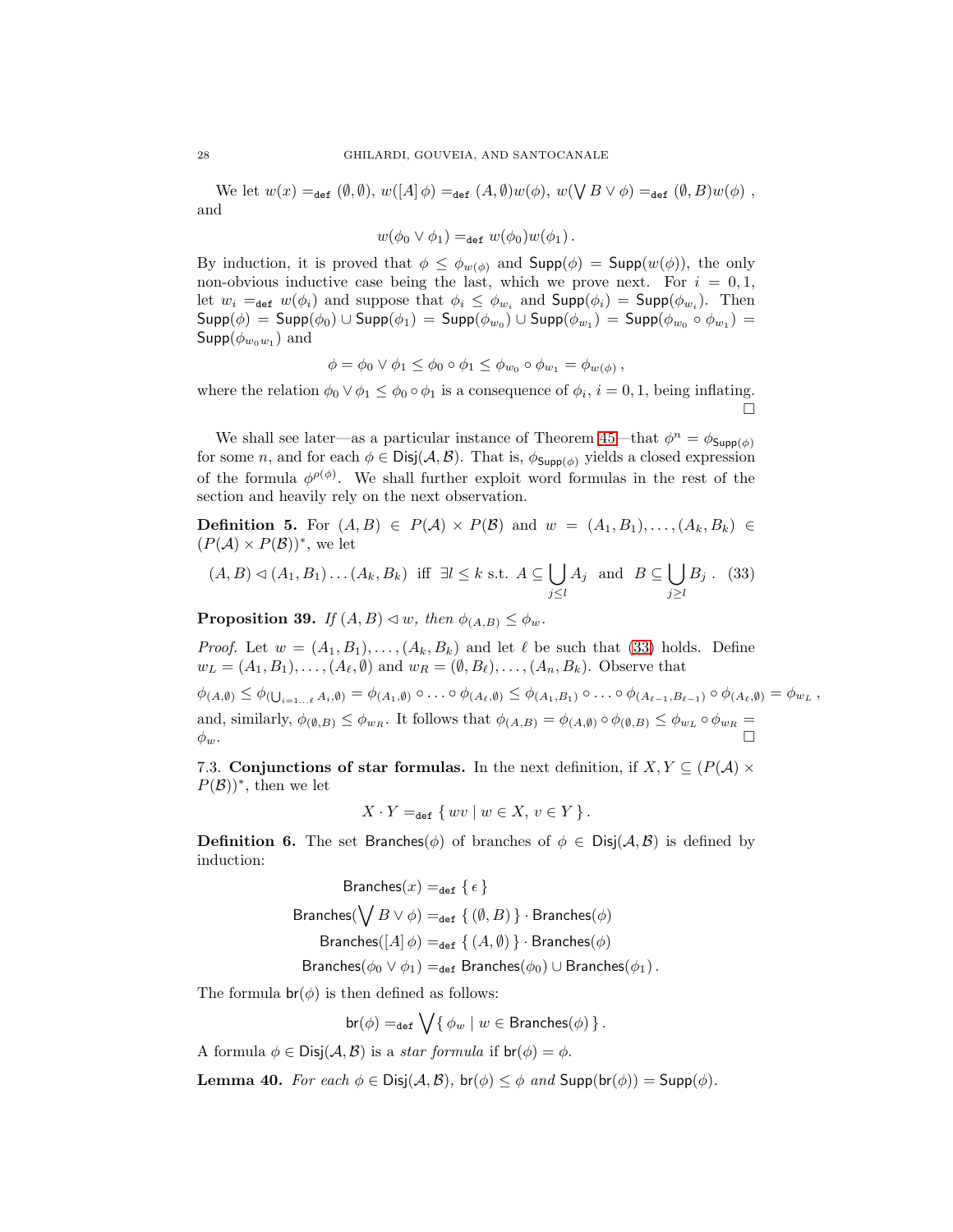*Proof.* A straightforward induction:

$$
\mathsf{br}(x) = \phi_{\epsilon} = x.
$$
\n
$$
\mathsf{br}((\bigvee B) \vee \phi) = \bigvee \{ \phi_{(\emptyset, B)} \circ \phi_w \mid w \in \text{Branches}(\phi) \}
$$
\n
$$
\leq \phi_{(\emptyset, B)} \circ (\bigvee \{ \phi_w \mid w \in \text{Branches}(\phi) \}) \leq \phi_{(\emptyset, B)} \circ \phi = (\bigvee B) \vee \phi.
$$
\n
$$
\mathsf{br}([A] \phi) = \bigvee \{ \phi_{(A, \emptyset)} \circ \phi_w \mid w \in \text{Branches}(\phi) \}
$$
\n
$$
\leq \phi_{(A, \emptyset)} \circ (\bigvee \{ \phi_w \mid w \in \text{Branches}(\phi) \}) \leq \phi_{(A, \emptyset)} \circ \phi = [A] \phi.
$$
\n
$$
\mathsf{br}(\phi_0 \vee \phi_1) = \bigvee \{ \phi_w \mid w \in \text{Branches}(\phi_0) \} \cup \{ \phi_w \mid w \in \text{Branches}(\phi_1) \}
$$
\n
$$
= \mathsf{br}(\phi_0) \vee \mathsf{br}(\phi_1) \leq \phi_0 \vee \phi_1.
$$

We come back now to our original goal, that of estimating upper bounds for formulas  $\phi$  of the form  $\phi = \bigwedge_{i \in I} \phi_i$  as in display [\(26\)](#page-24-1), where now  $\phi_i \in \text{Disj}(\mathcal{A}, \mathcal{B})$  for each  $i \in I$ . The next Proposition reduces the problem of giving a closed expression for  $\phi^{\rho(\phi)}$  and estimating an upper bound for the Ruitenburg number of  $\phi$  as in [\(26\)](#page-24-1) to that of a conjunction of star formulas, that is, formulas of the form

$$
\phi =_{\text{def}} \bigwedge_i \phi_i, \quad \text{with} \quad \phi_i =_{\text{def}} \bigvee_{j \in J_i} \phi_{w_{i,j}} \text{ and } w_{i,j} \in (P(\mathcal{A}) \times P(\mathcal{B}))^*.
$$
 (34)

To understand how we shall use Proposition [41,](#page-28-0) recall that  $\mathsf{Supp}(\phi_i) = \mathsf{Supp}(\mathsf{br}(\phi_i))$ for all *i*; moreover, we shall show (Propositions [43](#page-30-1) and [44](#page-31-1) below) that  $\bigwedge_i \phi_{\mathsf{Supp}(\mathsf{br}(\phi_i))} \leq$  $(\bigwedge_i \mathsf{br}(\phi_i))^n$  for n large enough. These two facts entail  $\bigwedge_i \phi_{\mathsf{Supp}(\phi_i)} \leq \bigwedge_i \mathsf{br}(\phi_i)^n$ (for large  $n$ ), which is the condition under which Proposition [41](#page-28-0) holds.

<span id="page-28-0"></span>**Proposition 41.** Let I be a finite set, let  $\phi_i \in \text{Disj}(\mathcal{A}, \mathcal{B})$  for each  $i \in I$ , and let  $n \geq 0$ ; suppose that  $\bigwedge_i \phi_{\text{Supp}(\phi_i)} \leq (\bigwedge_i \text{br}(\phi_i))^n$ . Then the following holds:

- $(i)$   $\bigwedge_i \phi_{\mathsf{Supp}(\phi_i)} \leq (\bigwedge_i \phi_i)^n,$
- $(iii)$   $\bigwedge_i \phi_{\mathsf{Supp}(\phi_i)} = (\bigwedge_i \phi_i)^{\rho(\bigwedge_i \phi_i)},$  and
- (*iii*)  $\rho(\bigwedge_i \phi_i) \leq \rho(\bigwedge_i \mathsf{br}(\phi_i)).$

*Proof.* Statement (i) of the proposition follows from  $\bigwedge_i$  br $(\phi_i) \leq \bigwedge_i \phi_i$ , so  $(\bigwedge_i$  br $(\phi_i))^n \leq$  $(\bigwedge_i \phi_i)^n$  and  $\bigwedge_i \phi_{\text{Supp}(\phi_i)} \leq (\bigwedge_i \text{br}(\phi_i))^n \leq (\bigwedge_i \phi_i)^n$ . We observe now that the relation  $\bigwedge_i \phi_{\mathsf{Supp}(\phi_i)} \leq (\bigwedge_i \phi_i)^n$  implies

<span id="page-28-1"></span>
$$
\bigwedge_i \phi_{\mathsf{Supp}(\phi_i)} = (\bigwedge_i \phi_i)^n.
$$

To this goal, it is enough to argue that  $(\bigwedge_i \phi_i)^n \leq \bigwedge_i \phi_{\text{Supp}(\phi_i)}$ , for each  $n \geq 0$ , which follows from  $(\bigwedge_i \phi_i)^n \leq \phi_i^n \leq \phi_{\mathsf{Supp}(\phi_i)}^n = \phi_{\mathsf{Supp}(\phi_i)}$  (since  $\phi_{\mathsf{Supp}(\phi_i)}$  is idempotent), for each  $i \in I$ .

Therefore, if (*i*) holds, then  $\bigwedge_i \phi_{\text{Supp}(\phi_i)} \leq (\bigwedge_i \phi_i)^{n+1}$  as well, since  $(\bigwedge_i \phi_i)^n \leq$  $(\bigwedge_i \phi_i)^{n+1}$ , and then

$$
(\bigwedge_i \phi_i)^{n+1} = \bigwedge_i \phi_{\mathsf{Supp}(\phi_i)} = (\bigwedge_i \phi_i)^n.
$$

From these relations we immediately infer (ii). For (iii) we argue as follows. Let  $K_0 = \rho(\bigwedge_i \mathsf{br}(\phi_i))$  and  $K_1 = \rho(\bigwedge_i \phi_i)$ ; since  $\mathsf{Supp}(\phi_i) = \mathsf{Supp}(\mathsf{br}(\phi_i))$ , we also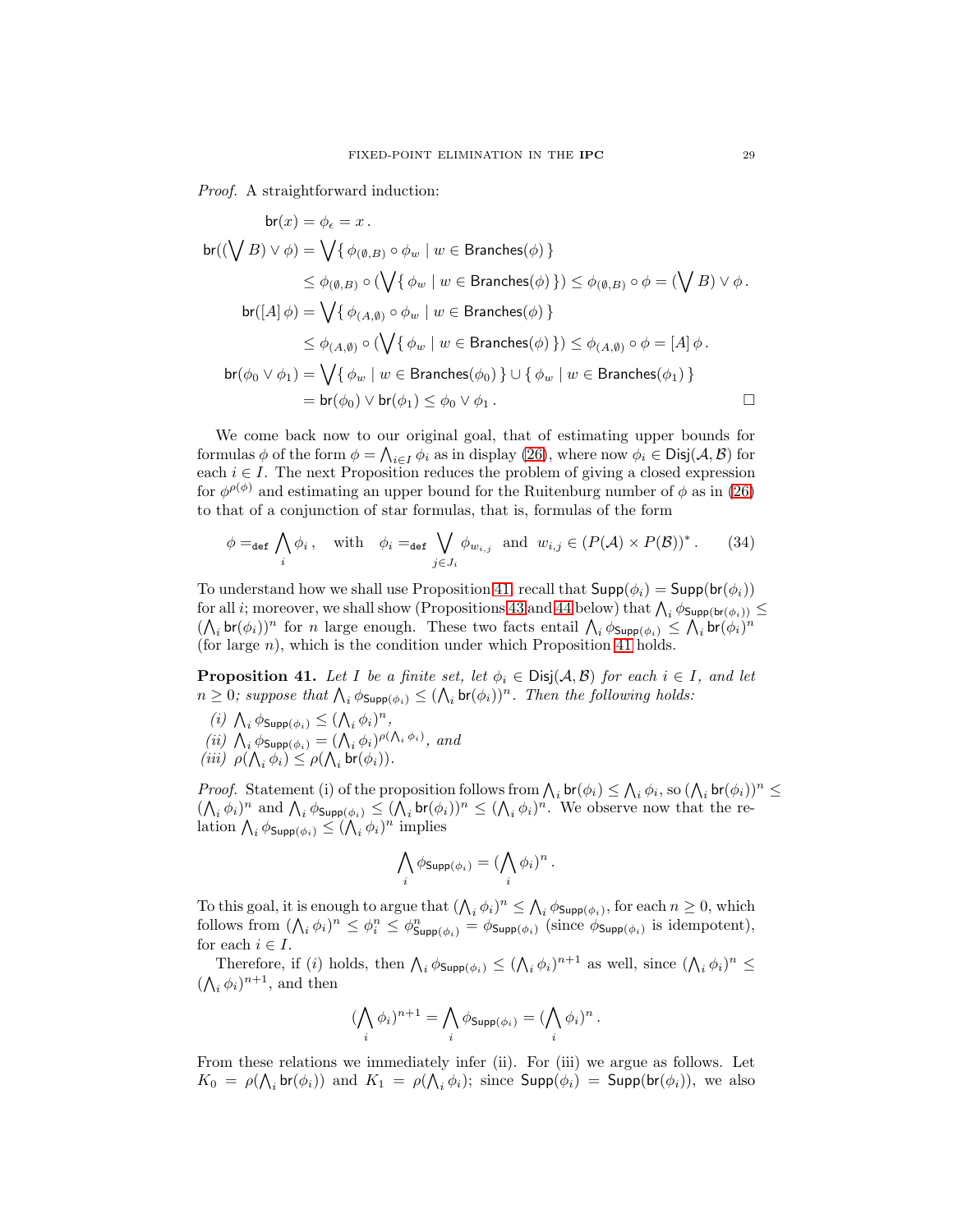derive  $\bigwedge_i \phi_{\mathsf{Supp}(\phi_i)} = (\bigwedge_i \mathsf{br}(\phi_i))^{K_0}$  as an instance of (ii). The relation  $K_1 \leq K_0$ follows then by the inequalities

$$
(\bigwedge_i \text{br}(\phi_i))^k \leq (\bigwedge_i \phi_i)^k \leq \bigwedge_k \text{Supp}(\phi_i) = (\bigwedge_i \phi_i)^{K_1} = (\bigwedge_i \text{br}(\phi_i))^{K_0},
$$
for any  $k > 0$ 

valid for any  $k \geq 0$ .

Let us give an explicit form to the iterates of a formula  $\phi$  as in [\(34\)](#page-28-1). To this goal, we shall assume that  $J_i = \{1, \ldots, k\} = [k]$  for each  $i \in I$ . We do not loose generality with this assumption, since the formula  $\phi_i$  is equivalent to  $\phi_i \vee \phi_{\epsilon}$ . We shall make use of the distributive law (of disjunctions w.r.t. conjuctions) in the following form:

$$
\bigvee_{j\in[k]}\bigwedge_{i\in I}X_{j,i} = \bigwedge_{f:[k]\to I}\bigvee_{j\in[k]}X_{j,f(j)}.
$$
\n(35)

Let us also introduce the following notation:

<span id="page-29-2"></span>
$$
\mathsf{Strat}_n =_{\mathsf{def}} \prod_{1 \leq \ell \leq n} I^{[k]^{\ell-1}}.
$$

An element  $f \in \mathsf{Strat}_n$  is a tuple  $(f_1, \ldots, f_n)$  with  $f_\ell : [k]^{\ell-1} \longrightarrow I$ , for each  $\ell = 1, \ldots, n$ . In particular, for  $\ell = 1$ , we identify  $f_1 \in I^{[k]^0} \simeq I^{[1]}$  with an element of I. We think of a tuple  $(f_1, \ldots, f_n) \in \mathsf{Strat}_n$  as a memory aware strategy for the first player of a two players game: the strategy tells him how to incrementally choose a tuple  $(i_1, \ldots, i_n) \in I^n$  as a function of the opponent's choices  $(j_1, \ldots, j_{n-1})$ (where  $j_{\ell} \in [k]$  for  $\ell = 1, \ldots, n-1$ ), so  $i_{\ell} = f_{\ell}(j_1, \ldots, j_{\ell-1})$  for  $\ell = 1, \ldots, n$ . We recall that there is a canonical bijection between  $I \times \text{Strat}_{n}^{[k]}$  and  $\text{Strat}_{n+1}$ , as witnessed by the following computations:

$$
I \times \mathsf{Strat}_n^{[k]} = I \times (\prod_{1 \leq \ell \leq n} I^{[k]^{\ell-1}})^{[k]} \simeq I^{[k]^0} \times \prod_{1 \leq \ell \leq n} I^{[k]^{\ell}} \simeq \mathsf{Strat}_{n+1} \, .
$$

An explicit description of the bijection is as follows:

$$
(f_0,g)\in I\times\mathsf{Strat}_n^{[k]}\mapsto (f_0,h_1,\ldots,h_n)\in\mathsf{Strat}_{n+1}\,,
$$

where for  $\ell \geq 1$  we have

$$
h_{\ell}(j_1, j_2, \ldots, j_{\ell-1}) = [g(j_1)]_{\ell}(j_2, \ldots, j_{\ell-1}).
$$

<span id="page-29-0"></span>**Proposition 42.** Let  $\phi$  be of the form as in display [\(34\)](#page-28-1). For each  $n \geq 1$ , we have

$$
\phi^{n} = \bigwedge_{(f_{1},...,f_{n}) \in \text{Strat}_{n}} \bigvee_{j_{1}} \phi_{w_{f_{1},j_{1}}}(\bigvee_{j_{2}} \phi_{w_{f_{2}(j_{1}),j_{2}}}(\dots \bigvee_{j_{n}} \phi_{w_{f_{n}(j_{1},j_{2}...j_{n-1}),j_{n}}})).
$$
 (36)

In order to ease reading, we shall write in the proof of the proposition and in the rest of this section  $\phi_{i,j}$  in place of the more appropriate  $\phi_{w_{i,j}}$ .

*Proof of Proposition [42.](#page-29-0)* When  $n = 1$ , then equation [\(36\)](#page-29-1) reduces to

<span id="page-29-1"></span>
$$
\phi = \bigwedge_{f_1 \in I} \bigvee_{j_1 \in [k]} \phi_{f_1,j_1} ,
$$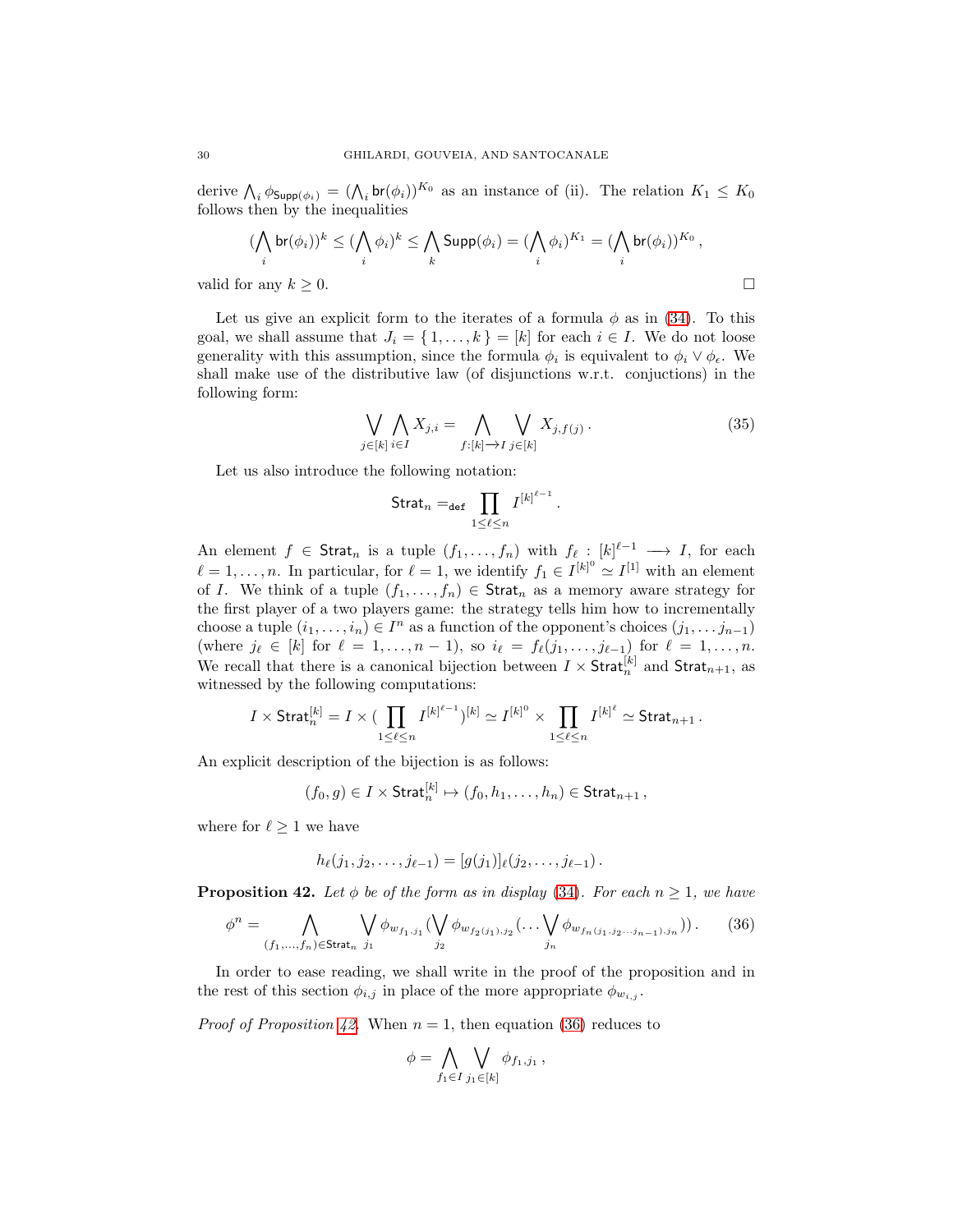step. We suppose that [\(36\)](#page-29-1) holds for  $n \geq 1$  and compute as follows:

$$
\begin{split} \phi^{n+1} &= \phi(\phi^n) \\ &= \bigwedge_{i_0 \in I} \bigvee_{j_0 \in [k]} \phi_{i_0,j_0} (\bigwedge_{f \in \text{Strat}_n} \bigvee_{j_1} \phi_{f_1,j_1} (\bigvee_{f \not \in f_2(j_1),j_2} (\dots \bigvee_{j_n} \phi_{f_n(j_1,j_2\dots j_{n-1}),j_n}))) \, , \\ & \qquad \qquad \text{by the inductive hypothesis,} \\ &= \bigwedge_{i_0 \in I} \bigvee_{j_0 \in [k]} \bigwedge_{f \in \text{Strat}_n} \phi_{i_0,j_0} (\bigvee_{j_1} \phi_{f_1,j_1} (\bigvee_{j_2} \phi_{f_2(j_1),j_2} (\dots \bigvee_{j_n} \phi_{f_n(j_1,j_2\dots j_{n-1}),j_n}))) \, , \\ & \qquad \qquad \text{since } \phi_{i_0,j_0} \text{ commutes with conjunctions,} \\ &= \bigwedge_{i_0 \in I} \bigwedge_{g: [k] \rightarrow \text{Strat}_n} \bigvee_{j_0 \in [k]} \phi_{i_0,j_0} (\bigvee_{j_1} \phi_{g(j_0)1,j_1} (\bigvee_{j_2} \phi_{g(j_0)2}(j_1),j_2} (\dots \dots \bigvee_{j_n} \phi_{g(j_0) n (j_1,j_2\dots j_{n-1}),j_n}))) \, , \\ & \qquad \qquad \text{using (35)}, \\ &= \bigwedge_{i_0 \in I} \bigwedge_{g: [k] \rightarrow \text{Strat}_n} \bigvee_{j_1} \phi_{i_0,j_1} (\bigvee_{j_2} \phi_{g(j_1)1,j_2} (\bigvee_{j_3} \phi_{g(j_1)2}(j_2),j_3} (\dots \dots \bigvee_{j_{n+1}} \phi_{g(j_1) n (j_2,j_3\dots j_n),j_{n+1}}))) \, , \\ & \qquad \qquad \text{and} \\ & \qquad \qquad \text{where} \quad \phi_{n+1}(j_1,j_2,j_3\dots j_n),j_{n+1}))) \, = \\ & \qquad \qquad \bigwedge_{h \in \text{Strat}_n+1} \bigvee_{j_1} \phi_{h_1,j_1} (\bigvee_{j_2} \phi_{h
$$

<span id="page-30-0"></span>7.4. A game for iterated conjunctions of star formulas. Let  $\phi = \bigwedge_{i \in I} \phi_i$ with  $\phi_i = \bigvee_{j \in [k]} \phi_{w_{i,j}}$ . For each  $K \geq 1$ , we describe next a two-player game  $\mathcal{G}(\phi, K)$  (between Eve and Adam, and where Adam is the first player) with the following property: if Eve has a winning straetgy in  $\mathcal{G}(\phi, K)$ , then the relation

$$
\bigwedge_{i\in I}\phi_{\mathsf{Supp}(\phi_{i})}\leq \phi^{K}
$$

holds. Therefore, using Proposition [41,](#page-28-0) if Eve has a winning straetgy in  $\mathcal{G}(\phi, K)$ , then  $\phi^{\rho(\phi)} = \bigwedge_i \phi_{\mathsf{Supp}(\phi_i)}$  and that  $\rho(\phi) \leq K$ . Positions and moves of the game  $\mathcal{G}(\phi, K)$  are as follows. Adam's positions are of the form  $(i_1, j_1) \dots (i_n, j_n)$ , where  $n \leq K$  and, for  $\ell = 1, \ldots, n$ ,  $i_{\ell} \in I$  and  $j_{\ell} \in [k]$ . In such a position (when  $n < K$ ) Adam chooses  $i_{n+1} \in I$  and moves to the position  $(i_1, j_1) \dots (i_n, j_n)(i_{n+1}, ?)$ . In this position Eve chooses  $j_{n+1}$  and moves to  $(i_1, j_1) \dots (i_n, j_n)(i_{n+1}, j_{n+1})$ . The length of a position  $(i_1, j_1) \dots (i_n, j_n)$  is the integer n. The initial position is  $\epsilon$  (the empty sequence or, in other words, the sequence of length  $n = 0$ ).

To each of Adam's position  $p = (i_1, j_1) \dots (i_k, j_k)$ , let  $w_p = w_{i_1, j_1} \dots w_{i_k, j_k}$ . A terminal position  $p = (i_1, j_1) \dots (i_K, j_K)$  is a win for Eve (and a loss for Adam) if, for some  $i \in I$ ,  $\mathsf{Supp}(\phi_i) \leq \phi_w$  with  $w = w_{i_1, j_1} \dots w_{i_K, j_K}$ .

<span id="page-30-1"></span>**Proposition 43.** *If Eve has a winning strategy in the game*  $\mathcal{G}(\phi, K)$ *, then* 

$$
\bigwedge_{i\in I} \mathsf{Supp}(\phi_i) \leq \phi^K.
$$

*Proof.* In view of [\(36\)](#page-29-1) we need to show that, for any  $f \in \text{Strat}_K$ ,  $\bigwedge_{i \in I} \text{Supp}(\phi_i)$   $\Vdash$  $\oplus(f)$ , where

$$
\bigoplus (f) =_{\text{def}} \bigvee_{j_1} \phi_{f_1,j_1}(\bigvee_{j_2} \phi_{f_2(j_1),j_2}(\ldots \bigvee_{j_K} \phi_{f_K(j_1,j_2\ldots j_{K-1}),j_K})) .
$$

Let  $f \in \text{Strat}_K$  be fixed and observe that such an f yields a strategy (not a winning one) for Adam in the game  $\mathcal{G}(\phi, K)$ . Now, if g is a winning strategy for Eve in this game, then f and g determine a play f || g in the game such that, for some  $i \in I$ ,  $\phi_{\mathsf{Supp}(\phi_i)} \leq \phi_{w_{f\|g}}.$  We have then  $\bigwedge_i \phi_{\mathsf{Supp}(\phi_i)} \leq \phi_{\mathsf{Supp}(\phi_i)} \leq \phi_{w_{f\|g}} \leq \bigoplus(f).$ 

Recall that  $card(A) = N$  and  $card(B) = M$ .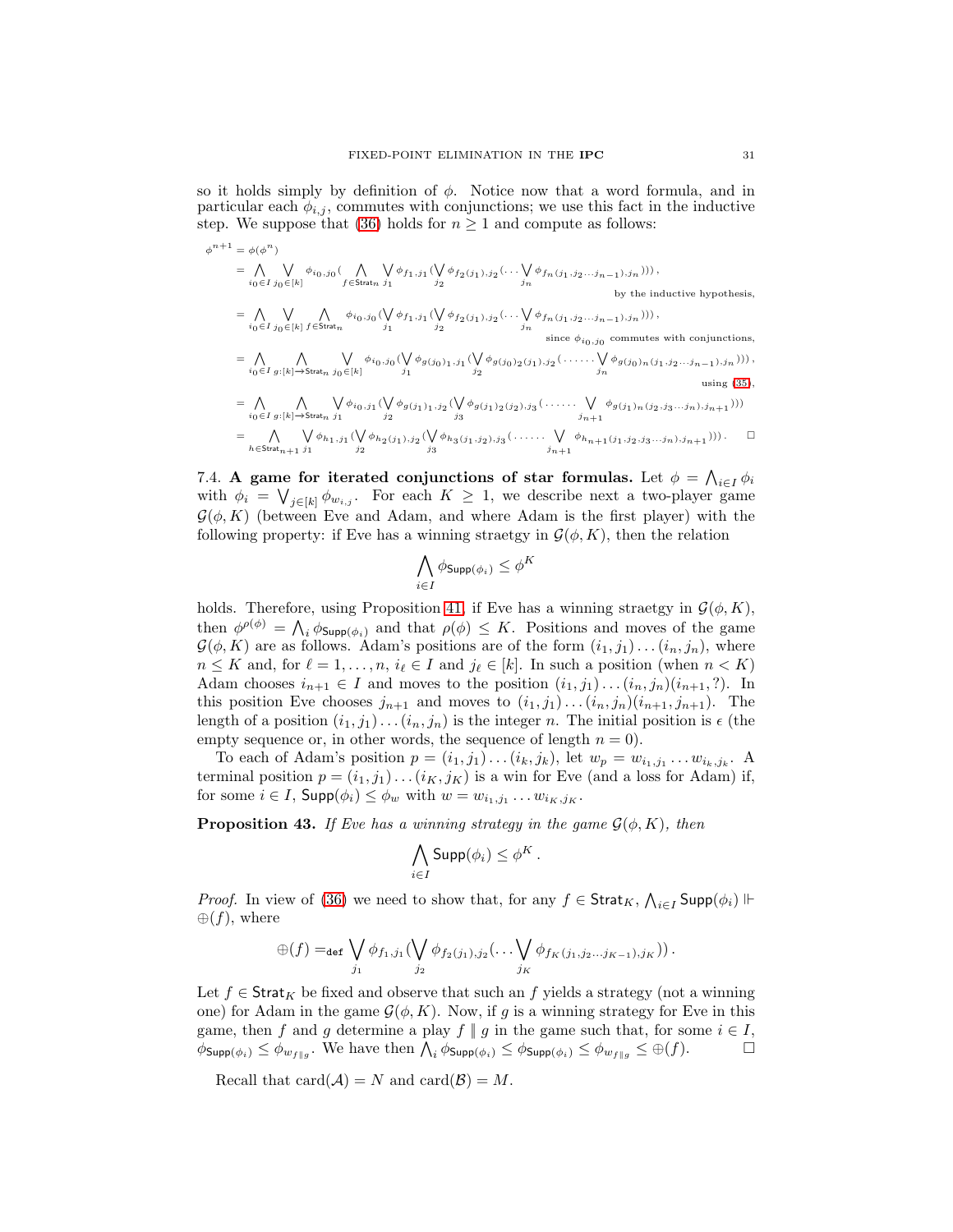<span id="page-31-1"></span>**Proposition 44.** Eve has a winning strategy in the game  $\mathcal{G}(\phi, (N+1)(M+1))$ .

*Proof.* Eve keeps a memory in order to decide how to move. Her memory is a pair  $(A, B) \in P(A) \times P(B)$  and, at the beginning of the play,  $(A, B) = (\emptyset, \emptyset)$ .

At each position  $p = (i_1, j_1) \dots (i_{\ell}, j_{\ell})$  of the play, if the memory is  $(A_p, B_p)$ , then  $A_p = \textsf{Supp}_\mathcal{A}(w_p)$ , where  $w_p = w_{i_1,j_1}w_{i_2,j_2}\ldots w_{i_\ell,j_\ell}$ . In particular, if  $p'$  is a prefix of p, then  $A_{p'} \subseteq A_p$ . Moreover, if  $w_p = w_0w_1$  with  $w_0$  being the shortest prefix of  $w_p$  such that  $\mathsf{Supp}_\mathcal{A}(w_0) = A_p$ , then  $B_p \subseteq \mathsf{Supp}_\mathcal{B}(w_1)$ . Notice that these conditions imply that  $(A_p, B_p) \lhd w_p$ , so  $\phi_{(A_p, B_p)} \leq \phi_{w_p}$  by Lemma [39.](#page-27-2)

Let  $p = (i_1, j_1) \dots (i_{\ell}, j_{\ell})$ . At position  $p(i_{\ell+1}, ?)$ , Eve chooses  $j_{\ell+1}$  so that, if  $p' = p(i_{\ell+1}, j_{\ell+1})$ , Supp<sub>A</sub> $(w_{p'})$  is stricly greater than  $A_p = \textsf{Supp}_A(w_p)$ . If it is possible to choose such  $j_{\ell+1}$ , then she updates her memory to  $(\mathsf{Supp}_A(w_{p'}), \emptyset)$ . Otherwise, if it is not possible to choose  $j_{\ell+1}$  with these properties, then Eve chooses  $j_{\ell+1}$  so  $\textsf{Supp}_\mathcal{B}(w_{i_{\ell+1},j_{\ell+1}})$  strictly includes  $B_p$ . She updates then the memory to  $(A_{p'}, B_{p'}) = (A_p, B_p \cup \text{Supp}_{\mathcal{B}}(\phi_{w_{i_{\ell+1},j_{\ell+1}}})$ . If it is not possible to operate that kind of choices, then Eve chooses some  $j_{\ell+1}$  at random and sets  $(A_{p'}, B_{p'}) = (A_p, B_p)$ .

Now, in a play, there are at most  $N + 1$  values for  $A_p$  and, for each fixed  $A_p$ , there are at most  $M+1$  values for  $B_p$ . Therefore, in  $(N+1)(M+1)$  rounds either

- (a) the play visits an Eve's position  $p(i_{\ell+1}, ?)$ —therefore with  $\ell < (N+1)(M+$ 1) and p of the form  $(i_1, j_1) \dots (i_\ell, j_\ell)$ —where she cannot extend  $A_p$  nor  $B_p$ ; that is, we have  $\textsf{Supp}_{\mathcal{A}}(w_{i_{\ell+1},j}) \subseteq A_p$  and  $\textsf{Supp}_{\mathcal{B}}(w_{i_{\ell+1},j}) \subseteq B_p$ , for each  $j \in [k]$ ; or
- (b) the play ends up in an Adam's position  $p = (i_1, j_1) \dots (i_\ell, j_\ell)$  with  $\ell =$  $(N+1)(M+1)$ , where now  $A_p = A$  and  $B_p = B$ .

Suppose (a). Since  $\mathsf{Supp}(\phi_{i_{\ell+1}})=(\bigcup_j \mathsf{Supp}_\mathcal{A}(w_{i_{\ell+1},j}}), \bigcup_j \mathsf{Supp}_\mathcal{A}(w_{i_{\ell+1},j}})),$  we have  $\mathsf{Supp}_{\mathcal{A}}(\phi_{i_{\ell+1}}) \subseteq A_p$  and  $\mathsf{Supp}_{\mathcal{B}}(\phi_{i_{\ell+1}}) \subseteq B_p$ . Since  $(A_p, B_p) \lhd w_p$ , it also follows that  $\textsf{Supp}(\phi_{i_{\ell+1}}) \lhd w_p$ , so  $\phi_{\textsf{Supp}(\phi_{i_{\ell+1}})} \leq \phi_{w_p}$  by Lemma [39.](#page-27-2) This shows that the position p (as well as any of its extensions) is a win for Eve. If (b) then  $A_p = A$ and  $B_p = \mathcal{B}$  so, in a similar way as before, we have  $\phi_{\mathsf{Supp}(\phi_i)} \leq \phi_{w_p}$ , this time for each  $i \in I$ .

We can now state the main result of this section.

<span id="page-31-0"></span>**Theorem 45.** Let  $\phi = \bigwedge_{i \in I} \phi_i$  where each  $\phi_i$  is a disjunctive formula. Then  $\rho(\phi) \leq (N+1)(M+1)$  where N is the number of distinct head subformulas of  $\phi$ and M is the number of distinct side subformulas occurring in any of the  $\phi_i$ .

*Proof.* The statement holds iff and only if it holds when head and side subformulas of  $\phi$  are propositional variables, that is, when  $\phi_i \in \text{Disj}(\mathcal{A}, \mathcal{B})$  for each  $i \in I$ , with card $(\mathcal{A}) = N$  and card $(\mathcal{B}) = M$ . Moreover, according to Proposi-tion [41,](#page-28-0) the statement of the theorem holds if  $\bigwedge_{i\in I}\phi_{\text{Supp}(\phi_i)} \leq \phi^{(N+1)(M+1)}$  and under the additional assumption that each  $\phi_i$  is a star formula. Now the relation  $\bigwedge_{i\in I}\phi_{\mathsf{Supp}(\phi_i)}\leq \phi^{(N+1)(M+1)}$  is a consequence of Proposition [44,](#page-31-1) stating that Eve has a winning strategy in the game  $\mathcal{G}(\phi,(N+1)(M+1))$ , and of Proposition [43,](#page-30-1) relating such a winning strategy to the relation.  $\square$ 

*Remark* 46*.* The upper bound given in Theorem [45](#page-31-0) appears to be orthogonal to bound implicit in Ruitenburg's paper [\[30\]](#page-37-5). In the bound  $\rho(\phi) \leq 2n+2$ , the size n of  $\phi$  is at least the number of implication subformulas of  $\phi$ . Now, in a formula of the form  $\bigwedge_{i\in I}\phi_i$  with  $\phi_i \in \text{Disj}(\mathcal{A}, \mathcal{B})$ , the number of implication subformulas might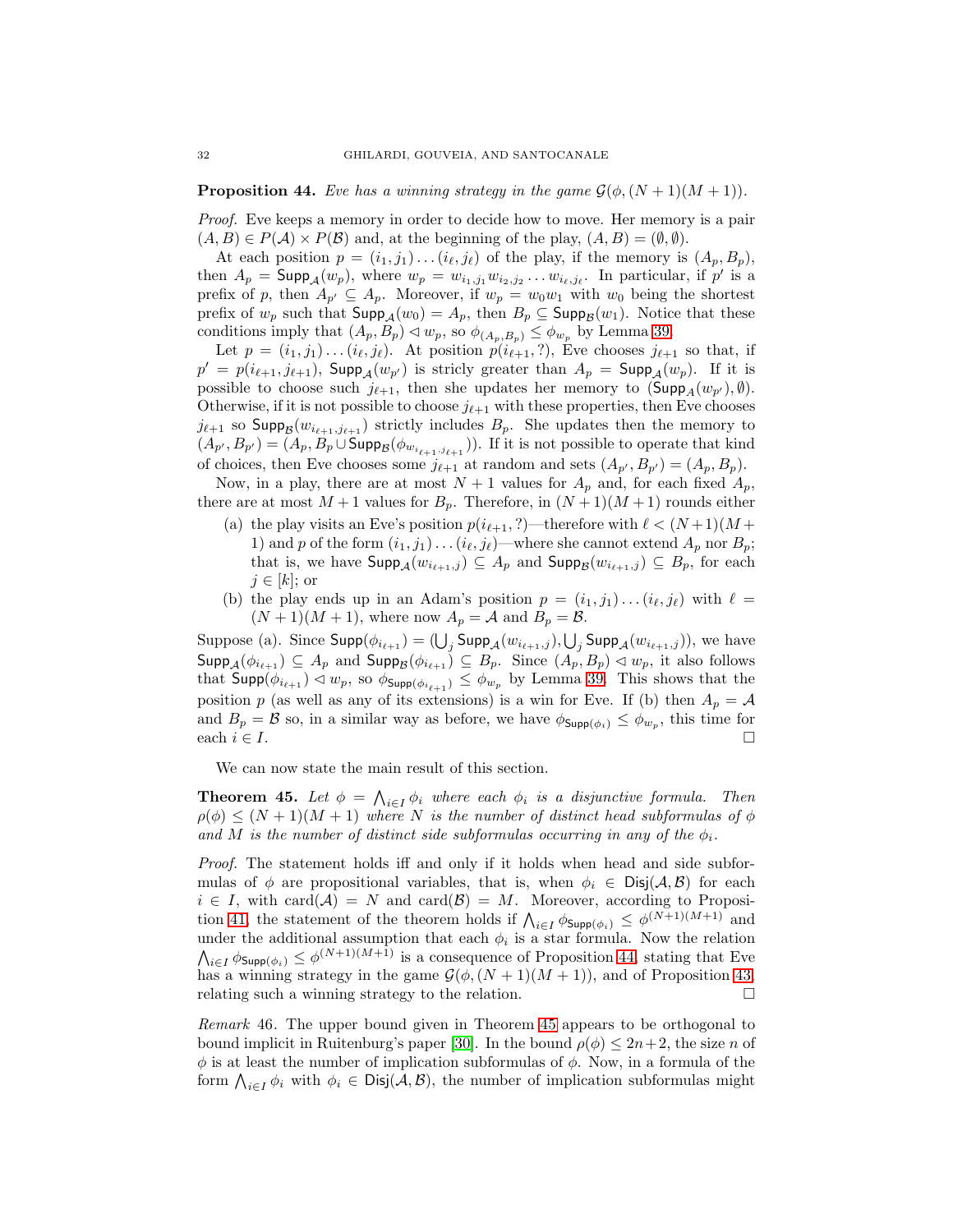be exponentially larger than N and M. Therefore the bound given in Theorem  $45$ is in this case tighter than Ruitenburg's bound. Conversely, we can derive from Theorem [45](#page-31-0) a quadratic (in the size of the formula) upper bound for Ruitenburg's numbers of strongly positive formulas. This is achieved by considering that the size of a strongly positive formula is greater than the number of all the head and side subformulas in the conjuncts of its normal form (as in Lemma [14\)](#page-14-4). Ruitenburg's upper bound is in this case tighter.

*Remark* 47*.* The following example shows that the quadratic upper bound is necessary, at least with respect to finding a winning strategy for Eve. Let  $\mathcal{A} =_{def}$  $\{\alpha_1,\ldots,\alpha_N\}$  and  $\mathcal{B} =_{def} \{\beta_1,\ldots,\beta_N\}$ . For each  $k = 1,\ldots,N$ , let  $P_k(\mathcal{B})$  be the set of subsets of B if size k. Let  $I = \{ (k, B) | B \in P_k(\mathcal{B}) \}$  and, for each  $(k, B) \in I$ , consider the branch formula

$$
\phi_{(k,B)} =_{\text{def}} \bigvee_{\beta \in B} \phi_{(\{\alpha_k\},\{\beta\})}.
$$

Adam can use the following winning strategy in all the games  $\mathcal{G}(\phi, K)$  with  $K <$  $N(N-1)$  $\frac{N-1}{2}$ . He starts by choosing  $(N, \mathcal{B})$  until Eve has chosen at least  $N-1$  different symbols from  $\mathcal{B}$ . Let  $\beta_N$  the only symbol not chosen by Eve. Then Adam chooses  $(N-1, \mathcal{B} \setminus \{\beta_N\})$  and iterates this choice until Eve has chosen exactly  $N-2$ different symbols. Let  $\beta_{N-1}$  be the only symbol from  $\mathcal{B} \setminus {\beta_N}$  which has not been chosen by Eve, then Adam chooses  $(N-2, \mathcal{B} \setminus \{\beta_N, \beta_{N-1}\})$ , and so on. Eve needs  $N-1+(N-2)+(N-2)+...$  rounds to win. This example raises the question of the completeness of the game: does the existence of an Adam's winning strategy in  $\mathcal{G}(\phi, K)$  implies that  $\bigwedge_{i \in I} \phi_{\textsf{Supp}(\phi_i)} \not\leq \phi^K$ ?

<span id="page-32-1"></span>*Remark* 48*.* We considered

$$
\phi_n(x) =_{\text{def}} \bigvee_{i=1,\dots,n} \alpha_i \to (\beta_i \vee x).
$$

and used fCube [\[13\]](#page-36-15) to compute the values of  $\text{cl}(\phi_n)$  and  $\rho(\phi_n)$ . For  $n \in \{2, 3, 4, 5\}$ , we obtained that  $\mathsf{cl}(\phi_n) = \rho(\phi_n) = n+1$ . This raises the question whether there is any strongly positive formula of the **IPC** for which we have  $c_l(\phi_n) < \rho(\phi_n)$ .

### <span id="page-32-0"></span>8. A constant upper bound for disjunctions of almost-topologies

In this Section we exemplify how investigating (lower bounds of) closure ordinals might lead to uncover non-trivial properties of Heyting algebras. Example [21](#page-17-2) illustrated the elimination procedure in the case of weakly negative formula-terms. It considered a formula-term of the form

$$
\phi(x) =_{\text{def}} \bigvee_{i \in I} (x \to b_i) \to a_i ,
$$

where the index set was a two element set. In view of the similarity of these formulas with the disjunctive formulas of Section [5,](#page-12-0) we conjectured that closure ordinals of formulas as the ones above increase as the size of I becomes larger—so to exhibit tightness of the upper bound on closure ordinals of weakly negative formula-terms presented in Proposition [29.](#page-21-0) Yet, all our automatized tests, for which we used the tool fCube [\[13\]](#page-36-15), pointed towards the opposite direction. We finally managed to disprove the conjecture: all these formula-terms converge to their least fixed-points in 3 steps.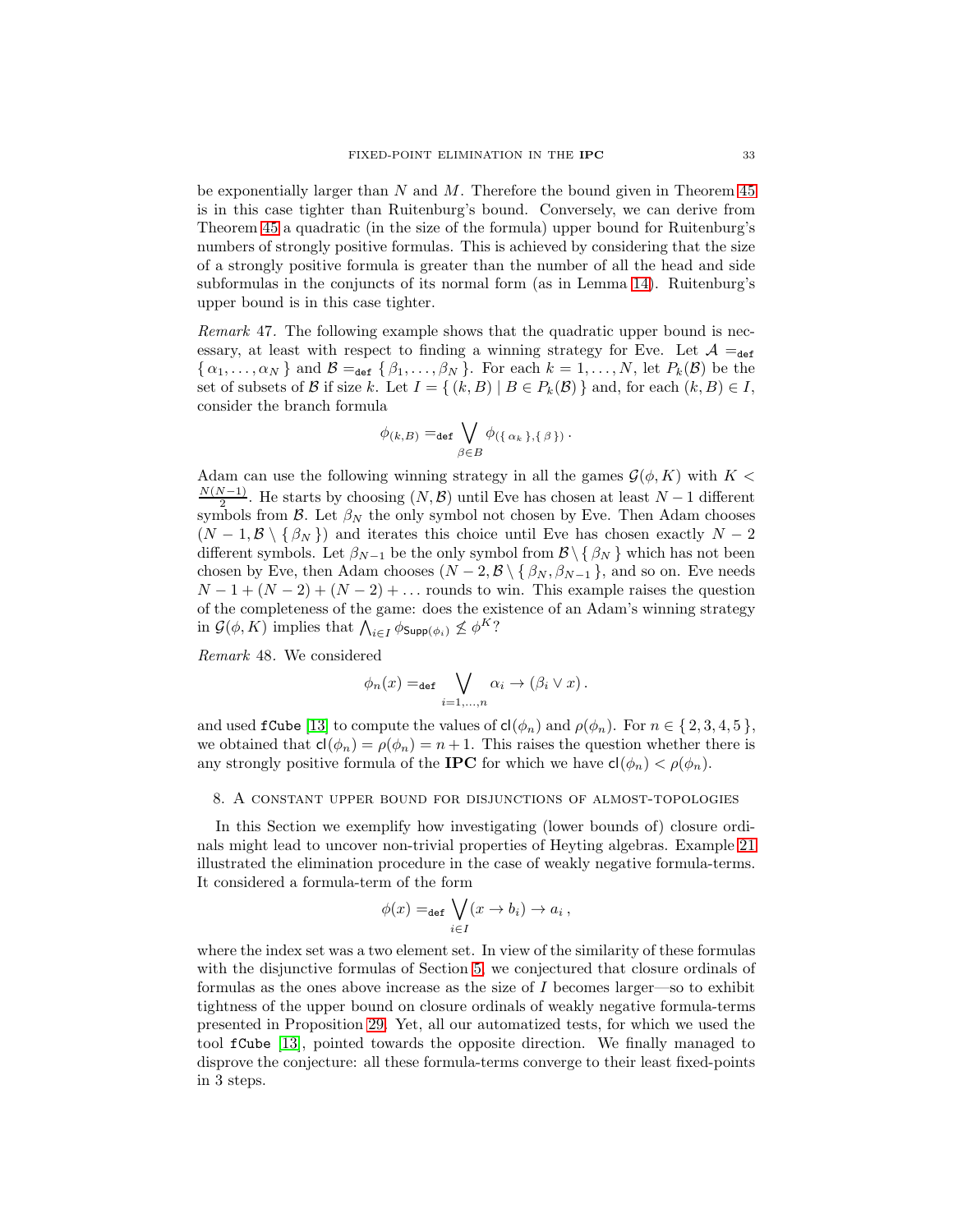Let H be a Heyting algebra. For  $a, b \in H$ , we call  $j_{a,b}$  defined by

 $j_{a,b}(x) =_{\text{def}} (x \to a) \to b,$ 

an *almost-topology* (briefly, an *atop*). The reason is the following: when  $a = b$ , then  $j_{a,a}$  is a closure operator (that is, a monotone inflating idempotent function on H); more than that, it is a *Lawvere-Tierney topology* or *nucleus*, see [\[20,](#page-37-15) Chapter II, section 2], meaning that they are strong:  $x \wedge j_{a,a}(y) \leq j_{a,a}(x \wedge y)$ , for each  $x, y \in H$ . We shall consider disjunctions of atops, for which we need a convenient notation: for a family of pairs  $\Pi = \{ (a_i, b_i) | i \in I \}$ , we shall write

<span id="page-33-3"></span>
$$
\phi_{\Pi}(x) =_{\text{def}} \bigvee_{i \in I} j_{a_i, b_i}(x). \tag{37}
$$

# <span id="page-33-0"></span>8.1. Elementary properties of atops.

<span id="page-33-2"></span>**Lemma 49.** *The following holds, for each*  $x \in H$ :

*(i)*  $x \leq j_{a,b}(x)$  *if and only if*  $x \leq a \rightarrow b$ *. In particular, if*  $a \leq b$ *, then*  $x \leq j_{a,b}(x)$ *;* (*ii*)  $j_{a,b}^2(x) = j_{a,b}(x)$  *if and only*  $j_{a,b}(b) \leq j_{a,b}(x)$ *. In particular, this holds when*  $b \leq x$ .

*Consequently, the restriction of*  $j_{a,b}$  *to the interval*  $[b, a \rightarrow b]$  *is a closure operator.* 

*Proof.* (i)  $x \leq (x \to a) \to b$  iff  $x \wedge x \to a \leq b$ , iff  $x \wedge a \leq b$ , iff  $x \leq a \to b$ . For the second statement, notice that if  $a \leq b$ , then  $x \leq \top = a \rightarrow b$ .

(ii) Notice firstly that the condition  $j_{a,b}^2(x) = j_{a,b}(x)$  is equivalent to  $j_{a,b}^2(x) \leq$  $j_{a,b}(x)$ . As a matter of fact,  $j_{a,b}(x) \leq a \rightarrow b$  for each  $x \in H$  so by (i) we always have  $j_{a,b}(x) \leq j_{a,b}^2(x)$ .

Therefore we prove that  $j_{a,b}^2(x) \leq j_{a,b}(x)$  is equivalent to  $j_{a,b}(b) \leq j_{a,b}(x)$ . By repeated use of compatibility, we have the following equality:

$$
\begin{aligned} j_{a,b}^2(x) \wedge (x \to a) &= j_{a,b}((x \to a) \to b) \wedge (x \to a) = j_{a,b}(((x \to a) \to b) \wedge (x \to a)) \wedge (x \to a), \\ &= j_{a,b}(b \wedge (x \to a)) \wedge (x \to a) = j_{a,b}(b) \wedge (x \to a). \end{aligned}
$$

It follows that

$$
j_{a,b}^2(x) \le j_{a,b}(x) \quad \text{iff} \quad j_{a,b}(b) \land (x \to a) = j_{a,b}^2(x) \land (x \to a) \le b \quad \text{iff} \quad j_{a,b}(b) \le j_{a,b}(x).
$$
\nFinally, if  $b \le x$ , then  $j_{a,b}(b) \le j_{a,b}(x)$  so  $j_{a,b}^2(x) = j_{a,b}(x)$ .

Since  $j_{a,b}(\perp) = b$ ,  $j_{a,b}(\perp) = a \rightarrow b$ , and  $j_{a,b}$  is monotone, we also remark:

<span id="page-33-1"></span>**Lemma 50.** *The image of* H *via*  $j_{a,b}$  *is contained in the interval*  $[b, a \rightarrow b]$ *.* 

Thus we have  $j_{a,b}(x) = j_{a,b}(x) \wedge (a \rightarrow b)$ . We shall exploit this fact many times, in conjunction with strongness. The following Lemma exemplifies this.

<span id="page-33-4"></span>**Lemma 51.** If  $f : H \longrightarrow H$  is a strong monotone mapping, then  $j_{a,b}(f(x)) \leq$  $j_{a,b}(f(j_{a,b}(x))).$ 

*Proof.* We compute as follows:

$$
j_{a,b}(f(x)) = j_{a,b}(f(x)) \land (a \to b),
$$
 by Lemma 50,  
\n
$$
= j_{a,b}(f(x \land (a \to b))) \land (a \to b),
$$
 since  $j_{a,b} \circ f$  is strong,  
\n
$$
\leq j_{a,b}(f(j_{a,b}(x \land (a \to b)))) \land (a \to b),
$$
  
\nusing Lemma 49.(i) and the fact that  $x \land (a \to b) \leq (a \to b),$   
\n
$$
= j_{a,b}(f(j_{a,b}(x))),
$$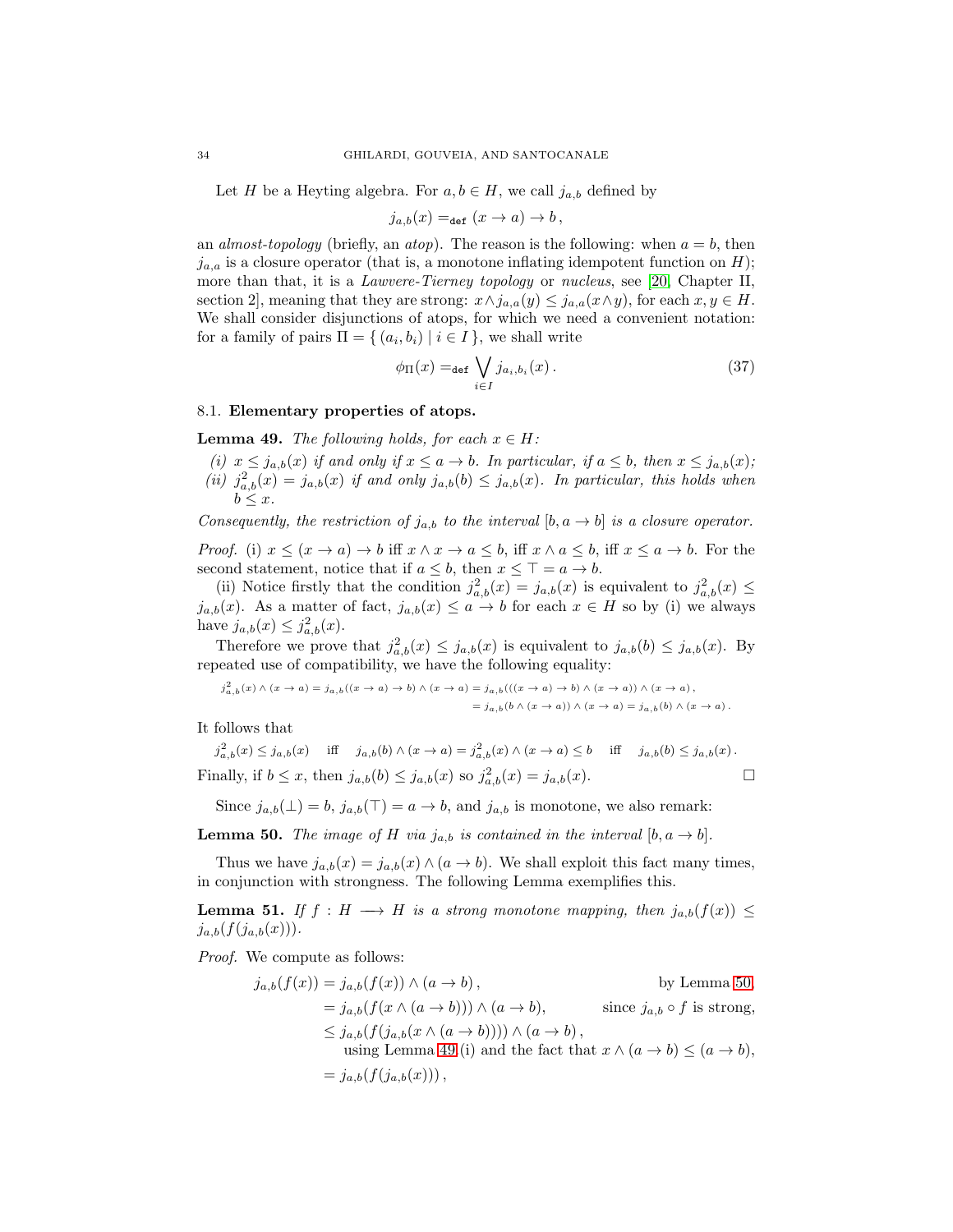where in the last step we have again used Lemma [50](#page-33-1) and that fact that  $j_{a,b} \circ f$  is strong.

To end this Section, it is useful to pinpoint two identities that shall be useful later. The first one is obtained by repeatedly using compatibility of  $j_{a,b}$ :

$$
j_{a,b}(x) \wedge c = j_{a \wedge c, b \wedge c}(x \wedge c) \wedge c = j_{a \wedge c, b \wedge c}(x) \wedge c.
$$

In particular, since  $j_{a,b}(x) = j_{a,b}(x) \wedge (a \rightarrow b)$ , we derive

<span id="page-34-2"></span>
$$
j_{a,b}(x) = j_{a \wedge b,b}(x) \wedge (a \to b).
$$
 (38)

The latter identity relates a general atop to a specific atop  $j_{a,b}$  with the property that  $a \leq b$  which—according to Lemma [49.](#page-33-2)(i)—is always inflating.

<span id="page-34-0"></span>8.2. Closure of prefixed-points of strong monotone mappings under exponentiation. The following Lemma asserts that prefixed-points of strong monotone mappings are closed under exponentiation. This property seems to be the hidden principal ingredient in the proof of the main result of this section, Theorem [55.](#page-35-1)

<span id="page-34-1"></span>**Lemma 52.** Let  $g : H \longrightarrow H$  be a strong monotone mapping. If  $c \in Pre_g$ , then  $x \to c \in Pre_q$ , for each  $x, c \in H$ .

*Proof.* The Lemma is an immediate consequence of equation [\(5\)](#page-9-3):  $g(x \to c) \leq x \to$  $g(c) \leq x \to c$ , when  $c \in \text{Pre}_q$ .

We shall study next when  $j_{a,b}(x) = j_{a,c}(x)$ . Indeed, in view of Lemma [52,](#page-34-1) we shall have that  $j_{a,b}(x)$  is a prefixed point of a strong g, if this equality holds and c is a prefixed-point of g.

**Lemma 53.** *We have*  $j_{a,b}(x) = j_{a,c}(x)$  *if and only if*  $x \to a \leq b \leftrightarrow c$ *. In particular, if*  $b \leq c \leq x \leq a \rightarrow b$ *, then*  $j_{a,b}(x) = j_{a,c}(x)$ *.* 

*Proof.* By symmetry, it will be enough to prove that  $j_{a,b}(x) \leq j_{a,c}(x)$  if and only if  $x \to a \leq b \to c$ .

Suppose that  $x \to a \leq b \to c$ . Then

$$
((x \to a) \to b) \land (x \to a) = b \land (x \to a) \le b \land (b \to c) \le c
$$

so  $j_{a,b}(x) \leq j_{a,c}(x)$ . Conversely, suppose that  $j_{a,b}(x) \leq j_{a,c}(x)$ . Then

$$
b \wedge (x \to a) = ((x \to a) \to b) \wedge (x \to a) \leq c,
$$

so  $x \to a \leq b \to c$ .

For the last sentence, we can use the characterization we have just given. Suppose  $b \leq c \leq x \leq a \to b$ . Then  $x \to a \leq \top = b \to c$ . Also  $c \wedge x \to a \leq x \wedge x \to a =$  $x \wedge a \leq a \to b \wedge a \leq b$ , so  $x \to a \leq c \to b$ .

<span id="page-34-3"></span>**Proposition 54.** *Let* g *be a strong monotone mapping. If*  $c \in Pre_q \cap [f, e \rightarrow f]$ *, then*  $j_{e,f}(x) \in Pre_g$  *for each*  $x \in [c, e \rightarrow f].$ 

*Proof.* By the previous Collary, we can write  $j_{e,f}(x) = j_{e,c}(x)$ . It follows then from Lemma [52](#page-34-1) that  $j_{e,f}(x) = j_{e,c}(x) \in \text{Pre}_g$ .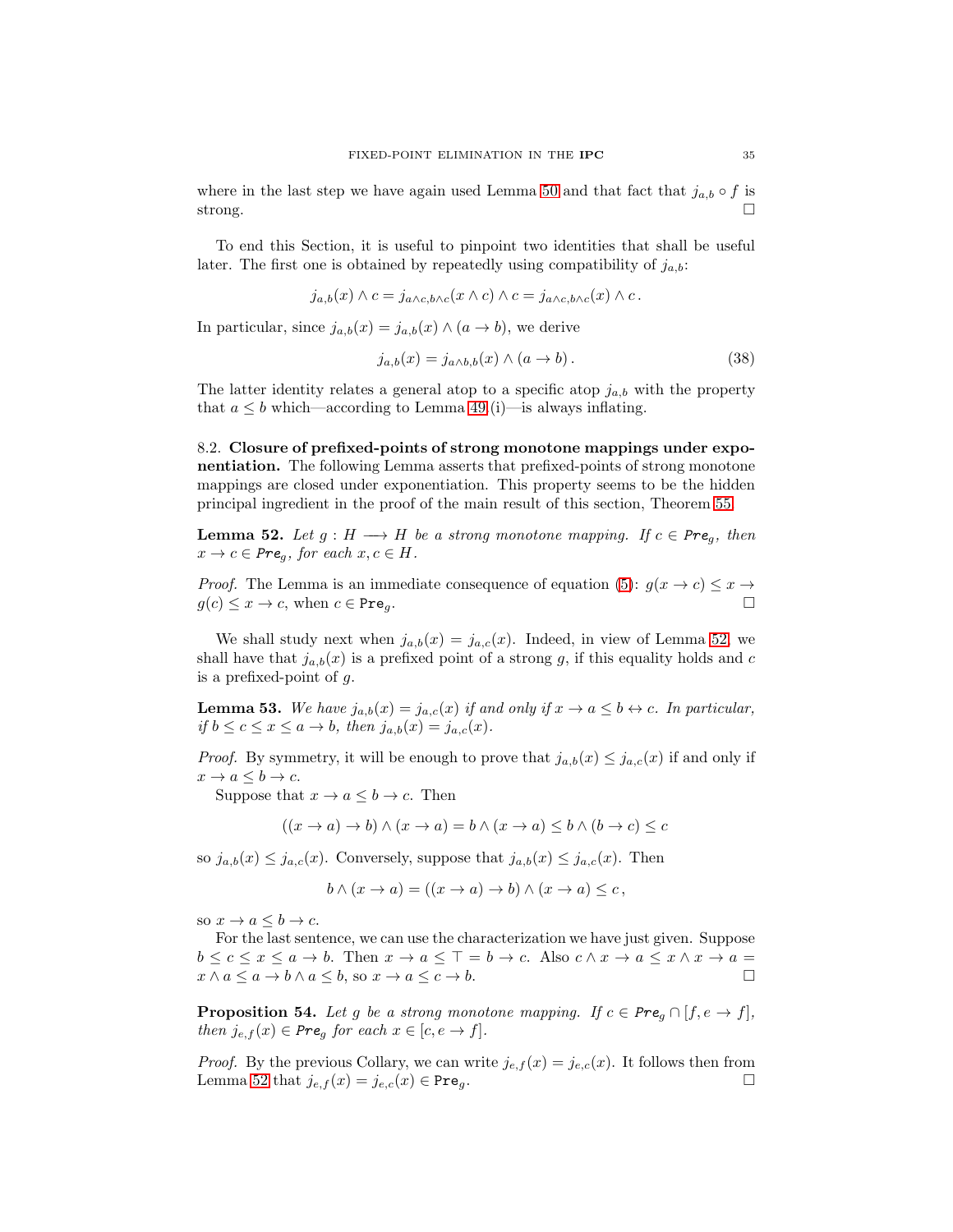<span id="page-35-0"></span>8.3. Convergence in 3 steps for disjunctions of atops. Let therefore  $\Pi =$  $\{(a_i, b_i) \mid i \in I\}$  be fixed; in order to improve readability, let us put, for each  $i \in I$ ,

$$
j_i(x) =_{\text{def}} j_{a_i, b_i}(x).
$$

<span id="page-35-1"></span>**Theorem 55.** *The fuction*  $\phi_{\Pi}$  *defined as in equation* [\(37\)](#page-33-3) *converges to its least fixed-point in* 3 *steps.*

*Proof.* We need to prove that  $j_k(\phi_{\Pi}^3(\perp)) \leq \phi_{\Pi}^3(\perp)$ , for each  $k \in I$ . If we put  $b =_{def} \phi_{\Pi}(\perp) = \bigvee_{i \in I} b_i$  then we need to show that

$$
j_k(\phi_{\Pi}^2(b)) \le \phi_{\Pi}^2(b) \qquad \text{for each } k \in I.
$$
 (39)

Let, from now on,  $k \in I$  be fixed and put

<span id="page-35-3"></span><span id="page-35-2"></span>
$$
J_k(x) =_{\text{def}} j_{a_k \wedge b_k, b_k}(x),
$$

so  $j_k(x) = J_k(x) \wedge (a_k \to b_k)$  as from equation [38.](#page-34-2) We shall argue that, for each  $i \in I$ , the following relation holds:

$$
j_i(J_k(\phi_{\Pi}(b))) \leq J_k(\phi_{\Pi}(b)). \tag{40}
$$

Once equation [\(40\)](#page-35-2) is proved, we prove [\(39\)](#page-35-3) as follows:

$$
j_k(\phi_{\Pi}^2(b)) = j_k(\bigvee_{i \in I} j_i(\phi_{\Pi}(b))) \le j_k(\bigvee_{i \in I} j_i(J_k(\phi_{\Pi}(b))))
$$
, by Lemma 51,  
\n
$$
\le j_k(\bigvee_{i \in I} J_k(\phi_{\Pi}(b))) = j_k(J_k(\phi_{\Pi}(b)))
$$
, using equation (40),  
\n
$$
= j_k(j_k(\phi_{\Pi}(b)))
$$
, since of  $j_k(x) = j_k(x) \land (a_k \rightarrow b_k)$  and  $j_k$  is strong,  
\n
$$
= j_k(\phi_{\Pi}(b))
$$
, using  $b_k \le b \le \phi_{\Pi}(b)$  and Lemma 49.(ii),  
\n
$$
\le \phi_{\Pi}^2(b)
$$
.

In order to prove that equation [\(40\)](#page-35-2) holds, we use Proposition [54](#page-34-3) and argue that a certain  $j_{e,f}(x)$  is a prefixed-point of  $j_i$ . Let, in the statement of the Proposition,

$$
e \hspace{1mm} =_{\textsf{def}} a_k \wedge b_k \wedge (a_i \rightarrow b_i) \, , \quad f =_{\textsf{def}} b_k \wedge (a_i \rightarrow b_i) \, , \quad c =_{\textsf{def}} j_i(b) \, , \quad x =_{\textsf{def}} \phi_\Pi(b) \wedge (a_i \rightarrow b_i) \, , \quad g = j_i \, .
$$

To apply the Proposition, we need to verify that (i)  $f \leq c \leq x \leq e \rightarrow f$  and that  $(ii)$  c is a prefixed-point of  $j_i$ .

(i) We have  $b \wedge a_i \rightarrow b_i \leq a_i \rightarrow b_i$  and therefore, by Lemma [49.](#page-33-2)(i),

$$
b \wedge (a_i \to b_i) \leq j_i(b \wedge (a_i \to b_i)) = j_i(b) \wedge (a_i \to b_i) = j_i(b).
$$

Using this relation, we see that

$$
f = b_k \land (a_i \to b_i) \leq b \land (a_i \to b_i)
$$
  
\n
$$
\leq j_i(b) = c
$$
  
\n
$$
\leq \phi_{\Pi}(b) \land (a_i \to b_i) = x
$$
  
\n
$$
\leq \top = e \to f.
$$

(ii) From  $b_i \leq b$  and Lemma [49.](#page-33-2)(ii) it immediately follows that  $c = j_i(b)$  is a prefixed-point of  $j_i$ .

From (*i*), (*ii*) and Proposition [54,](#page-34-3) it follows that  $j_{e,f}(x)$  is a prefixed-point of  $j_i$ . Recall now that

$$
x = \phi_{\Pi}(b) \land (a_i \to b_i),
$$
  
\n
$$
j_{e,f}(y) = j_{a_k \land b_k \land (a_i \to b_i), b_k \land (a_i \to b_i)}(c) \land (a_i \to b_i) = J_k(y) \land (a_i \to b_i), \text{ for each } y \in H.
$$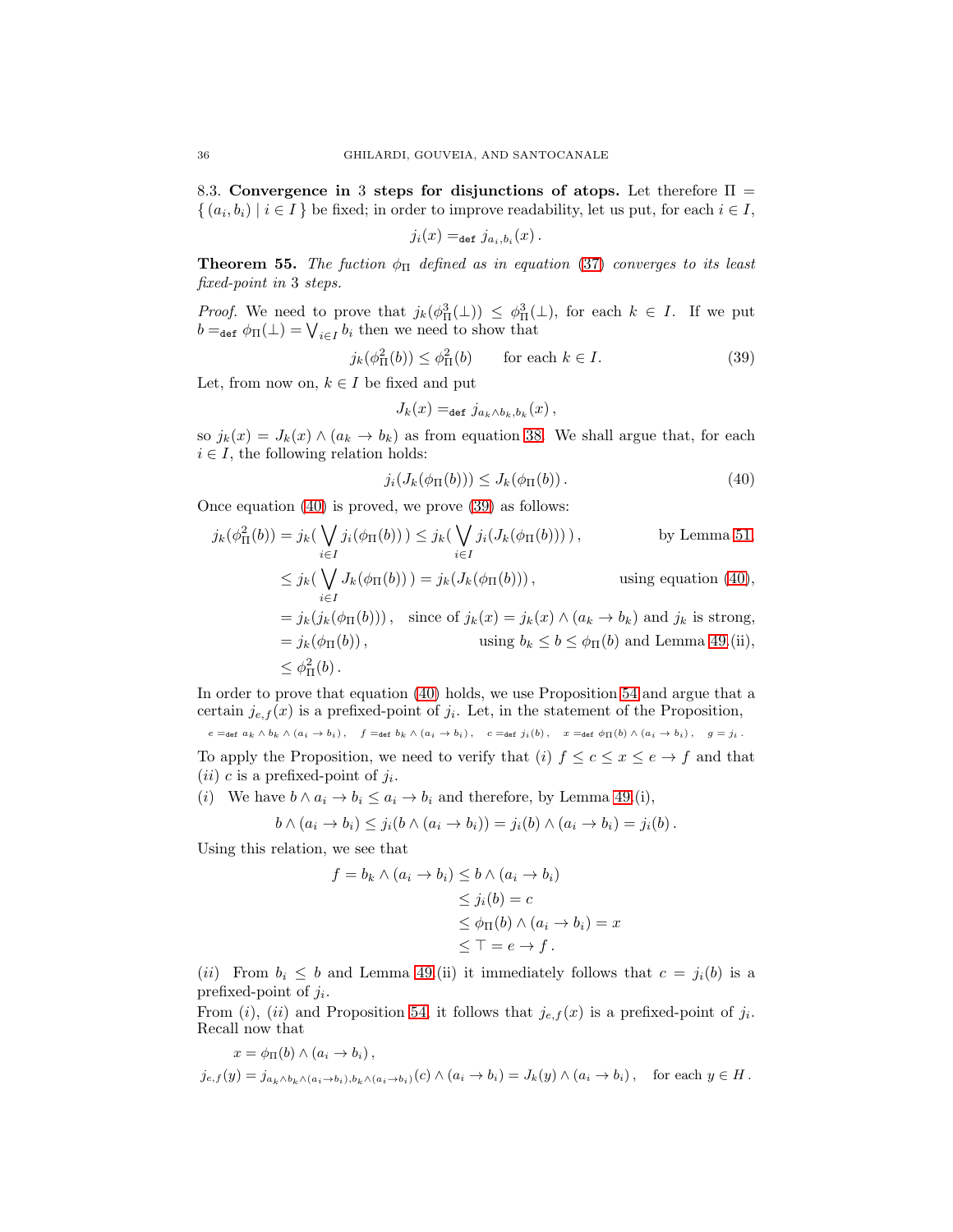We have therefore

$$
j_i(J_k(\phi_{\Pi}(b)) = j_i(J_k(\phi_{\Pi}(b) \land (a_i \rightarrow b_i)) \land (a_i \rightarrow b_i)) \land (a_i \rightarrow b_i)
$$
  
= 
$$
j_i(j_{e,f}(\phi_{\Pi}(b) \land (a_i \rightarrow b_i)))
$$
  

$$
\leq j_{e,f}(\phi_{\Pi}(b) \land (a_i \rightarrow b_i)) \leq J_k(\phi_{\Pi}(b)),
$$

proving relation [\(40\)](#page-35-2).

*Remark* 56*.* The above upper bound is tight. Recall that I is the index set over the disjunction by which  $\phi_{\Pi}$  is defined, see [\(37\)](#page-33-3), so card(I) is the number of atops being joined. Computations with fCube [\[13\]](#page-36-15) show that  $cl(\phi_{\Pi}) = 2$  when card(I) = 1, and that  $cl(\phi_{\Pi}) = 3$  when card(I)  $\in \{2, 3, 4, 5\}$ . Quite interestingly we obtained the same pattern for Ruitenburg's numbers:  $\rho(\phi_{\Pi}) = cl(\phi_{\Pi})$  when  $card(I) \in \{2,3,4,5\}$ . This raises the question whether the results presented in this section can be lifted to Ruitenburg's number; more generally and also consid-ering Remark [48,](#page-32-1) the question whether there is any formula  $\phi \in \mathcal{F}_{\text{IPC}}$  for which  $cl(\phi) < \rho(\phi)$  is open.

### <span id="page-36-9"></span>**REFERENCES**

- <span id="page-36-5"></span>[1] L. Alberucci and A. Facchini. The modal  $\mu$ -calculus hierarchy on restricted classes of transition systems. *The Journal of Symbolic Logic*, 74(4):1367–1400, 2009.
- <span id="page-36-7"></span><span id="page-36-0"></span>[2] A. Arnold and D. Niwiński. *Rudiments of*  $\mu$ *-calculus*. Amsterdam: Elsevier, 2001.
- [3] N. Bertrand and P. Schnoebelen. Computable fixpoints in well-structured symbolic model checking. *Formal Methods in System Design*, 43(2):233–267, 2013.
- <span id="page-36-11"></span>[4] N. Bezhanishvili and D. de Jongh. Intuitionistic Logic. Technical report, Institute for Logic, Language and Computation, Universiteit van Amsterdam, 2006. PP-2006-25.
- <span id="page-36-4"></span>[5] W. J. Blok, P. Köhler, and D. Pigozzi. On the structure of varieties with equationally definable principal congruences ii. *algebra universalis*, 18(3):334–379, Oct 1984.
- <span id="page-36-8"></span>[6] S. L. Bloom and Z. Ésik. *Iteration Theories: The Equational Logic of Iterative Processes*. Springer-Verlag New York, Inc., New York, NY, USA, 1993.
- <span id="page-36-12"></span>[7] P. Clairambault. Strong functors and interleaving fixpoints in game semantics. *RAIRO - Theor. Inf. and Applic.*, 47(1):25–68, 2013.
- <span id="page-36-13"></span>[8] J. R. B. Cockett and D. Spencer. Strong categorical datatypes II: A term logic for categorical programming. *Theor. Comput. Sci.*, 139(1&2):69–113, 1995.
- <span id="page-36-1"></span>[9] G. D'Agostino and M. Hollenberg. Logical questions concerning the mu-calculus: Interpolation, Lyndon and Los-Tarski. *J. Symb. Log.*, 65(1):310–332, 2000.
- <span id="page-36-6"></span>[10] G. D'Agostino and G. Lenzi. On the  $\mu$ -calculus over transitive and finite transitive frames. *Theor. Comput. Sci.*, 411(50):4273–4290, 2010.
- <span id="page-36-3"></span>[11] M. Dam and D. Gurov. calculus with explicit points and approximations. *Journal of Logic and Computation*, 12(2):255–269, 2002.
- <span id="page-36-14"></span>[12] F. Dau. Some notes on proofs with Alpha graphs. In H. Schärfe, P. Hitzler, and P. Øhrstrøm, editors, *Conceptual Structures: Inspiration and Application, 14th International Conference on Conceptual Structures, ICCS 2006, Aalborg, Denmark, July 16-21, 2006, Proceedings*, volume 4068 of *Lecture Notes in Computer Science*, pages 172–188. Springer, 2006.
- <span id="page-36-15"></span>[13] M. Ferrari, C. Fiorentini, and G. Fiorino. fcube: An efficient prover for intuitionistic propositional logic. In C. G. Fermüller and A. Voronkov, editors, *Logic for Programming, Artificial Intelligence, and Reasoning*, pages 294–301, Berlin, Heidelberg, 2010. Springer Berlin Heidelberg.
- <span id="page-36-2"></span>[14] S. Frittella and L. Santocanale. Fixed-point theory in the varieties  $\mathcal{D}_n$ . In P. Höfner, P. Jipsen, W. Kahl, and M. E. Müller, editors, *Relational and Algebraic Methods in Computer Science - 14th International Conference, RAMiCS 2014, Marienstatt, Germany, April 28-May 1, 2014. Proceedings*, volume 8428 of *Lecture Notes in Computer Science*, pages 446–462. Springer, 2014.
- <span id="page-36-10"></span>[15] G. Gentzen. Untersuchungen ¨uber das logische Schließen. I. *Mathematische Zeitschrift*, 39(1):176–210, 1935.